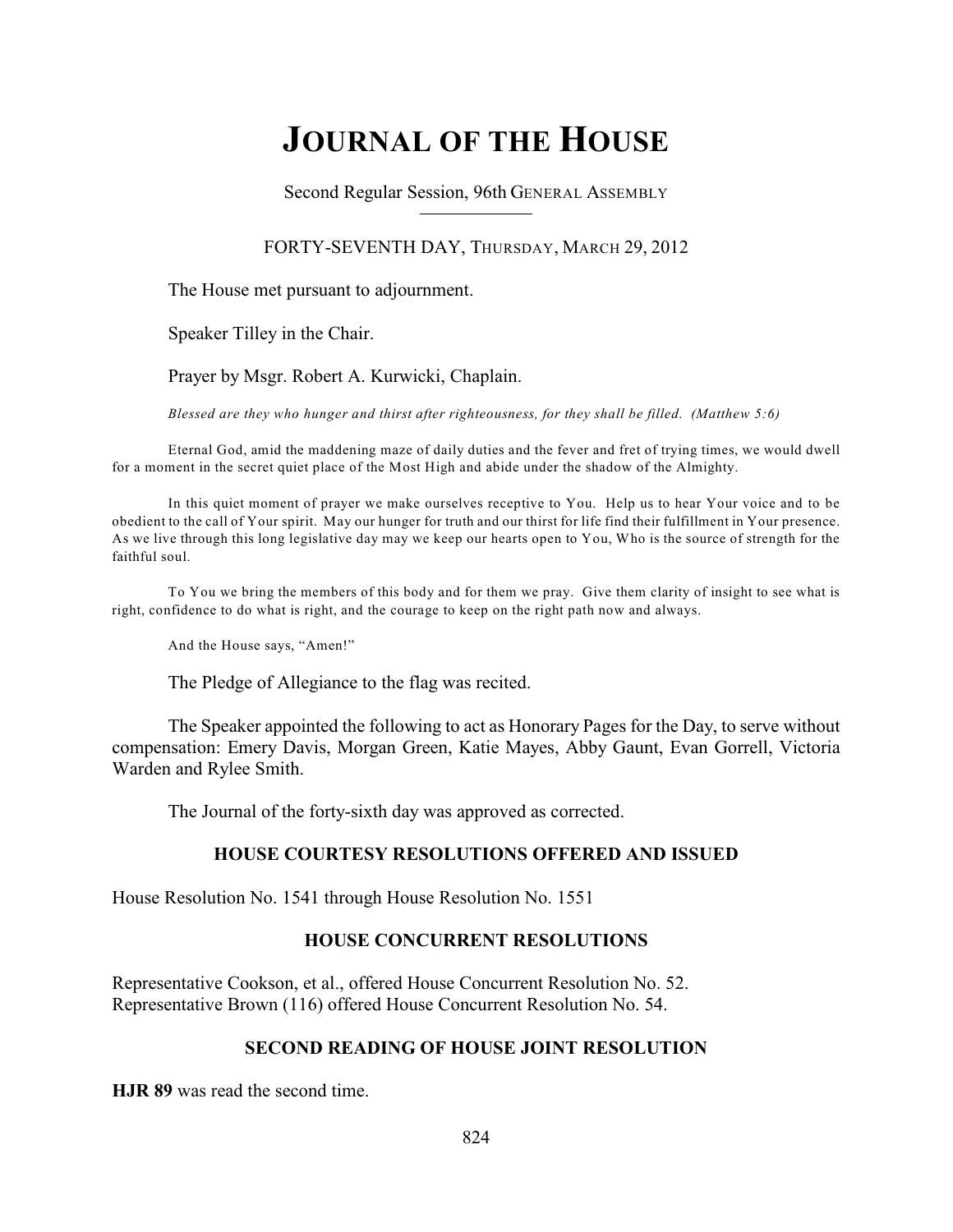### **SECOND READING OF HOUSE BILLS**

**HB 2000** and **HB 2027** through **HB 2045** were read the second time.

### **COMMITTEE REPORTS**

**Committee on Fiscal Review**, Chairman Stream reporting:

Mr. Speaker: Your Committee on Fiscal Review, to which was referred **HJR 52**, begs leave to report it has examined the same and recommends that it **Do Pass**.

Mr. Speaker: Your Committee on Fiscal Review, to which was referred **HCS HB 1094**, begs leave to report it has examined the same and recommends that it **Do Pass**.

Mr. Speaker: Your Committee on Fiscal Review, to which was referred **HCS HB 1126**, begs leave to report it has examined the same and recommends that it **Do Pass**.

Mr. Speaker: Your Committee on Fiscal Review, to which was referred **HCS HBs 1278 & 1152**, begs leave to report it has examined the same and recommends that it **Do Pass**.

Mr. Speaker: Your Committee on Fiscal Review, to which was referred **HCS#2 HB 1344**, begs leave to report it has examined the same and recommends that it **Do Pass**.

Mr. Speaker: Your Committee on Fiscal Review, to which was referred **HB 1909**, begs leave to report it has examined the same and recommends that it **Do Pass**.

### **THIRD READING OF HOUSE BILLS**

**HB 1296**, relating to child custody for military personnel, was taken up by Representative Davis.

On motion of Representative Davis, **HB 1296** was read the third time and passed by the following vote:

| Allen     | Anders       | Asbury    | Atkins         | Aull      |
|-----------|--------------|-----------|----------------|-----------|
| Bahr      | Berry        | Black     | Brattin        | Brown 50  |
| Brown 85  | Brown 116    | Burlison  | Carlson        | Carter    |
| Casey     | Cauthorn     | Cierpiot  | Colona         | Conway 14 |
| Conway 27 | Cookson      | Cox       | Crawford       | Cross     |
| Curtman   | Davis        | Day       | Denison        | Dieckhaus |
| Diehl     | Dugger       | Ellinger  | Ellington      | Elmer     |
| Fallert   | Fisher       | Fitzwater | Flanigan       | Fraker    |
| Franz     | Frederick    | Fuhr      | Gatschenberger | Gosen     |
| Grisamore | Haefner      | Hampton   | Harris         | Higdon    |
| Hinson    | Holsman      | Hoskins   | Hough          | Houghton  |
| Hubbard   | Hughes       | Hummel    | Johnson        | Jones 89  |
| Jones 117 | Kander       | Keeney    | Kelley 126     | Kelly 24  |
| Kirkton   | Klippenstein | Koenig    | Kratky         | Lair      |
|           |              |           |                |           |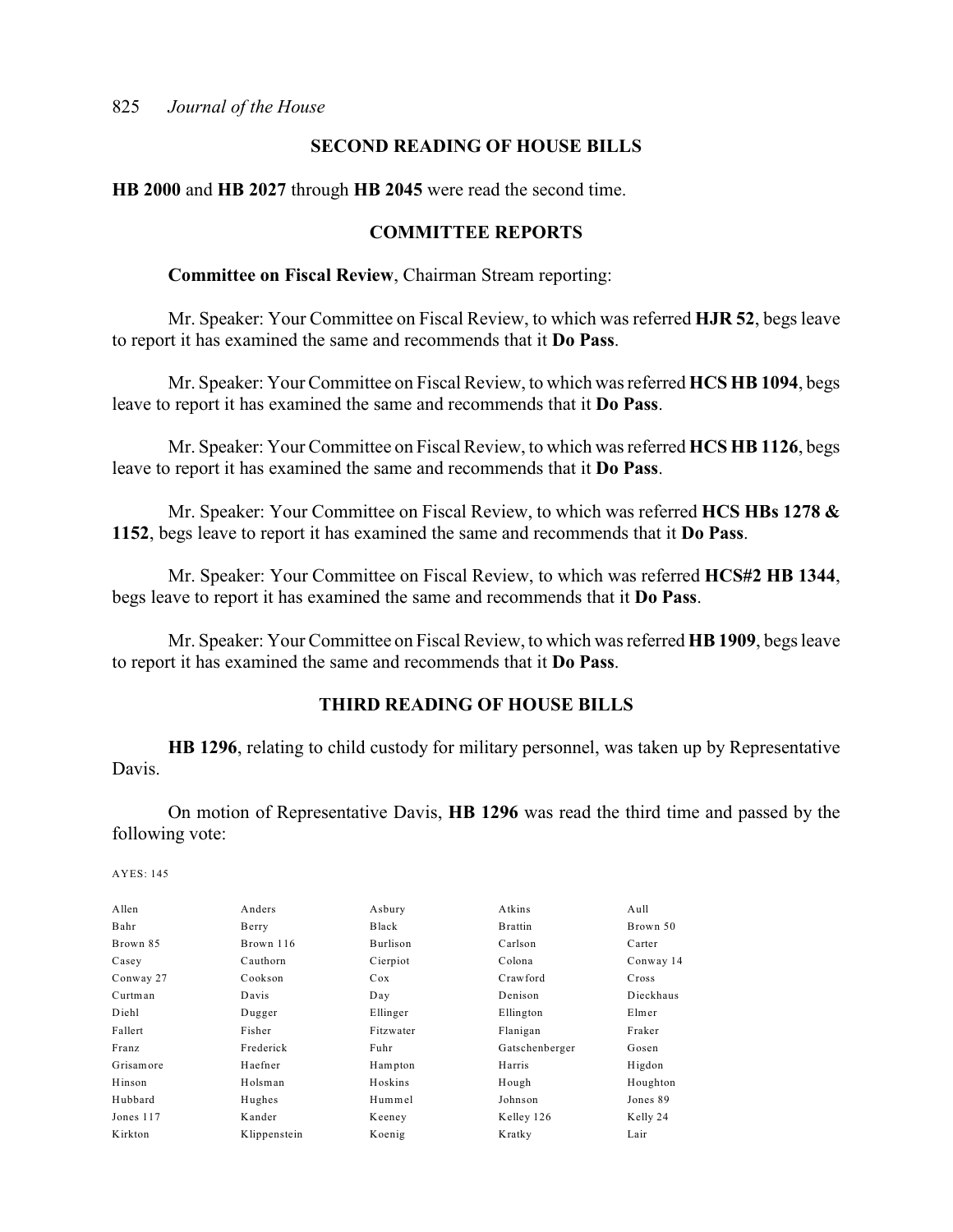# *Forty-seventh Day–Thursday, March 29, 2012* 826

| Lampe                         | Lant         | Lauer             | Leach       | Leara       |
|-------------------------------|--------------|-------------------|-------------|-------------|
| Lichtenegger                  | Loehner      | Long              | Marshall    | McCaherty   |
| McCann Beatty                 | McCreery     | McDonald          | McGeoghegan | McGhee      |
| McManus                       | McNary       | McNeil            | Meadows     | Molendorp   |
| Montecillo                    | Nance        | Nasheed           | Neth        | Newman      |
| Nichols                       | Nolte        | Oxford            | Pace        | Parkinson   |
| Phillips                      | Pollock      | Quinn             | Redmon      | Reiboldt    |
| Richardson                    | Riddle       | R <sub>izzo</sub> | Rowland     | Ruzicka     |
| Sater                         | Schad        | Scharnhorst       | Schatz      | Schieber    |
| Schieffer                     | Schneider    | Shively           | Shumake     | Sifton      |
| Silvey                        | Smith 71     | Smith 150         | Solon       | Sommer      |
| Spreng                        | Still        | Stream            | Swearingen  | Swinger     |
| Talboy                        | Taylor       | Thomson           | Torpey      | Wallingford |
| Walton Gray                   | Webb         | Wells             | Weter       | White       |
| Wieland                       | Wright       | W yatt            | Zerr        | Mr Speaker  |
| <b>NOES: 000</b>              |              |                   |             |             |
| PRESENT: 000                  |              |                   |             |             |
| <b>ABSENT WITH LEAVE: 018</b> |              |                   |             |             |
| <b>Barnes</b>                 | Bernskoetter | <b>Brandom</b>    | Entlicher   | Franklin    |
| Funderburk                    | Guernsey     | Hodges            | Jones 63    | Korman      |
| Largent                       | Lasater      | May               | Morgan      | Pierson     |

Speaker Tilley declared the bill passed.

Schoeller Schupp Webber

**HCS HB 1094**, relating to electronic payment to state entities, was taken up by Representative Wieland.

On motion of Representative Wieland, **HCS HB 1094** was read the third time and passed by the following vote:

| Allen          | Anders              | Asbury      | Atkins     | Aull            |
|----------------|---------------------|-------------|------------|-----------------|
| Bahr           | <b>Bernskoetter</b> | Berry       | Black      | Brandom         |
| <b>Brattin</b> | Brown 50            | Brown 85    | Brown 116  | <b>Burlison</b> |
| Carlson        | Carter              | Casey       | Cauthorn   | Cierpiot        |
| Colona         | Conway 14           | Conway 27   | Cookson    | Cox             |
| Crawford       | Cross               | Curtman     | Davis      | Day             |
| Denison        | Dieckhaus           | Diehl       | Dugger     | Ellinger        |
| Elmer          | Entlicher           | Fallert     | Fisher     | Fitzwater       |
| Flanigan       | Fraker              | Franz       | Frederick  | Fuhr            |
| Gatschenberger | Gosen               | Grisamore   | Guernsey   | Haefner         |
| Hampton        | Harris              | Higdon      | Hinson     | Hodges          |
| Holsman        | Hoskins             | Hough       | Houghton   | Hughes          |
| Hummel         | Johnson             | Jones 89    | Jones 117  | Kander          |
| Keeney         | Kelley 126          | Kelly 24    | K irkton   | Klippenstein    |
| Koenig         | Kratky              | Lair        | Lampe      | Lant            |
| Largent        | Lauer               | Leach       | Leara      | Lichtenegger    |
| Long           | Marshall            | May         | McCaherty  | McCann Beatty   |
| McCreery       | McDonald            | McGeoghegan | McGhee     | McManus         |
| McNeil         | Meadows             | Molendorp   | Montecillo | Morgan          |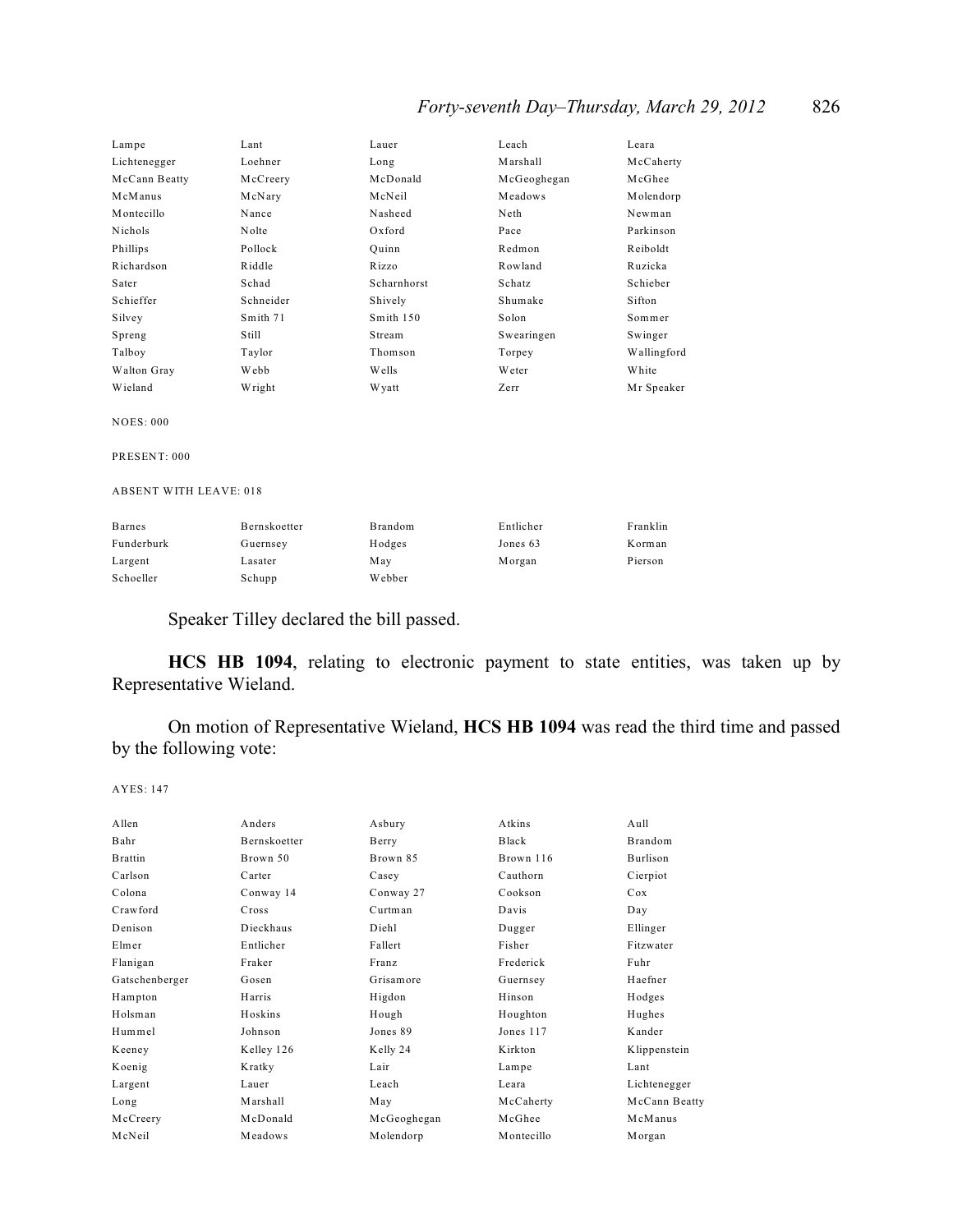| Nance                         | Nasheed     | Neth        | Newman     | Nichols   |
|-------------------------------|-------------|-------------|------------|-----------|
| Nolte                         | Oxford      | Pace        | Parkinson  | Phillips  |
| Pollock                       | Ouinn       | Reiboldt    | Richardson | Riddle    |
| Rizzo                         | Rowland     | Ruzicka     | Sater      | Schad     |
| Scharnhorst                   | Schatz      | Schieber    | Schieffer  | Schneider |
| Shively                       | Shumake     | Sifton      | Silvey     | Smith 71  |
| Solon                         | Sommer      | Spreng      | Still      | Stream    |
| Swearingen                    | Swinger     | Talboy      | Taylor     | Thomson   |
| Torpey                        | Wallingford | Walton Gray | Webb       | Webber    |
| Wells                         | Weter       | White       | Wieland    | W yatt    |
| Zerr                          | Mr Speaker  |             |            |           |
| <b>NOES: 001</b>              |             |             |            |           |
| Ellington                     |             |             |            |           |
|                               |             |             |            |           |
| PRESENT: 000                  |             |             |            |           |
|                               |             |             |            |           |
| <b>ABSENT WITH LEAVE: 015</b> |             |             |            |           |
|                               |             |             |            |           |
| <b>Barnes</b>                 | Franklin    | Funderburk  | Hubbard    | Jones 63  |
| Korman                        | Lasater     | Loehner     | McNary     | Pierson   |
| Redmon                        | Schoeller   | Schupp      | Smith 150  | Wright    |

Speaker Tilley declared the bill passed.

**HCS HB 1647**, relating to the collection of hazardous waste fees, was taken up by Representative Riddle.

On motion of Representative Riddle, **HCS HB 1647** was read the third time and passed by the following vote:

| A llen         | Anders              | Asbury         | Atkins       | Aull           |
|----------------|---------------------|----------------|--------------|----------------|
| Bahr           | <b>Bernskoetter</b> | Berry          | <b>Black</b> | <b>Brandom</b> |
| <b>Brattin</b> | Brown 50            | Brown 85       | Brown 116    | Burlison       |
| Carlson        | Carter              | Casey          | Cauthorn     | Cierpiot       |
| Colona         | Conway 14           | Conway 27      | Cookson      | Cox            |
| Crawford       | Cross               | Curtman        | Davis        | Day            |
| Denison        | Dieckhaus           | Diehl          | Dugger       | Ellinger       |
| Ellington      | Elmer               | Entlicher      | Fallert      | Fisher         |
| Fitzwater      | Flanigan            | Fraker         | Franz        | Fuhr           |
| Gatschenberger | Gosen               | Grisamore      | Guernsey     | Haefner        |
| Hampton        | Harris              | Higdon         | Hinson       | Hodges         |
| Holsman        | Hoskins             | Hough          | Houghton     | Hubbard        |
| Hummel         | Johnson             | Jones 89       | Jones 117    | Kander         |
| Keeney         | Kelley 126          | Kelly 24       | Kirkton      | Klippenstein   |
| Koenig         | Korman              | Kratky         | Lair         | Lampe          |
| Lant           | Largent             | Lauer          | Leach        | Leara          |
| Lichtenegger   | Loehner             | Long           | Marshall     | May            |
| McCaherty      | McCann Beatty       | McCreery       | McDonald     | McGeoghegan    |
| McGhee         | McManus             | McNary         | McNeil       | Meadows        |
| Molendorp      | Montecillo          | Morgan         | Nance        | Nasheed        |
| Neth           | Newman              | <b>Nichols</b> | Nolte        | Oxford         |
| Pace           | Parkinson           | Phillips       | Pollock      | Ouinn          |
|                |                     |                |              |                |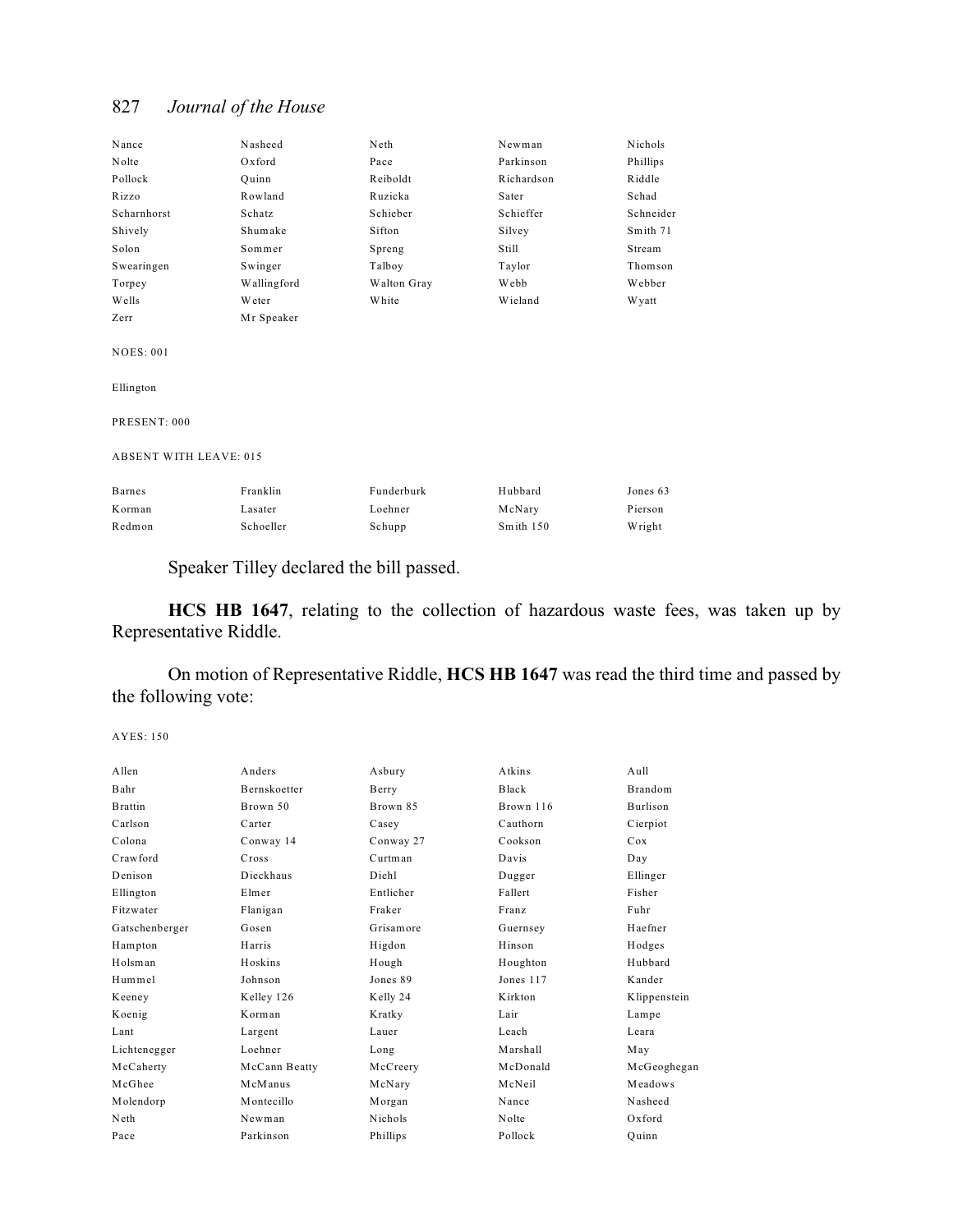# *Forty-seventh Day–Thursday, March 29, 2012* 828

| Redmon                           | Reiboldt  | Riddle    | Rizzo      | Rowland       |  |
|----------------------------------|-----------|-----------|------------|---------------|--|
| Ruzicka                          | Sater     | Schad     | Schatz     | Schieber      |  |
| Schieffer                        | Schneider | Shively   | Shumake    | Sifton        |  |
| Silvey                           | Smith 71  | Smith 150 | Solon      | Sommer        |  |
| Spreng                           | Still     | Stream    | Swearingen | Swinger       |  |
| Talboy                           | Taylor    | Thomson   | Torpey     | Wallingford   |  |
| Walton Gray                      | Webb      | Webber    | Wells      | <b>W</b> eter |  |
| White                            | Wieland   | W yatt    | Zerr       | Mr Speaker    |  |
| <b>NOES: 000</b><br>PRESENT: 000 |           |           |            |               |  |
| <b>ABSENT WITH LEAVE: 013</b>    |           |           |            |               |  |
| Barnes                           | Franklin  | Frederick | Funderburk | Hughes        |  |
| Jones 63                         | Lasater   | Pierson   | Richardson | Scharnhorst   |  |
| Schoeller                        | Schupp    | Wright    |            |               |  |
|                                  |           |           |            |               |  |

Speaker Tilley declared the bill passed.

**HCS HB 1395**, relating to the Department of Natural Resources, was taken up by Representative Korman.

On motion of Representative Korman, **HCS HB 1395** was read the third time and passed by the following vote:

| Allen               | Anders     | Atkins      | Aull            | Bahr           |
|---------------------|------------|-------------|-----------------|----------------|
| <b>Bernskoetter</b> | Berry      | Black       | <b>Brandom</b>  | <b>Brattin</b> |
| Brown 50            | Brown 85   | Brown 116   | <b>Burlison</b> | Carter         |
| Casey               | Cauthorn   | Cierpiot    | Colona          | Conway 14      |
| Conway 27           | Cookson    | Cox         | Crawford        | Cross          |
| Curtman             | Davis      | Day         | Denison         | Dieckhaus      |
| Diehl               | Dugger     | Ellinger    | Ellington       | Entlicher      |
| Fallert             | Fisher     | Fitzwater   | Flanigan        | Fraker         |
| Franz               | Frederick  | Fuhr        | Gatschenberger  | Gosen          |
| Grisamore           | Guernsey   | Haefner     | Hampton         | Harris         |
| Higdon              | Hinson     | Hodges      | Holsman         | Hoskins        |
| Hough               | Houghton   | Hubbard     | Hughes          | Hummel         |
| Johnson             | Jones 89   | Jones 117   | Kander          | Keeney         |
| Kelley 126          | Kelly 24   | Kirkton     | Klippenstein    | Koenig         |
| Korman              | Lair       | Lampe       | Lant            | Largent        |
| Lauer               | Leach      | Leara       | Lichtenegger    | Loehner        |
| Long                | Marshall   | May         | McCaherty       | McCann Beatty  |
| McCreery            | McDonald   | McGeoghegan | McGhee          | McManus        |
| McNary              | McNeil     | Meadows     | Molendorp       | Montecillo     |
| Morgan              | Nance      | Nasheed     | Neth            | Newman         |
| Nichols             | Nolte      | $Ox$ ford   | Pace            | Parkinson      |
| Phillips            | Pollock    | Ouinn       | Redmon          | Reiboldt       |
| Richardson          | Riddle     | Rizzo       | Rowland         | Ruzicka        |
| Sater               | Schad      | Schatz      | Schieber        | Schieffer      |
| Schneider           | Shively    | Shumake     | Sifton          | Smith 71       |
| Smith 150           | Solon      | Sommer      | Spreng          | Still          |
| Stream              | Swearingen | Swinger     | Talboy          | Taylor         |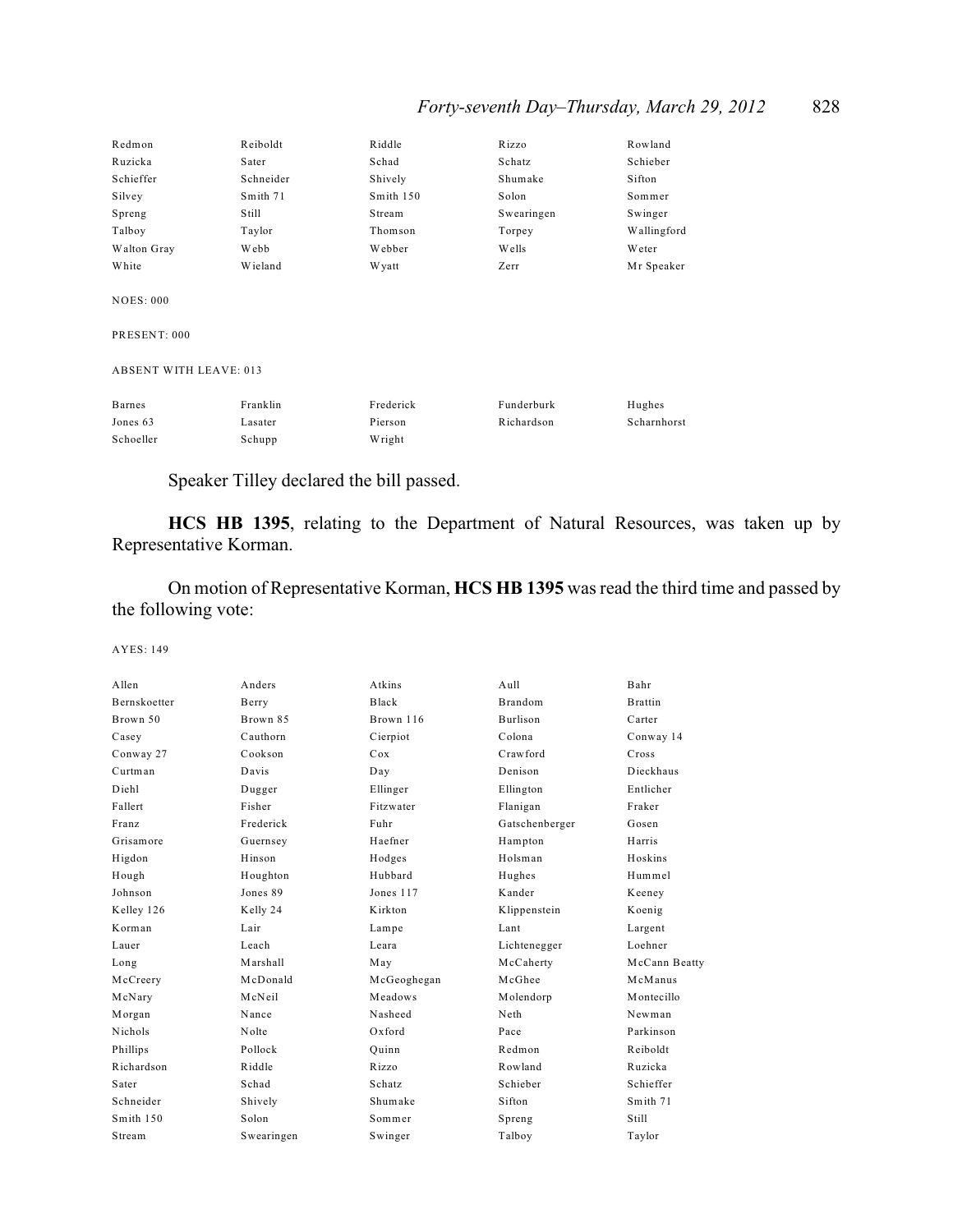Thomson Torpey Wallingford Walton Gray Webb Webber Wells Weter White Wieland Wright Wyatt Zerr Mr Speaker NOES: 001 Asbury PRESENT: 001 Kratky ABSENT WITH LEAVE: 012 Barnes Carlson Elmer Franklin Funderburk Jones 63 Lasater Pierson Scharnhorst Schoeller Schupp Silvey

Speaker Tilley declared the bill passed.

**HB 1512**, relating to the Civil Liberties Defense Act, was taken up by Representative Curtman.

On motion of Representative Curtman, **HB 1512** was read the third time and passed by the following vote:

| Allen            | Asbury      | Aull           | Bahr           | Bernskoetter   |
|------------------|-------------|----------------|----------------|----------------|
| Berry            | Black       | <b>Brandom</b> | <b>Brattin</b> | Brown 85       |
| <b>Burlison</b>  | Casey       | Cauthorn       | Cierpiot       | Conway 14      |
| Conway 27        | Cookson     | Cox            | Crawford       | Cross          |
| Curtman          | Davis       | Day            | Denison        | Dieckhaus      |
| Diehl            | Dugger      | Elmer          | Entlicher      | Fallert        |
| Fisher           | Fitzwater   | Flanigan       | Fraker         | Franklin       |
| Franz            | Frederick   | Fuhr           | Funderburk     | Gatschenberger |
| Gosen            | Grisamore   | Guernsey       | Haefner        | Hampton        |
| Harris           | Higdon      | Hinson         | Hoskins        | Hough          |
| Houghton         | Johnson     | Jones 89       | Keeney         | Kelley 126     |
| Klippenstein     | Koenig      | Korman         | Lair           | Lant           |
| Largent          | Lauer       | Leach          | Leara          | Lichtenegger   |
| Loehner          | Long        | Marshall       | McCaherty      | McGhee         |
| McNary           | Meadows     | Molendorp      | Nance          | Nasheed        |
| Neth             | Parkinson   | Phillips       | Pollock        | Ouinn          |
| Redmon           | Reiboldt    | Richardson     | Riddle         | Rowland        |
| Ruzicka          | Sater       | Schad          | Schatz         | Schieber       |
| Schneider        | Shively     | Shumake        | Silvey         | Smith 150      |
| Solon            | Sommer      | Stream         | Swinger        | Thomson        |
| Torpey           | Wallingford | <b>Wells</b>   | Weter          | White          |
| Wieland          | Wright      | W yatt         | Zerr           | Mr Speaker     |
| <b>NOES: 042</b> |             |                |                |                |
| Anders           | Atkins      | Brown 50       | Carlson        | Carter         |
| Ellinger         | Ellington   | Hodges         | Holsman        | Hubbard        |
| Hughes           | Hummel      | Kander         | Kelly 24       | Kirkton        |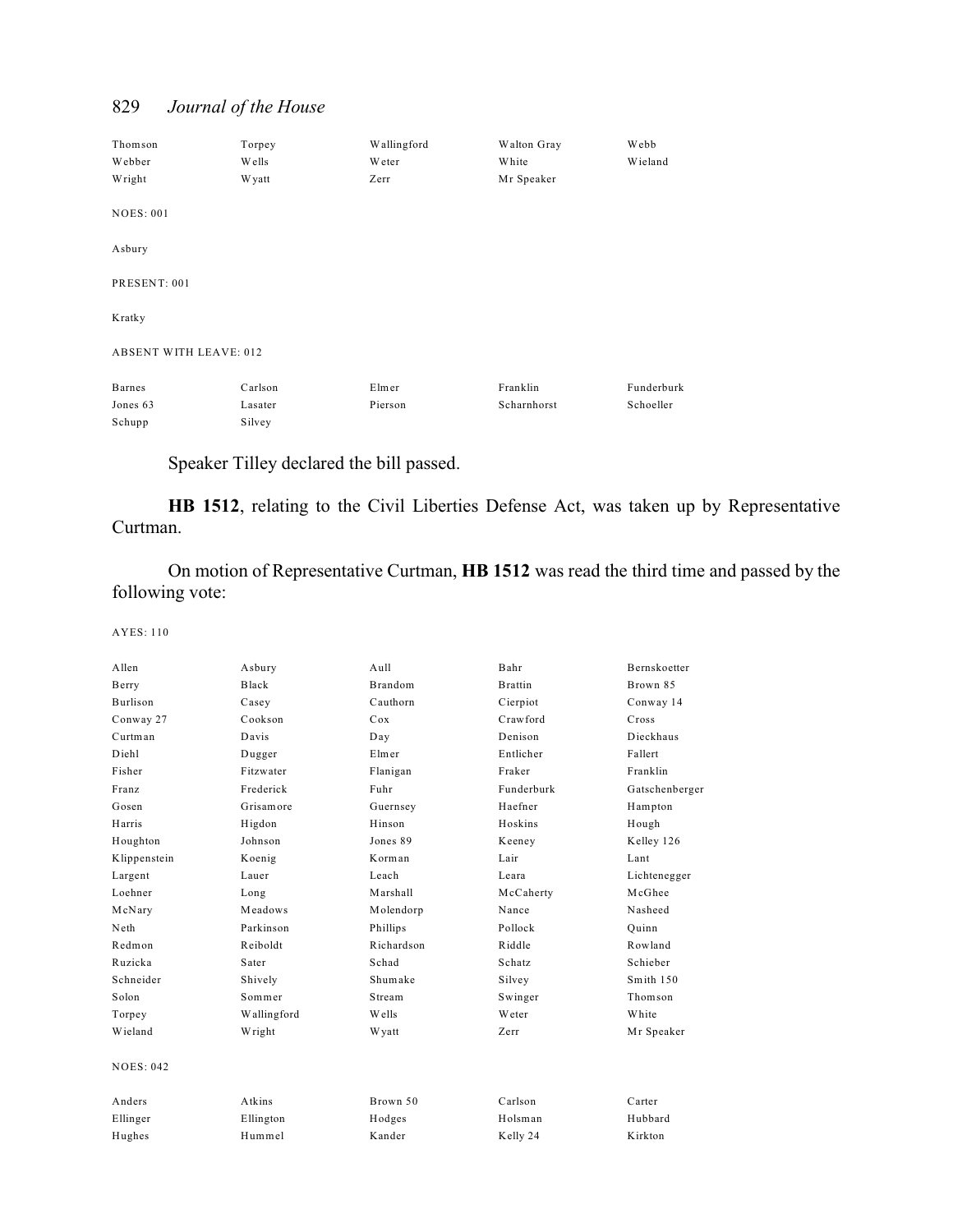| Kratky                        | Lampe       | May     | McCann Beatty | McCreery    |
|-------------------------------|-------------|---------|---------------|-------------|
| McDonald                      | McGeoghegan | McManus | McNeil        | Montecillo  |
| Morgan                        | Newman      | Nichols | Oxford        | Pace        |
| Rizzo                         | Schieffer   | Sifton  | Smith 71      | Spreng      |
| Still                         | Swearingen  | Talboy  | Taylor        | Walton Gray |
| Webb                          | Webber      |         |               |             |
| PRESENT: 000                  |             |         |               |             |
| <b>ABSENT WITH LEAVE: 011</b> |             |         |               |             |
| <b>Barnes</b>                 | Brown 116   | Colona  | Jones 63      | Jones 117   |
| Lasater                       | Nolte       | Pierson | Scharnhorst   | Schoeller   |

Schupp

Speaker Tilley declared the bill passed.

Representative Brattin assumed the Chair.

**HCS HB 1541**, relating to the conscience rights of medical workers, was taken up by Representative Jones (89).

Representative Riddle moved the previous question.

Which motion was adopted by the following vote:

| Asbury           | Bahr         | Bernskoetter | Berry           | Brandom   |
|------------------|--------------|--------------|-----------------|-----------|
| <b>Brattin</b>   | Brown 85     | Brown 116    | <b>Burlison</b> | Cauthorn  |
| Cierpiot         | Conway 14    | Cookson      | Cox             | Crawford  |
| Cross            | Curtman      | Davis        | Denison         | Dieckhaus |
| Diehl            | Dugger       | Elmer        | Entlicher       | Fisher    |
| Fitzwater        | Fraker       | Franz        | Frederick       | Fuhr      |
| Gatschenberger   | Gosen        | Grisamore    | Guernsey        | Haefner   |
| Hampton          | Higdon       | Hinson       | Hoskins         | Hough     |
| Houghton         | Johnson      | Jones 89     | Jones 117       | Keeney    |
| Kelley 126       | Klippenstein | Koenig       | Korman          | Lair      |
| Lant             | Largent      | Lauer        | Leach           | Leara     |
| Lichtenegger     | Loehner      | Long         | Marshall        | McCaherty |
| McGhee           | McNary       | Molendorp    | Nance           | Neth      |
| Nolte            | Parkinson    | Phillips     | Pollock         | Redmon    |
| Reiboldt         | Richardson   | Riddle       | Rowland         | Ruzicka   |
| Sater            | Schad        | Schatz       | Schieber        | Schneider |
| Shumake          | Silvey       | Smith 150    | Solon           | Sommer    |
| Stream           | Thomson      | Torpey       | Wallingford     | Wells     |
| Weter            | White        | Wieland      | Wright          | W yatt    |
| Zerr             | Mr Speaker   |              |                 |           |
| <b>NOES: 055</b> |              |              |                 |           |
| Anders           | Atkins       | $A$ ull      | Black           | Brown 50  |
| Carlson          | Carter       | Casey        | Colona          | Conway 27 |
| Ellinger         | Ellington    | Fallert      | Harris          | Hodges    |
| Holsman          | Hubbard      | Hughes       | Hummel          | Kander    |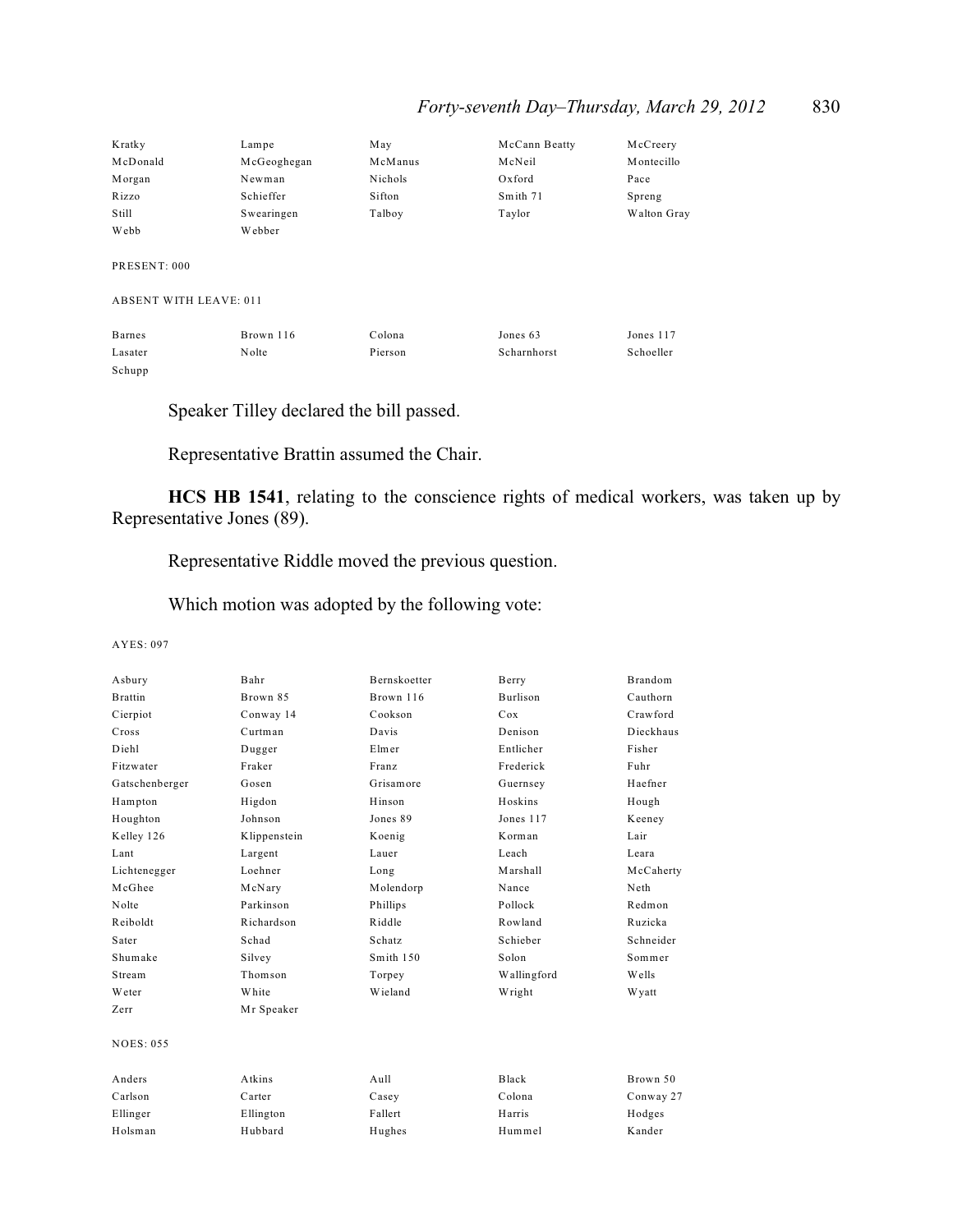| Kelly 24      | Kirkton  | Kratky      | Lampe       | May     |
|---------------|----------|-------------|-------------|---------|
| McCann Beatty | McCreery | McDonald    | McGeoghegan | McManus |
| McNeil        | Meadows  | Montecillo  | Morgan      | Nasheed |
| Newman        | Nichols  | Oxford      | Pace        | Pierson |
| Ouinn         | Rizzo    | Schieffer   | Shively     | Sifton  |
| Smith 71      | Spreng   | Still       | Swearingen  | Swinger |
| Talboy        | Taylor   | Walton Gray | Webb        | Webber  |
|               |          |             |             |         |

PRESENT: 000

#### ABSENT WITH LEAVE: 011

| Allen      | Barnes   | Day     | Flanigan    | Franklin  |
|------------|----------|---------|-------------|-----------|
| Funderburk | Jones 63 | Lasater | Scharnhorst | Schoeller |
| Schupp     |          |         |             |           |

# On motion of Representative Jones (89), **HCS HB 1541** was read the third time and passed by the following vote:

| Allen            | Asbury       | Aull           | Bahr           | Bernskoetter |
|------------------|--------------|----------------|----------------|--------------|
| Berry            | <b>Black</b> | <b>Brandom</b> | <b>Brattin</b> | Brown 85     |
| Brown 116        | Burlison     | Casey          | Cauthorn       | Cierpiot     |
| Conway 14        | Conway 27    | Cookson        | Cox            | Crawford     |
| Cross            | Curtman      | Davis          | Denison        | Dieckhaus    |
| Diehl            | Dugger       | Elmer          | Entlicher      | Fallert      |
| Fisher           | Fitzwater    | Fraker         | Franklin       | Franz        |
| Frederick        | Fuhr         | Gatschenberger | Gosen          | Grisamore    |
| Guernsey         | Haefner      | Hampton        | Harris         | Higdon       |
| Hinson           | Hodges       | Hoskins        | Hough          | Houghton     |
| Johnson          | Jones 89     | Jones 117      | Keeney         | Kelley 126   |
| Klippenstein     | Koenig       | Korman         | Kratky         | Lair         |
| Lant             | Largent      | Lauer          | Leach          | Leara        |
| Lichtenegger     | Loehner      | Long           | Marshall       | McCaherty    |
| McGeoghegan      | McGhee       | McNary         | Meadows        | Molendorp    |
| Nance            | Neth         | Nolte          | Parkinson      | Phillips     |
| Pollock          | Ouinn        | Redmon         | Reiboldt       | Richardson   |
| Riddle           | Rowland      | Ruzicka        | Sater          | Schad        |
| Schatz           | Schieber     | Schieffer      | Schneider      | Shively      |
| Shumake          | Silvey       | Smith 150      | Solon          | Sommer       |
| Stream           | Swinger      | Thomson        | Torpey         | Wallingford  |
| Wells            | Weter        | White          | Wieland        | Wright       |
| <b>Wyatt</b>     | Zerr         | Mr Speaker     |                |              |
| <b>NOES: 041</b> |              |                |                |              |
| Anders           | Atkins       | Brown 50       | Carlson        | Carter       |
| Colona           | Ellinger     | Ellington      | Holsman        | Hubbard      |
| Hughes           | Hummel       | Kander         | Kelly 24       | Kirkton      |
| Lampe            | May          | McCann Beatty  | McCreery       | McDonald     |
| McManus          | McNeil       | Montecillo     | Morgan         | Nasheed      |
| Newman           | Nichols      | Oxford         | Pace           | Pierson      |
| Rizzo            | Sifton       | Smith 71       | Spreng         | Still        |
| Swearingen       | Talboy       | Taylor         | Walton Gray    | Webb         |
| Webber           |              |                |                |              |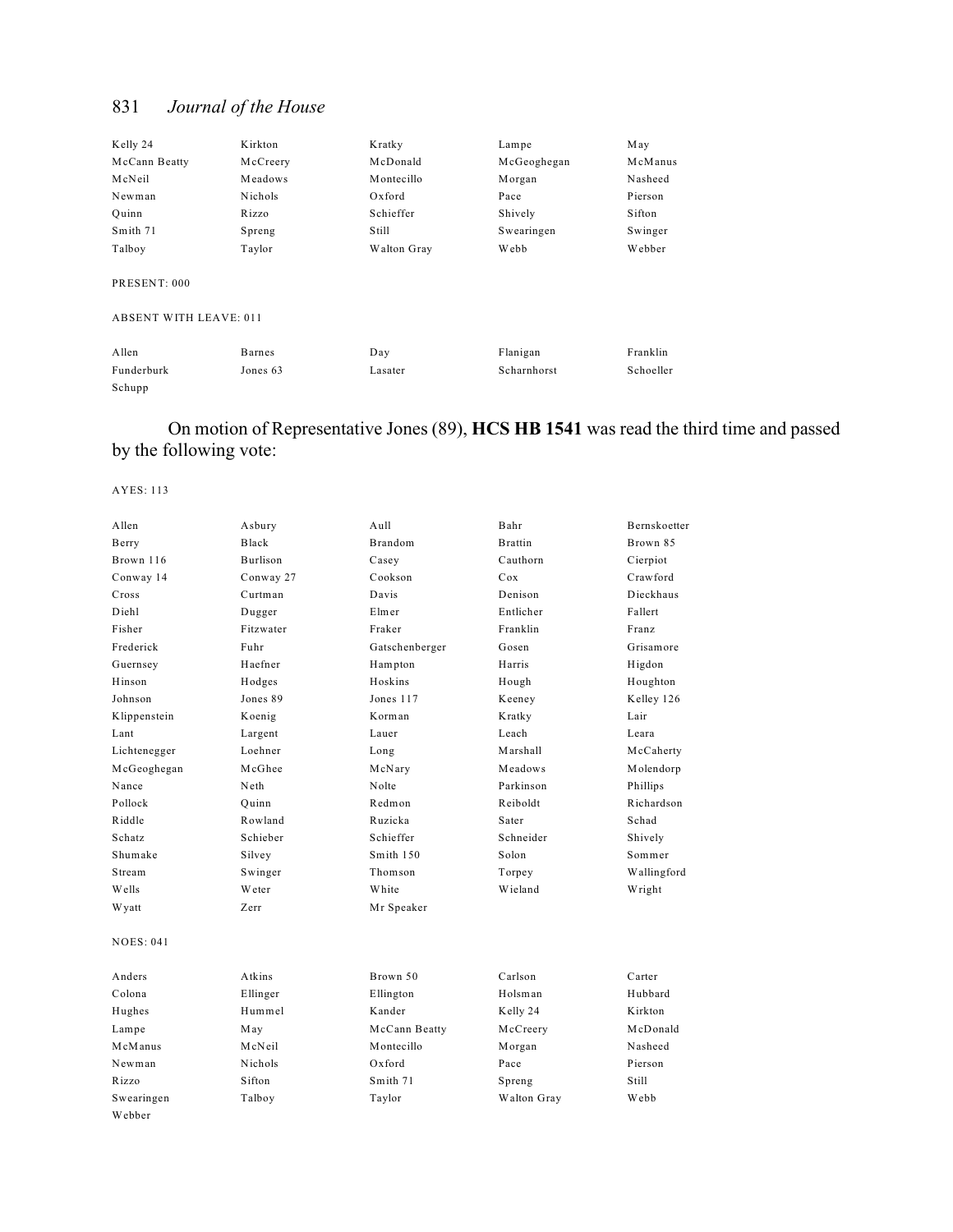PRESENT: 000

ABSENT WITH LEAVE: 009

| Barnes  | Day         | Flanigan  | Funderburk | Jones 63 |
|---------|-------------|-----------|------------|----------|
| Lasater | Scharnhorst | Schoeller | Schupp     |          |

Representative Brattin declared the bill passed.

Representative Smith (150) assumed the Chair.

**HCS HBs 1278 & 1152**, relating to tax credits, was taken up by Representative Long.

On motion of Representative Long, **HCS HBs 1278 & 1152** was read the third time and passed by the following vote:

| Allen            | Anders              | Asbury        | Atkins       | Aull           |
|------------------|---------------------|---------------|--------------|----------------|
| Bahr             | <b>Bernskoetter</b> | Berry         | <b>Black</b> | <b>Brandom</b> |
| <b>Brattin</b>   | Brown 50            | Brown 85      | Burlison     | Carlson        |
| Carter           | Casey               | Cauthorn      | Cierpiot     | Colona         |
| Conway 14        | Conway 27           | Cookson       | Cox          | Crawford       |
| Cross            | Curtman             | Davis         | Denison      | Dieckhaus      |
| Ellinger         | Elmer               | Entlicher     | Fallert      | Fisher         |
| Fitzwater        | Fraker              | Franklin      | Franz        | Frederick      |
| Gatschenberger   | Gosen               | Grisamore     | Guernsey     | Haefner        |
| Hampton          | Harris              | Higdon        | Hinson       | Hodges         |
| Holsman          | Hoskins             | Hough         | Houghton     | Hubbard        |
| Hughes           | Hummel              | Johnson       | Jones 89     | Jones 117      |
| Keeney           | Kelley 126          | Kelly 24      | Kirkton      | Koenig         |
| Korman           | Kratky              | Lair          | Lampe        | Lant           |
| Lauer            | Leach               | Lichtenegger  | Loehner      | Long           |
| Marshall         | McCaherty           | McCann Beatty | McCreery     | McDonald       |
| McGeoghegan      | McManus             | McNary        | McNeil       | Meadows        |
| Montecillo       | Nance               | Nasheed       | Neth         | Nichols        |
| Nolte            | $Ox$ ford           | Pace          | Parkinson    | Phillips       |
| Pierson          | Pollock             | Quinn         | Redmon       | Reiboldt       |
| Richardson       | Riddle              | Rizzo         | Rowland      | Ruzicka        |
| Schad            | Schatz              | Schieber      | Schieffer    | Schneider      |
| Shively          | Shumake             | Sifton        | Silvey       | Smith 150      |
| Solon            | Sommer              | Still         | Stream       | Swearingen     |
| Swinger          | Talboy              | Taylor        | Thomson      | Torpey         |
| Walton Gray      | Webb                | Webber        | Wells        | White          |
| Wieland          | Wright              | W yatt        | Zerr         | Mr Speaker     |
| <b>NOES: 003</b> |                     |               |              |                |
| May              | Morgan              | Newman        |              |                |
| PRESENT: 002     |                     |               |              |                |
| Ellington        | Smith 71            |               |              |                |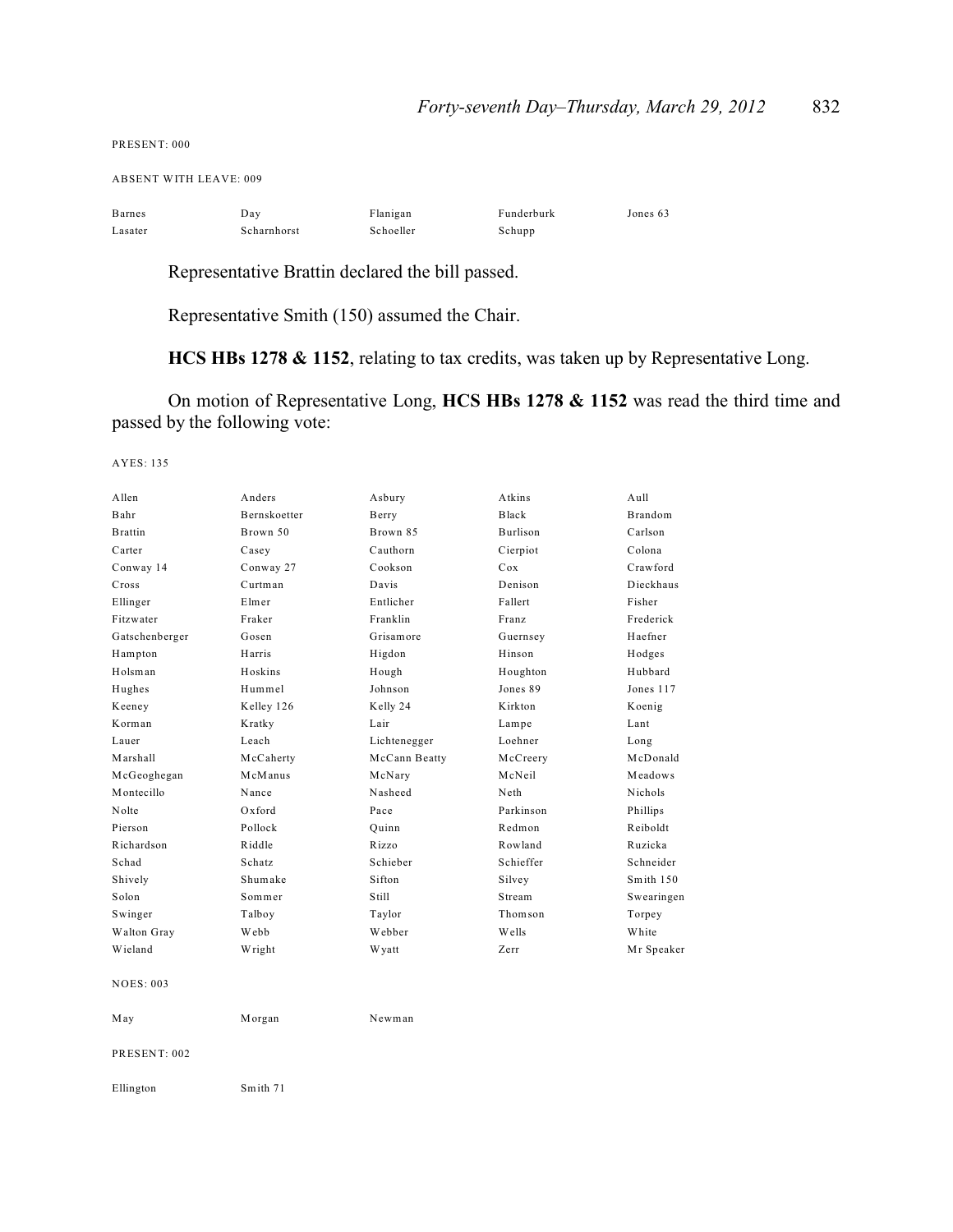#### ABSENT WITH LEAVE: 023

| Barnes       | Brown 116   | Day         | Diehl     | Dugger |
|--------------|-------------|-------------|-----------|--------|
| Flanigan     | Fuhr        | Funderburk  | Jones 63  | Kander |
| Klippenstein | Largent     | Lasater     | Leara     | McGhee |
| Molendorp    | Sater       | Scharnhorst | Schoeller | Schupp |
| Spreng       | Wallingford | W eter      |           |        |

# Representative Smith (150) declared the bill passed.

### The emergency clause was adopted by the following vote:

AYES: 136

Weter

| A llen                        | Anders       | Asbury      | Atkins         | $A$ ull      |
|-------------------------------|--------------|-------------|----------------|--------------|
| Bahr                          | Bernskoetter | Berry       | <b>Black</b>   | Brandom      |
| <b>Brattin</b>                | Brown 50     | Brown 85    | Burlison       | Carlson      |
| Carter                        | Casey        | Cauthorn    | Cierpiot       | Colona       |
| Conway 14                     | Conway 27    | Cookson     | Cox            | Crawford     |
| Cross                         | Curtman      | Davis       | Denison        | Dieckhaus    |
| Diehl                         | Dugger       | Ellinger    | Ellington      | Elmer        |
| Entlicher                     | Fallert      | Fisher      | Fitzwater      | Fraker       |
| Franklin                      | Franz        | Frederick   | Gatschenberger | Gosen        |
| Grisamore                     | Guernsey     | Hampton     | Harris         | Higdon       |
| Hinson                        | Hodges       | Holsman     | Hoskins        | Hough        |
| Houghton                      | Hubbard      | Hughes      | Hummel         | Johnson      |
| Jones 89                      | Jones 117    | Keeney      | Kelley 126     | Kelly 24     |
| Kirkton                       | Koenig       | Korman      | Kratky         | Lair         |
| Lampe                         | Lant         | Largent     | Lauer          | Leach        |
| Lichtenegger                  | Loehner      | Long        | Marshall       | McCaherty    |
| McCann Beatty                 | McDonald     | McGeoghegan | McManus        | McNary       |
| Meadows                       | Molendorp    | Montecillo  | Nance          | Nasheed      |
| Neth                          | Nichols      | Nolte       | Oxford         | Pace         |
| Parkinson                     | Phillips     | Pierson     | Pollock        | Quinn        |
| Redmon                        | Reiboldt     | Richardson  | Riddle         | Rizzo        |
| Rowland                       | Ruzicka      | Schad       | Schatz         | Schieber     |
| Schieffer                     | Shively      | Shumake     | Sifton         | Silvey       |
| Smith 150                     | Solon        | Sommer      | Still          | Stream       |
| Swinger                       | Talboy       | Taylor      | Thomson        | Torpey       |
| Wallingford                   | Walton Gray  | Webb        | Webber         | Wells        |
| White                         | Wieland      | Wright      | W yatt         | Zerr         |
| Mr Speaker                    |              |             |                |              |
| <b>NOES: 006</b>              |              |             |                |              |
| May                           | McCreery     | McNeil      | Morgan         | Newman       |
| Smith 71                      |              |             |                |              |
| PRESENT: 000                  |              |             |                |              |
| <b>ABSENT WITH LEAVE: 021</b> |              |             |                |              |
| <b>Barnes</b>                 | Brown 116    | Day         | Flanigan       | Fuhr         |
| Funderburk                    | Haefner      | Jones 63    | Kander         | Klippenstein |
| Lasater                       | Leara        | McGhee      | Sater          | Scharnhorst  |

Schneider Schoeller Schupp Spreng Swearingen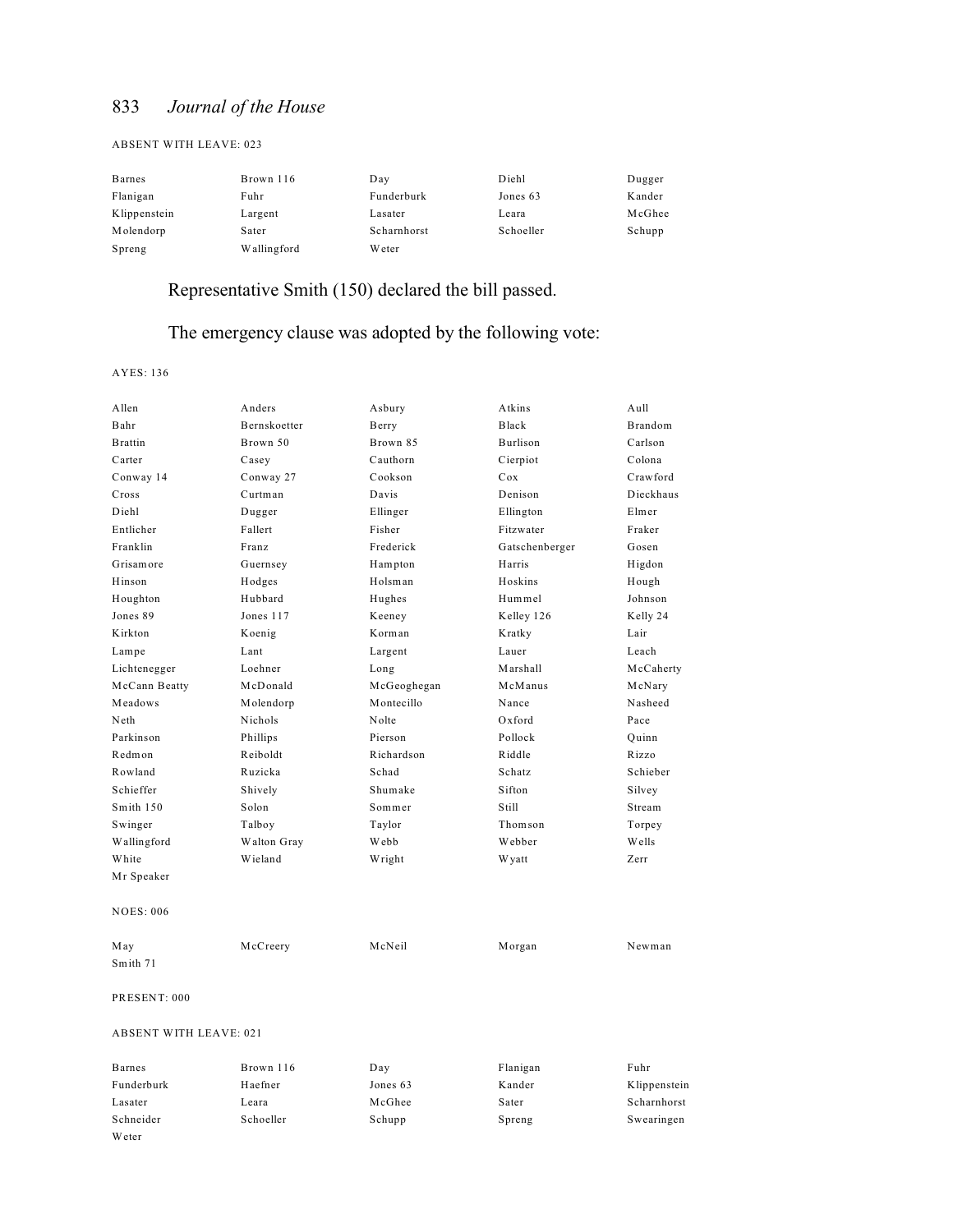**HCS#2 HB 1344**, relating to closure of certain criminal records, was taken up by Representative Nasheed.

Representative Nasheed moved that **HCS#2 HB 1344** be recommitted to the committee of origin.

Which motion was adopted by the following vote:

AYES: 139

| Allen            | Anders              | Asbury        | Atkins         | A <sub>u</sub> 11 |
|------------------|---------------------|---------------|----------------|-------------------|
| Bahr             | <b>Bernskoetter</b> | Berry         | Black          | <b>Brattin</b>    |
| Brown 50         | Burlison            | Carlson       | Casey          | Cauthorn          |
| Cierpiot         | Colona              | Conway 27     | Cookson        | Cox               |
| Crawford         | Cross               | Curtman       | Davis          | Denison           |
| Dieckhaus        | Diehl               | Ellinger      | Ellington      | Elmer             |
| Entlicher        | Fallert             | Fisher        | Fitzwater      | Fraker            |
| Franz            | Frederick           | Fuhr          | Gatschenberger | Gosen             |
| Grisamore        | Guernsey            | Haefner       | Hampton        | Harris            |
| Higdon           | Hinson              | Hodges        | Holsman        | Hoskins           |
| Hough            | Houghton            | Hubbard       | Hughes         | Hummel            |
| Johnson          | Jones 89            | Jones 117     | Keeney         | Kelley 126        |
| Kelly 24         | Kirkton             | Klippenstein  | Koenig         | Korman            |
| Kratky           | Lair                | Lampe         | Lant           | Largent           |
| Lauer            | Leach               | Lichtenegger  | Loehner        | Long              |
| Marshall         | May                 | McCann Beatty | McCreery       | McDonald          |
| McGeoghegan      | McManus             | McNary        | McNeil         | Meadows           |
| Molendorp        | Montecillo          | Morgan        | Nance          | Nasheed           |
| Neth             | Newman              | Nichols       | Nolte          | Oxford            |
| Pace             | Phillips            | Pierson       | Pollock        | Ouinn             |
| Redmon           | Reiboldt            | Richardson    | Riddle         | Rizzo             |
| Rowland          | Ruzicka             | Sater         | Schad          | Schatz            |
| Schieber         | Schneider           | Shively       | Shumake        | Sifton            |
| Silvey           | Smith 71            | Smith 150     | Solon          | Sommer            |
| Spreng           | Still               | Stream        | Swearingen     | Swinger           |
| Talboy           | Taylor              | Thomson       | Torpey         | Wallingford       |
| Walton Gray      | Webb                | Wells         | White          | Wieland           |
| Wright           | <b>Wyatt</b>        | Zerr          | Mr Speaker     |                   |
| <b>NOES: 002</b> |                     |               |                |                   |
| Carter           | Webber              |               |                |                   |

PRESENT: 000

#### ABSENT WITH LEAVE: 022

| Barnes   | Brandom   | Brown 85    | Brown 116 | Conway 14  |
|----------|-----------|-------------|-----------|------------|
| Day      | Dugger    | Flanigan    | Franklin  | Funderburk |
| Jones 63 | Kander    | Lasater     | Leara     | McCaherty  |
| McGhee   | Parkinson | Scharnhorst | Schieffer | Schoeller  |
| Schupp   | Weter     |             |           |            |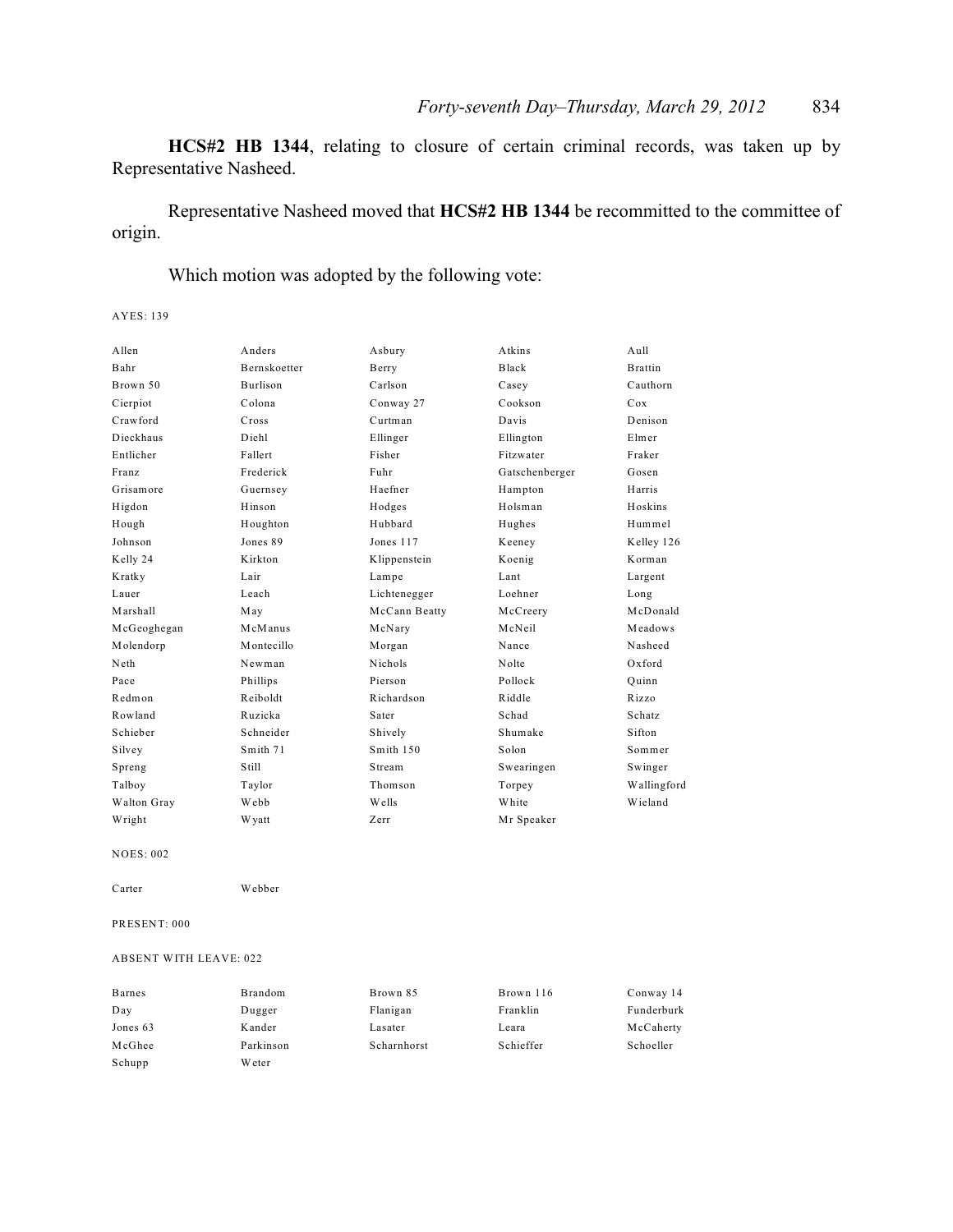**HCS HB 1402**, relating to road use, was taken up by Representative Burlison.

On motion of Representative Burlison, **HCS HB 1402** was read the third time and passed by the following vote:

#### AYES: 142

| Allen          | Anders              | Asbury      | Atkins          | Aull      |
|----------------|---------------------|-------------|-----------------|-----------|
| Bahr           | <b>Bernskoetter</b> | Berry       | <b>Black</b>    | Brandom   |
| <b>Brattin</b> | Brown 50            | Brown 85    | <b>Burlison</b> | Carlson   |
| Carter         | Casey               | Cauthorn    | Cierpiot        | Colona    |
| Conway 27      | Cookson             | Cox         | Crawford        | Cross     |
| Curtman        | Davis               | Denison     | Diehl           | Dugger    |
| Ellinger       | Ellington           | Elmer       | Entlicher       | Fallert   |
| Fisher         | Fitzwater           | Fraker      | Franz           | Frederick |
| Fuhr           | Gatschenberger      | Gosen       | Grisamore       | Guernsey  |
| Haefner        | Hampton             | Harris      | Higdon          | Hinson    |
| Hodges         | Holsman             | Hoskins     | Hough           | Houghton  |
| Hubbard        | Hughes              | Hummel      | Johnson         | Jones 89  |
| Jones 117      | Keeney              | Kelley 126  | Kelly 24        | Kirkton   |
| Klippenstein   | Koenig              | Korman      | Kratky          | Lair      |
| Lampe          | Lant                | Largent     | Lauer           | Leach     |
| Lichtenegger   | Long                | Marshall    | May             | McCaherty |
| McCann Beatty  | McCreery            | McDonald    | McGeoghegan     | McGhee    |
| McManus        | McNary              | McNeil      | Meadows         | Molendorp |
| Montecillo     | Morgan              | Nance       | Nasheed         | Neth      |
| <b>Nichols</b> | $Ox$ ford           | Pace        | Parkinson       | Phillips  |
| Pierson        | Pollock             | Ouinn       | Redmon          | Reiboldt  |
| Richardson     | Riddle              | Rizzo       | Rowland         | Ruzicka   |
| Sater          | Schad               | Schieber    | Schieffer       | Schneider |
| Shively        | Shumake             | Sifton      | Silvey          | Smith 71  |
| Smith 150      | Solon               | Sommer      | Spreng          | Still     |
| Stream         | Swinger             | Talboy      | Taylor          | Thomson   |
| Torpey         | Wallingford         | Walton Gray | Webb            | Webber    |
| Wells          | White               | Wieland     | Wright          | W yatt    |

NOES: 000

PRESENT: 000

ABSENT WITH LEAVE: 021

Zerr Mr Speaker

| <b>Barnes</b> | Brown 116 | Conway 14  | Day      | Dieckhaus  |
|---------------|-----------|------------|----------|------------|
| Flanigan      | Franklin  | Funderburk | Jones 63 | Kander     |
| Lasater       | Leara     | Loehner    | Newman   | Nolte      |
| Scharnhorst   | Schatz    | Schoeller  | Schupp   | Swearingen |
| Weter         |           |            |          |            |

# Representative Smith (150) declared the bill passed.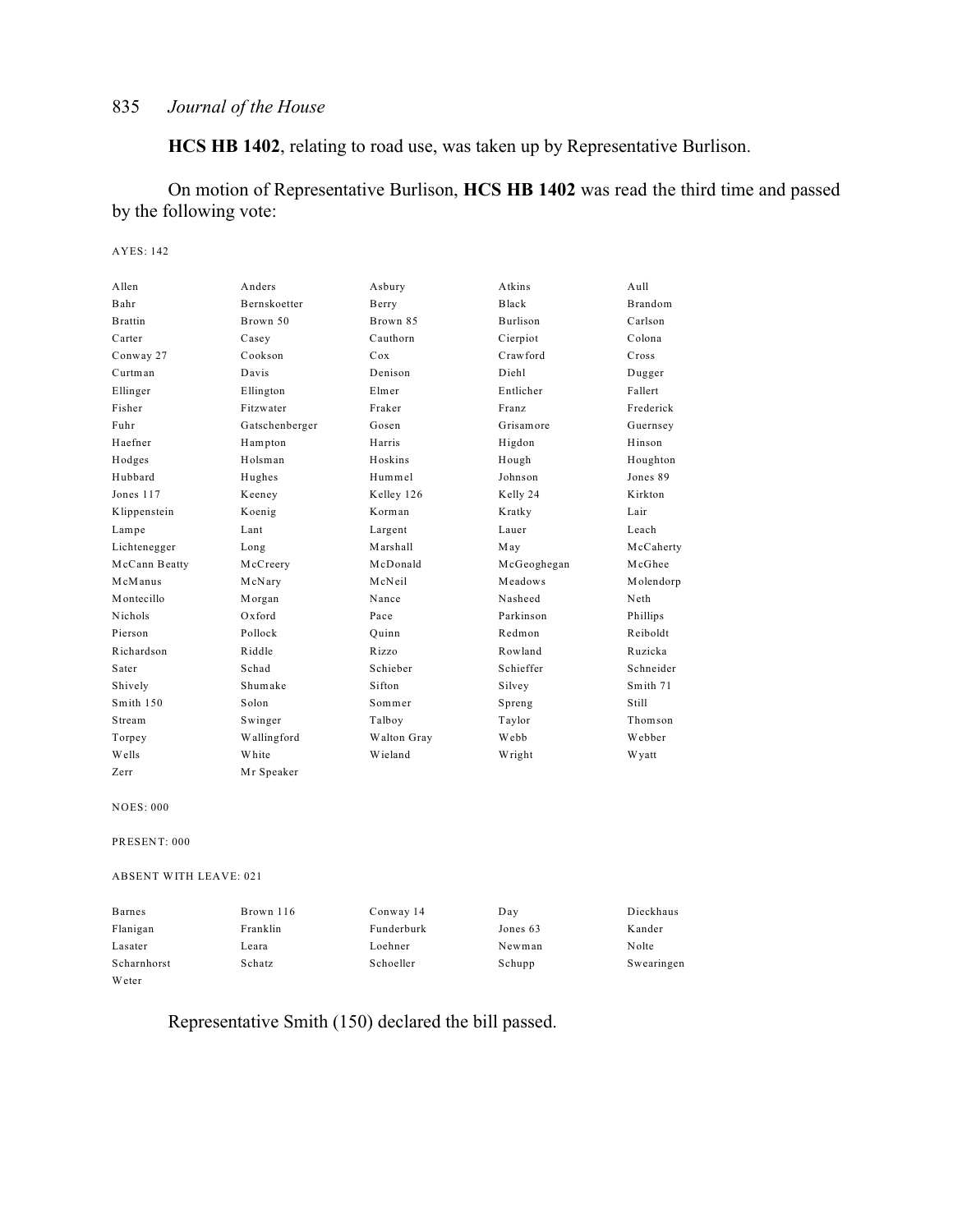**HCS HB 1700**, relating to sexual offender registration, was taken up by Representative Schad.

On motion of Representative Schad, **HCS HB 1700** was read the third time and passed by the following vote:

#### AYES: 126

| Allen                         | Anders              | Asbury       | Atkins         | Aull           |
|-------------------------------|---------------------|--------------|----------------|----------------|
| Bahr                          | <b>Bernskoetter</b> | Berry        | <b>Black</b>   | <b>Brandom</b> |
| <b>Brattin</b>                | Brown 50            | Brown 85     | Burlison       | Carlson        |
| Carter                        | Casey               | Cauthorn     | Cierpiot       | Colona         |
| Conway 14                     | Conway 27           | Cookson      | Cox            | Crawford       |
| Cross                         | Curtman             | Davis        | Diehl          | Ellinger       |
| Ellington                     | Elmer               | Fallert      | Fisher         | Fraker         |
| Franz                         | Frederick           | Fuhr         | Gatschenberger | Gosen          |
| Grisamore                     | Guernsey            | Harris       | Higdon         | Hinson         |
| Holsman                       | Hoskins             | Hough        | Houghton       | Hughes         |
| Hummel                        | Johnson             | Jones 89     | Jones 117      | Keeney         |
| Kelley 126                    | Kelly 24            | Kirkton      | Klippenstein   | Koenig         |
| Korman                        | Kratky              | Lair         | Lampe          | Lant           |
| Lauer                         | Loehner             | Long         | Marshall       | May            |
| McCann Beatty                 | McCreery            | McDonald     | McGeoghegan    | McGhee         |
| McManus                       | McNary              | McNeil       | Meadows        | Molendorp      |
| Morgan                        | Nance               | Nasheed      | Neth           | Newman         |
| Nichols                       | Oxford              | Pace         | Parkinson      | Phillips       |
| Pierson                       | Quinn               | Redmon       | Reiboldt       | Richardson     |
| Riddle                        | Rizzo               | Rowland      | Ruzicka        | Sater          |
| Schad                         | Schatz              | Schneider    | Shively        | Shumake        |
| Silvey                        | Smith 150           | Sommer       | Spreng         | Still          |
| Stream                        | Swearingen          | Talboy       | Taylor         | Thomson        |
| Torpey                        | Wallingford         | Webb         | Webber         | Weter          |
| White                         | Wieland             | Wright       | W yatt         | Zerr           |
| Mr Speaker                    |                     |              |                |                |
| <b>NOES: 020</b>              |                     |              |                |                |
| Dugger                        | Entlicher           | Fitzwater    | Franklin       | Haefner        |
| Hampton                       | Hodges              | Largent      | Leach          | McCaherty      |
| Montecillo                    | Pollock             | Schieber     | Schieffer      | Sifton         |
| Smith 71                      | Solon               | Swinger      | Walton Gray    | Wells          |
| PRESENT: 000                  |                     |              |                |                |
| <b>ABSENT WITH LEAVE: 017</b> |                     |              |                |                |
| <b>Barnes</b>                 | Brown 116           | Day          | Denison        | Dieckhaus      |
| Flanigan                      | Funderburk          | Hubbard      | Jones 63       | Kander         |
| Lasater                       | Leara               | Lichtenegger | Nolte          | Scharnhorst    |

Representative Smith (150) declared the bill passed.

Schoeller Schupp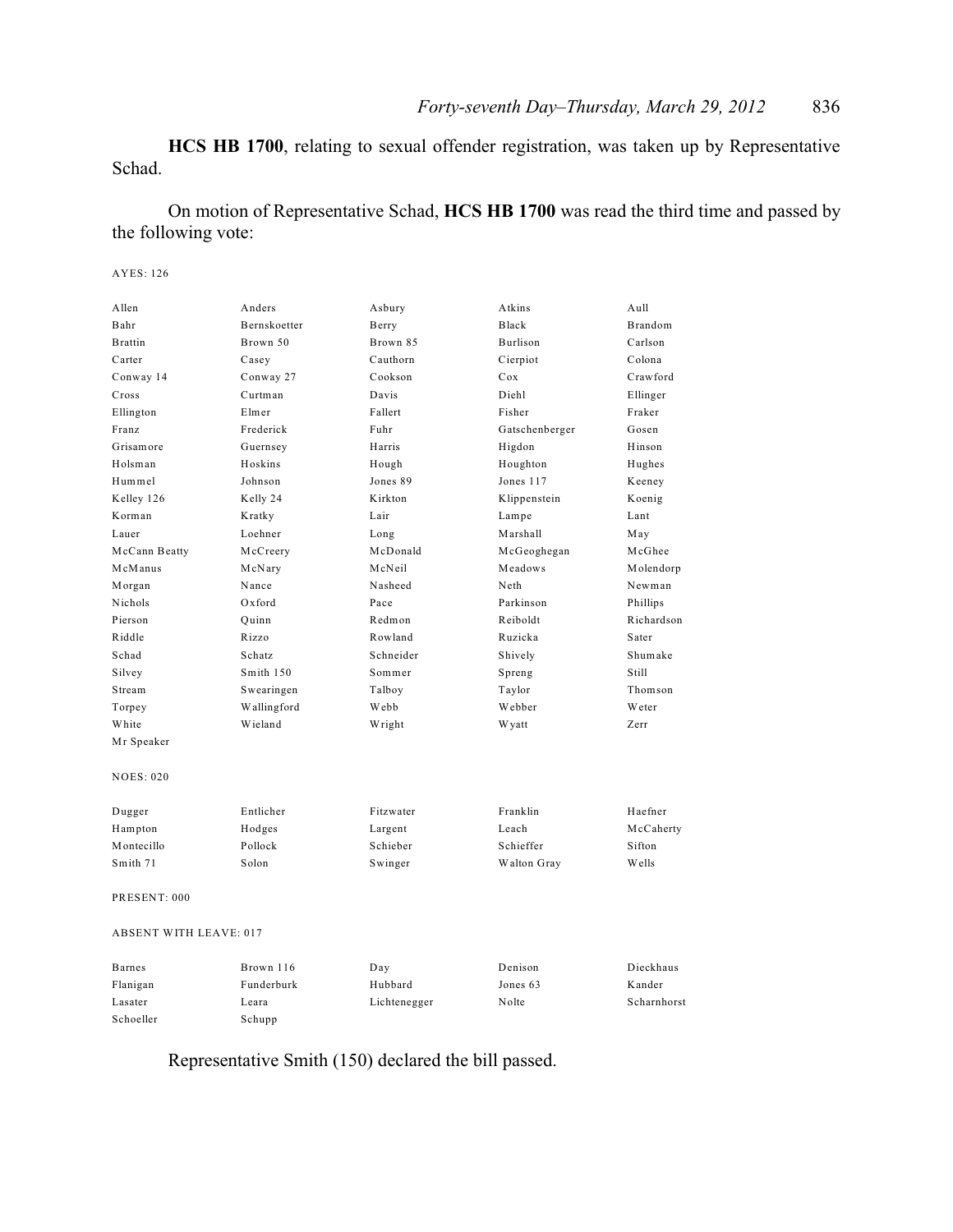**HB 1909**, relating to an aviation jet fuel tax exemption, was taken up by Representative Hoskins.

On motion of Representative Hoskins, **HB 1909** was read the third time and passed by the following vote:

#### AYES: 141

| Allen                         | Anders         | Asbury     | Aull          | Bahr           |
|-------------------------------|----------------|------------|---------------|----------------|
| Bernskoetter                  | Berry          | Black      | Brandom       | <b>Brattin</b> |
| Brown 50                      | Brown 85       | Burlison   | Carlson       | Carter         |
| Casey                         | Cauthorn       | Cierpiot   | Colona        | Conway 14      |
| Conway 27                     | Cookson        | Cox        | Crawford      | Cross          |
| Curtman                       | Davis          | Diehl      | Dugger        | Ellinger       |
| Ellington                     | Elmer          | Entlicher  | Fallert       | Fisher         |
| Fitzwater                     | Fraker         | Franklin   | Franz         | Frederick      |
| Fuhr                          | Gatschenberger | Gosen      | Grisamore     | Haefner        |
| Hampton                       | Harris         | Higdon     | Hinson        | Hodges         |
| Holsman                       | Hoskins        | Hough      | Houghton      | Hughes         |
| Hummel                        | Johnson        | Jones 89   | Jones 117     | Keeney         |
| Kelley 126                    | Kelly 24       | Kirkton    | Klippenstein  | Koenig         |
| Korman                        | Kratky         | Lair       | Lampe         | Lant           |
| Largent                       | Lauer          | Leach      | Lichtenegger  | Loehner        |
| Long                          | Marshall       | May        | McCaherty     | McCreery       |
| McDonald                      | McGeoghegan    | McGhee     | McManus       | McNeil         |
| Meadows                       | Molendorp      | Montecillo | Morgan        | Nance          |
| Nasheed                       | Neth           | Newman     | Nichols       | Pace           |
| Parkinson                     | Phillips       | Pierson    | Pollock       | Ouinn          |
| Redmon                        | Reiboldt       | Richardson | Riddle        | Rizzo          |
| Rowland                       | Ruzicka        | Sater      | Schad         | Schatz         |
| Schieber                      | Schieffer      | Schneider  | Shively       | Shumake        |
| Sifton                        | Silvey         | Smith 71   | Smith 150     | Solon          |
| Sommer                        | Spreng         | Still      | Stream        | Swearingen     |
| Swinger                       | Talboy         | Taylor     | Thomson       | Wallingford    |
| Walton Gray                   | Webb           | Webber     | Wells         | <b>W</b> eter  |
| White                         | Wieland        | Wright     | W yatt        | Zerr           |
| Mr Speaker                    |                |            |               |                |
| <b>NOES: 002</b>              |                |            |               |                |
| Atkins                        | Oxford         |            |               |                |
| PRESENT: 000                  |                |            |               |                |
| <b>ABSENT WITH LEAVE: 020</b> |                |            |               |                |
| <b>Barnes</b>                 | Brown 116      | Day        | Denison       | Dieckhaus      |
| Flanigan                      | Funderburk     | Guernsey   | Hubbard       | Jones 63       |
| Kander                        | Lasater        | Leara      | McCann Beatty | McNary         |
| Nolte                         | Scharnhorst    | Schoeller  | Schupp        | Torpey         |

Representative Smith (150) declared the bill passed.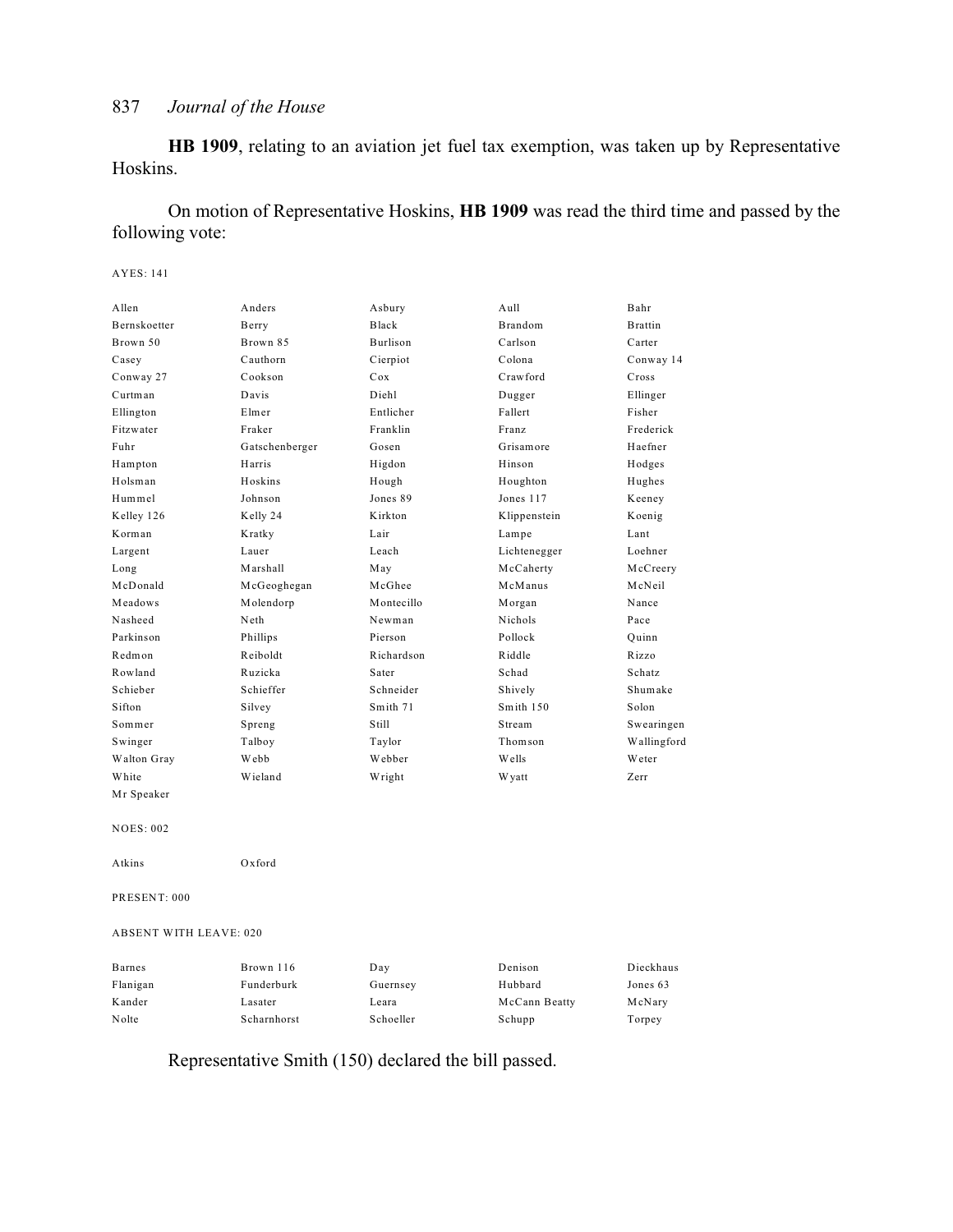**HCS HB 1169**, relating to spanking in school investigations, was taken up by Representative Franz.

On motion of Representative Franz, **HCS HB 1169** was read the third time and passed by the following vote:

#### AYES: 139

| Allen          | Anders              | Asbury         | Atkins          | A <sub>u</sub> 11 |
|----------------|---------------------|----------------|-----------------|-------------------|
| Bahr           | <b>Bernskoetter</b> | Berry          | <b>Black</b>    | <b>Brandom</b>    |
| <b>Brattin</b> | Brown 50            | Brown 85       | <b>Burlison</b> | Carlson           |
| Carter         | Casey               | Cauthorn       | Cierpiot        | Colona            |
| Conway 27      | Cookson             | Cox            | Crawford        | Cross             |
| Curtman        | Davis               | Diehl          | Dugger          | Ellinger          |
| Ellington      | Elmer               | Entlicher      | Fallert         | Fisher            |
| Fitzwater      | Fraker              | Franklin       | Franz           | Frederick         |
| Fuhr           | Gatschenberger      | Gosen          | Grisamore       | Guernsey          |
| Haefner        | Hampton             | Harris         | Higdon          | Hinson            |
| Hodges         | Holsman             | Hoskins        | Hough           | Houghton          |
| Hughes         | Hummel              | Johnson        | Jones 89        | Jones 117         |
| Kelley 126     | Kelly 24            | Kirkton        | Klippenstein    | Koenig            |
| Korman         | Kratky              | Lair           | Lampe           | Lant              |
| Largent        | Lauer               | Leach          | Lichtenegger    | Loehner           |
| Long           | McCaherty           | McCann Beatty  | McCreery        | McDonald          |
| McGeoghegan    | McGhee              | McManus        | McNary          | McNeil            |
| Meadows        | Molendorp           | Montecillo     | Morgan          | Nance             |
| Neth           | Newman              | <b>Nichols</b> | $Ox$ ford       | Pace              |
| Parkinson      | Phillips            | Pierson        | Pollock         | Ouinn             |
| Reiboldt       | Richardson          | Riddle         | Rizzo           | Rowland           |
| Ruzicka        | Sater               | Schad          | Schieber        | Schieffer         |
| Schneider      | Shively             | Shumake        | Sifton          | Silvey            |
| Smith 71       | Smith 150           | Solon          | Sommer          | Spreng            |
| Still          | Stream              | Swearingen     | Swinger         | Talboy            |
| Taylor         | Thomson             | Wallingford    | Walton Gray     | Webb              |
| Webber         | Wells               | Weter          | White           | Wieland           |
| Wright         | W yatt              | Zerr           | Mr Speaker      |                   |
|                |                     |                |                 |                   |

NOES: 001

Marshall

PRESENT: 001

May

#### ABSENT WITH LEAVE: 022

| Barnes    | Brown 116 | Conway 14   | Day     | Denison   |
|-----------|-----------|-------------|---------|-----------|
| Dieckhaus | Flanigan  | Funderburk  | Hubbard | Jones 63  |
| Kander    | Keeney    | Lasater     | Leara   | Nasheed   |
| Nolte     | Redmon    | Scharnhorst | Schatz  | Schoeller |
| Schupp    | Torpey    |             |         |           |

Representative Smith (150) declared the bill passed.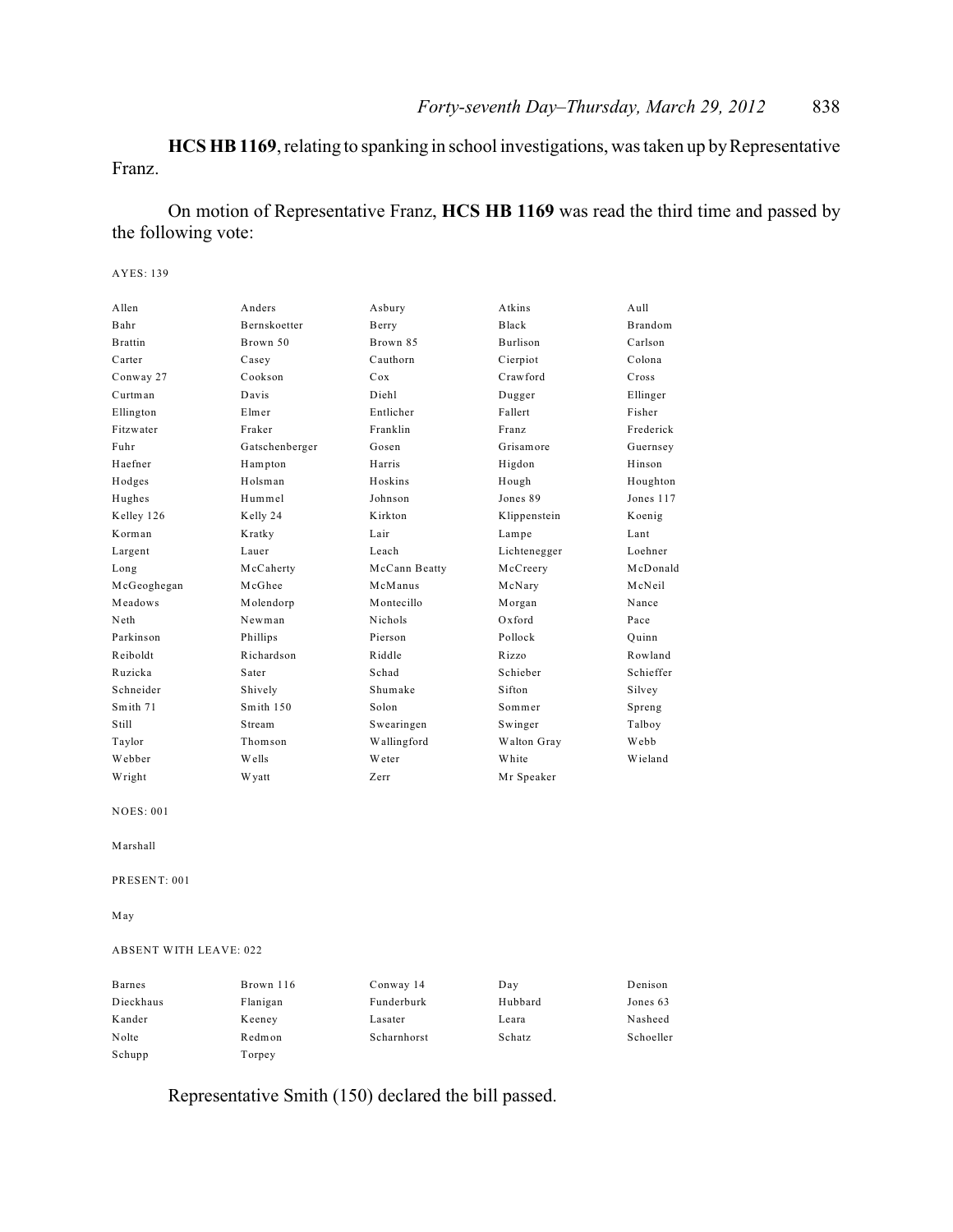Representative Hoskins assumed the Chair.

**HB 1046**, relating to declarations of candidacy, was taken up by Representative Rowland.

Representative Riddle moved the previous question.

Which motion was adopted by the following vote:

#### AYES: 091

| A llen           | Asbury         | Bahr          | <b>Bernskoetter</b> | Berry           |
|------------------|----------------|---------------|---------------------|-----------------|
| <b>Brandom</b>   | <b>Brattin</b> | Brown 85      | Brown 116           | <b>Burlison</b> |
| Cauthorn         | Cierpiot       | Conway 14     | Cookson             | Cox             |
| Crawford         | Curtman        | Davis         | Denison             | Dugger          |
| Elmer            | Fisher         | Fitzwater     | Flanigan            | Fraker          |
| Franklin         | Franz          | Frederick     | Fuhr                | Gatschenberger  |
| Gosen            | Guernsey       | Haefner       | Hampton             | Higdon          |
| Hinson           | Hoskins        | Hough         | Houghton            | Johnson         |
| Jones 89         | Jones 117      | Keeney        | Kelley 126          | Klippenstein    |
| Koenig           | Korman         | Lair          | Lant                | Largent         |
| Lauer            | Leach          | Lichtenegger  | Loehner             | Long            |
| Marshall         | McCaherty      | McGhee        | McNary              | Molendorp       |
| Nance            | Neth           | Parkinson     | Phillips            | Pollock         |
| Reiboldt         | Richardson     | Riddle        | Rowland             | Ruzicka         |
| Sater            | Schad          | Schatz        | Schieber            | Schneider       |
| Shumake          | Silvey         | Smith 150     | Solon               | Sommer          |
| Stream           | Thomson        | Torpey        | Wallingford         | Wells           |
| Weter            | White          | Wieland       | Wright              | W yatt          |
| Zerr             |                |               |                     |                 |
|                  |                |               |                     |                 |
| <b>NOES: 052</b> |                |               |                     |                 |
| Anders           | Atkins         | Aull          | Black               | Carlson         |
| Carter           | Casey          | Colona        | Conway 27           | Ellinger        |
| Ellington        | Fallert        | Harris        | Hodges              | Holsman         |
| Hughes           | Hummel         | Kelly 24      | Kirkton             | Kratky          |
| Lampe            | May            | McCann Beatty | McCreery            | McDonald        |
| McGeoghegan      | McManus        | McNeil        | Meadows             | Montecillo      |
| Morgan           | Nasheed        | Newman        | Nichols             | Oxford          |
| Pace             | Pierson        | Quinn         | Rizzo               | Schieffer       |
| Shively          | Sifton         | Smith 71      | Spreng              | Still           |
| Swearingen       | Swinger        | Talboy        | Taylor              | Walton Gray     |
| Webb             | Webber         |               |                     |                 |
|                  |                |               |                     |                 |

#### PRESENT: 000

#### ABSENT WITH LEAVE: 020

| <b>Barnes</b> | Brown 50    | Cross      | Day       | Dieckhaus  |
|---------------|-------------|------------|-----------|------------|
| Diehl         | Entlicher   | Funderburk | Grisamore | Hubbard    |
| Jones 63      | Kander      | Lasater    | Leara     | Nolte      |
| Redmon        | Scharnhorst | Schoeller  | Schupp    | Mr Speaker |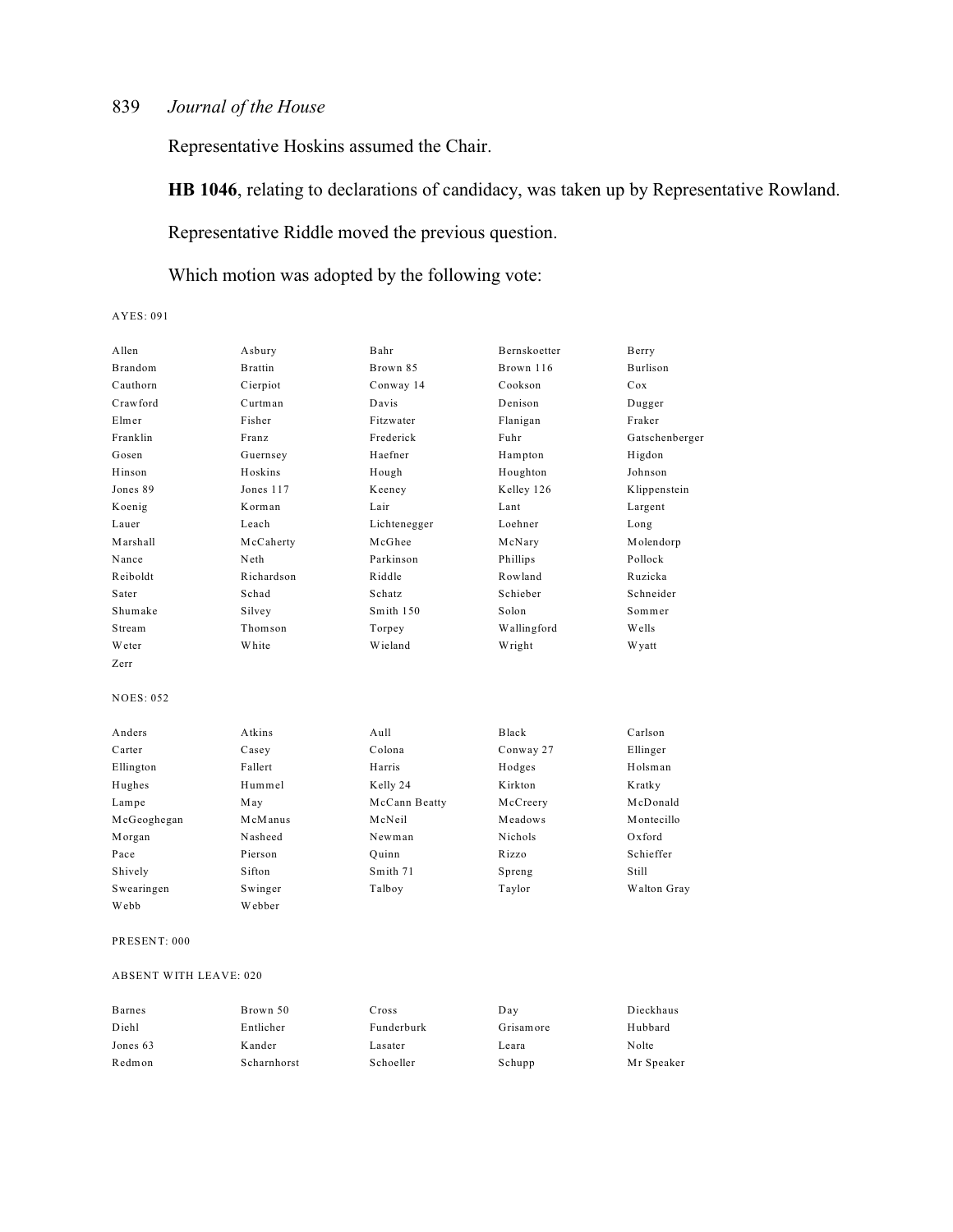On motion of Representative Rowland, **HB 1046** was read the third time and passed by the following vote:

#### AYES: 092

| Allen                         | Asbury         | Bahr          | Bernskoetter | Berry      |
|-------------------------------|----------------|---------------|--------------|------------|
| Brandom                       | <b>Brattin</b> | Brown 85      | Brown 116    | Burlison   |
| Cauthorn                      | Cierpiot       | Conway 14     | Cookson      | Cox        |
| Crawford                      | Curtman        | Davis         | Denison      | Diehl      |
| Dugger                        | Elmer          | Entlicher     | Fisher       | Fitzwater  |
| Flanigan                      | Fraker         | Franklin      | Franz        | Frederick  |
| Fuhr                          | Gatschenberger | Gosen         | Guernsey     | Haefner    |
| Hampton                       | Higdon         | Hinson        | Hoskins      | Houghton   |
| Johnson                       | Jones 89       | Jones 117     | Keeney       | Kelley 126 |
| Klippenstein                  | Koenig         | Korman        | Lair         | Lant       |
| Largent                       | Lauer          | Leach         | Lichtenegger | Loehner    |
| Long                          | Marshall       | McCaherty     | McGhee       | McNary     |
| Molendorp                     | Nance          | Neth          | Parkinson    | Phillips   |
| Pollock                       | Reiboldt       | Richardson    | Riddle       | Rowland    |
| Ruzicka                       | Schad          | Schatz        | Schieber     | Schneider  |
| Shumake                       | Silvey         | Smith 150     | Solon        | Sommer     |
| Stream                        | Thomson        | Torpey        | Wallingford  | Wells      |
| Weter                         | White          | Wieland       | Wright       | W yatt     |
| Zerr                          | Mr Speaker     |               |              |            |
| <b>NOES: 049</b>              |                |               |              |            |
| Anders                        | Atkins         | Aull          | Black        | Carlson    |
| Carter                        | Casey          | Colona        | Conway 27    | Ellinger   |
| Ellington                     | Fallert        | Harris        | Hodges       | Holsman    |
| Hughes                        | Hummel         | Kelly 24      | Kirkton      | Kratky     |
| Lampe                         | May            | McCann Beatty | McCreery     | McDonald   |
| McGeoghegan                   | McManus        | McNeil        | Meadows      | Montecillo |
| Morgan                        | Nasheed        | Newman        | Nichols      | Oxford     |
| Pace                          | Pierson        | Rizzo         | Shively      | Sifton     |
| Smith 71                      | Spreng         | Still         | Swearingen   | Talboy     |
| Taylor                        | Walton Gray    | Webb          | Webber       |            |
| PRESENT: 000                  |                |               |              |            |
| <b>ABSENT WITH LEAVE: 022</b> |                |               |              |            |
| <b>Barnes</b>                 | Brown 50       | Cross         | Day          | Dieckhaus  |

| Dance.     | $1.00011 \times 0.001$ | $\sim$ 1000 | <u>Dav</u> | Diveniau  |
|------------|------------------------|-------------|------------|-----------|
| Funderburk | Grisamore              | Hough       | Hubbard    | Jones 63  |
| Kander     | Lasater                | Leara       | Nolte      | Ouinn     |
| Redmon     | Sater                  | Scharnhorst | Schieffer  | Schoeller |
| Schupp     | Swinger                |             |            |           |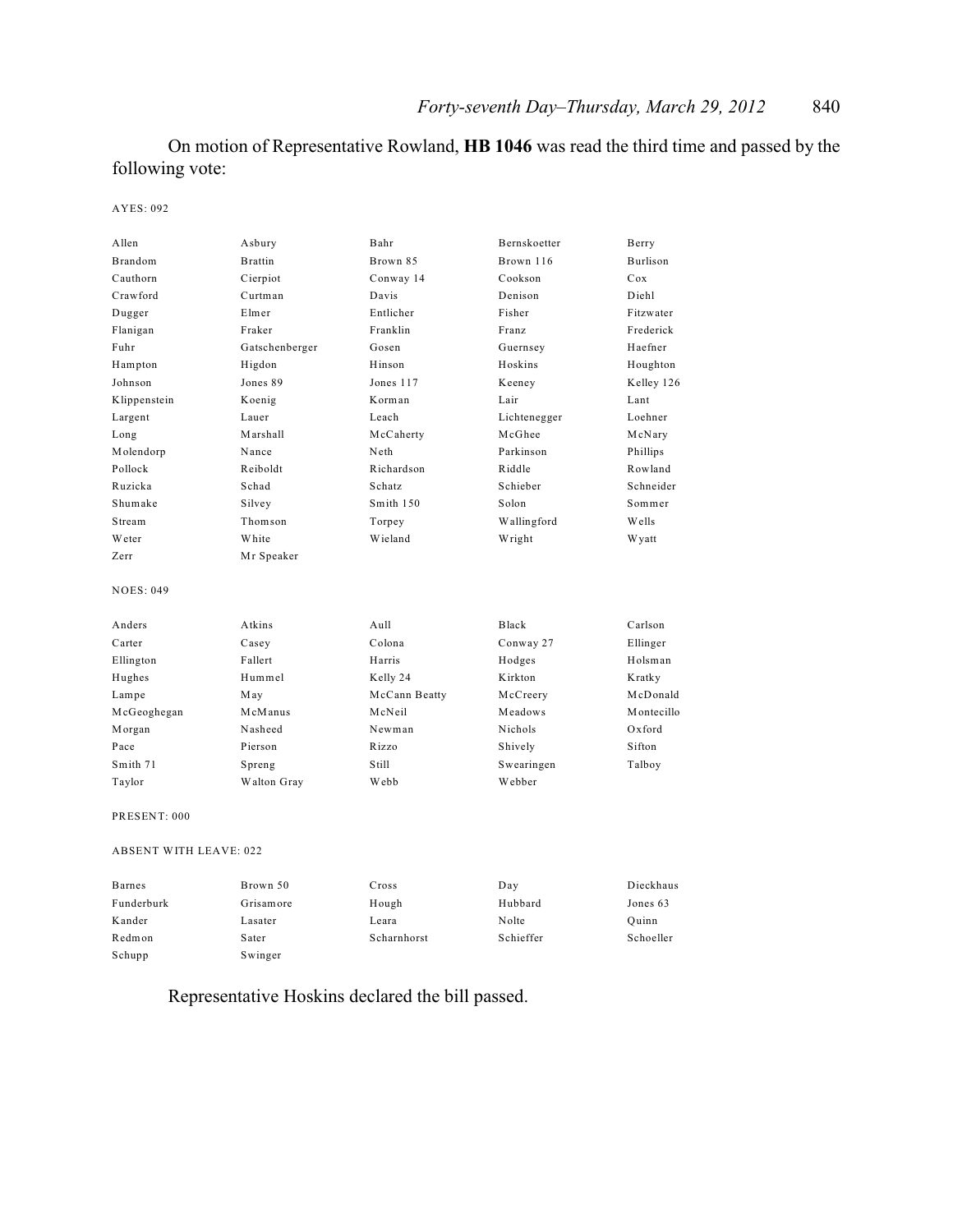**HCS HB 1722**, relating to proprietary schools, was taken up by Representative Thompson.

On motion of Representative Thompson, **HCS HB 1722** was read the third time and passed by the following vote:

### AYES: 131

| Allen                         | Anders      | Asbury        | Atkins         | Aull           |
|-------------------------------|-------------|---------------|----------------|----------------|
| Bernskoetter                  | Berry       | Black         | Brandom        | <b>Brattin</b> |
| Brown 85                      | Brown 116   | Carlson       | Carter         | Casey          |
| Cauthorn                      | Cierpiot    | Colona        | Conway 27      | Cookson        |
| Cox                           | Crawford    | Davis         | Denison        | Diehl          |
| Dugger                        | Ellinger    | Ellington     | Elmer          | Entlicher      |
| Fallert                       | Fisher      | Fitzwater     | Flanigan       | Fraker         |
| Franklin                      | Franz       | Frederick     | Gatschenberger | Gosen          |
| Haefner                       | Hampton     | Harris        | Higdon         | Hinson         |
| Hodges                        | Holsman     | Hoskins       | Hough          | Houghton       |
| Hughes                        | Hummel      | Johnson       | Jones 117      | Keeney         |
| Kelley 126                    | Kelly 24    | Kirkton       | Klippenstein   | Korman         |
| Kratky                        | Lair        | Lampe         | Lant           | Largent        |
| Lauer                         | Leach       | Lichtenegger  | Loehner        | Long           |
| May                           | McCaherty   | McCann Beatty | McCreery       | McDonald       |
| McGeoghegan                   | McManus     | McNary        | McNeil         | Molendorp      |
| Montecillo                    | M organ     | Nance         | Nasheed        | Neth           |
| Newman                        | Nichols     | Oxford        | Pace           | Phillips       |
| Pierson                       | Pollock     | Quinn         | Reiboldt       | Richardson     |
| Riddle                        | Rizzo       | Rowland       | Ruzicka        | Schad          |
| Schatz                        | Schieber    | Schieffer     | Schneider      | Shively        |
| Shumake                       | Sifton      | Silvey        | Smith 71       | Smith 150      |
| Solon                         | Sommer      | Spreng        | Still          | Stream         |
| Swearingen                    | Swinger     | Talboy        | Taylor         | Thomson        |
| Wallingford                   | Walton Gray | Webb          | Webber         | Wells          |
| Weter                         | White       | Wieland       | Wright         | W yatt         |
| Zerr                          |             |               |                |                |
| <b>NOES: 010</b>              |             |               |                |                |
| Bahr                          | Burlison    | Conway 14     | Curtman        | Guernsey       |
| Jones 89                      | Koenig      | Marshall      | Parkinson      | Torpey         |
| PRESENT: 000                  |             |               |                |                |
| <b>ABSENT WITH LEAVE: 022</b> |             |               |                |                |
| <b>Barnes</b>                 | Brown 50    | Cross         | Day            | Dieckhaus      |
| Fuhr                          | Funderburk  | Grisamore     | Hubbard        | Jones 63       |
| Kander                        | Lasater     | Leara         | McGhee         | Meadows        |
| Nolte                         | Redmon      | Sater         | Scharnhorst    | Schoeller      |

Representative Hoskins declared the bill passed.

Schupp Mr Speaker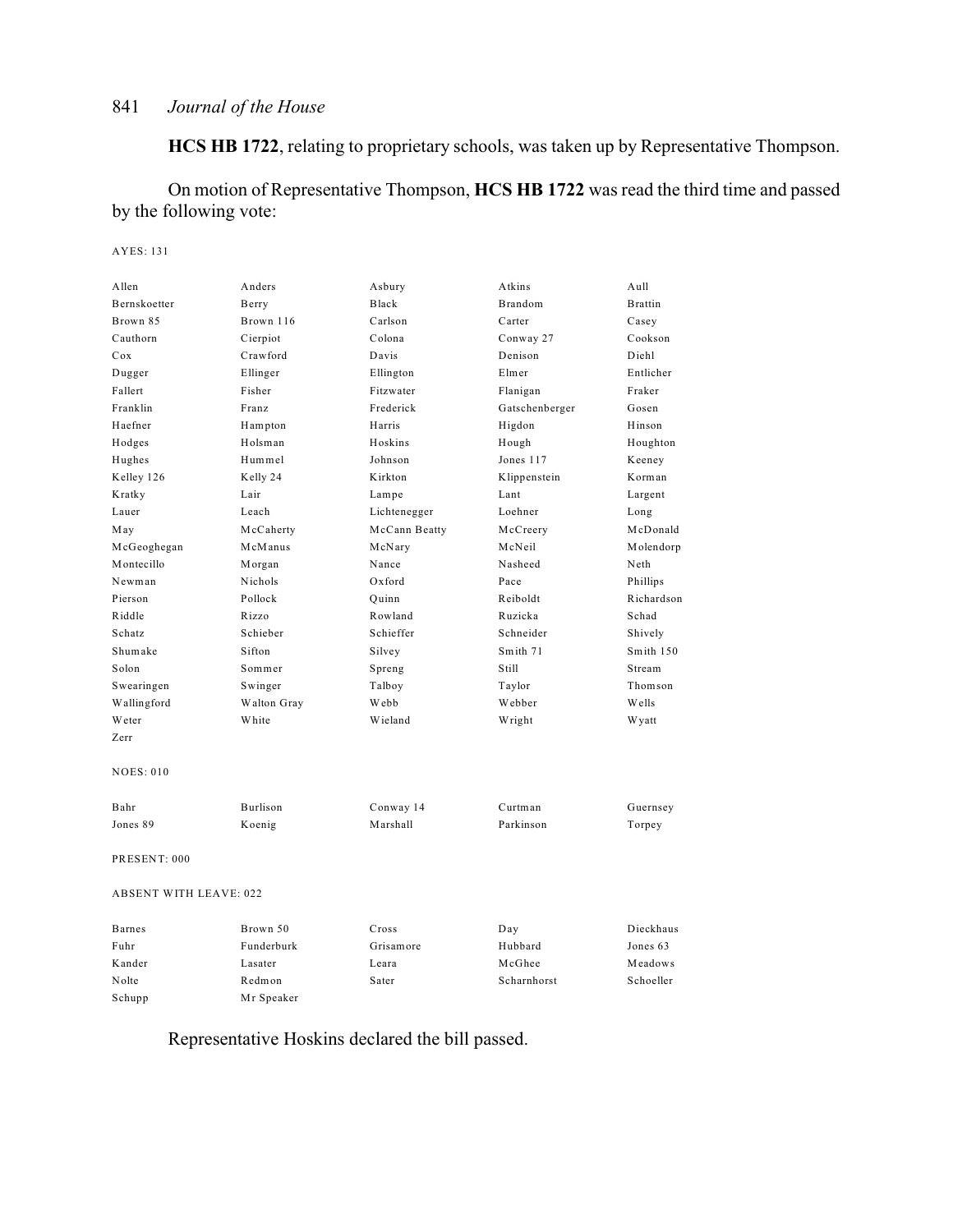# **HCS HB 1126**, relating to transportation, was taken up by Representative Largent.

On motion of Representative Largent, **HCS HB 1126** was read the third time and passed by the following vote:

#### AYES: 135

| Anders                        | Asbury        | Atkins          | Aull        | Bahr           |
|-------------------------------|---------------|-----------------|-------------|----------------|
| Bernskoetter                  | Berry         | Black           | Brandom     | <b>Brattin</b> |
| Brown 85                      | Brown 116     | Burlison        | Carlson     | Carter         |
| Casey                         | Cauthorn      | Cierpiot        | Colona      | Conway 14      |
| Conway 27                     | Cookson       | C <sub>ox</sub> | Crawford    | Curtman        |
| Davis                         | Denison       | Diehl           | Dugger      | Ellinger       |
| Elmer                         | Entlicher     | Fallert         | Fisher      | Flanigan       |
| Fraker                        | Franklin      | Franz           | Fuhr        | Gatschenberger |
| Gosen                         | Guernsey      | Haefner         | Hampton     | Harris         |
| Higdon                        | Hinson        | Hodges          | Holsman     | Hoskins        |
| Hough                         | Houghton      | Hummel          | Johnson     | Jones 89       |
| Jones 117                     | Keeney        | Kelley 126      | Kelly 24    | Kirkton        |
| Klippenstein                  | Koenig        | Korman          | Kratky      | Lair           |
| Lampe                         | Lant          | Largent         | Lauer       | Leach          |
| Lichtenegger                  | Loehner       | Long            | Marshall    | May            |
| McCann Beatty                 | McCreery      | McDonald        | McGeoghegan | McGhee         |
| McManus                       | McNary        | McNeil          | Molendorp   | Montecillo     |
| Morgan                        | Nance         | Nasheed         | Neth        | Newman         |
| Nichols                       | Oxford        | Pace            | Parkinson   | Phillips       |
| Pierson                       | Pollock       | Quinn           | Reiboldt    | Richardson     |
| Riddle                        | Rizzo         | Rowland         | Ruzicka     | Schatz         |
| Schieber                      | Schneider     | Shively         | Shumake     | Sifton         |
| Silvey                        | Smith 71      | Smith 150       | Solon       | Sommer         |
| Spreng                        | Still         | Stream          | Swearingen  | Swinger        |
| Taylor                        | Thomson       | Torpey          | Wallingford | Walton Gray    |
| Webb                          | Webber        | Wells           | Weter       | White          |
| Wieland                       | Wright        | W yatt          | Zerr        | Mr Speaker     |
| <b>NOES: 002</b>              |               |                 |             |                |
| Frederick                     | Hughes        |                 |             |                |
| PRESENT: 001                  |               |                 |             |                |
| Ellington                     |               |                 |             |                |
| <b>ABSENT WITH LEAVE: 025</b> |               |                 |             |                |
| Allen                         | <b>Barnes</b> | Brown 50        | Cross       | Day            |
| Dieckhaus                     | Fitzwater     | Funderburk      | Grisamore   | Hubbard        |
| Jones 63                      | Kander        | Lasater         | Leara       | McCaherty      |
| Meadows                       | Nolte         | Redmon          | Sater       | Schad          |
| Scharnhorst                   | Schieffer     | Schoeller       | Schupp      | Talboy         |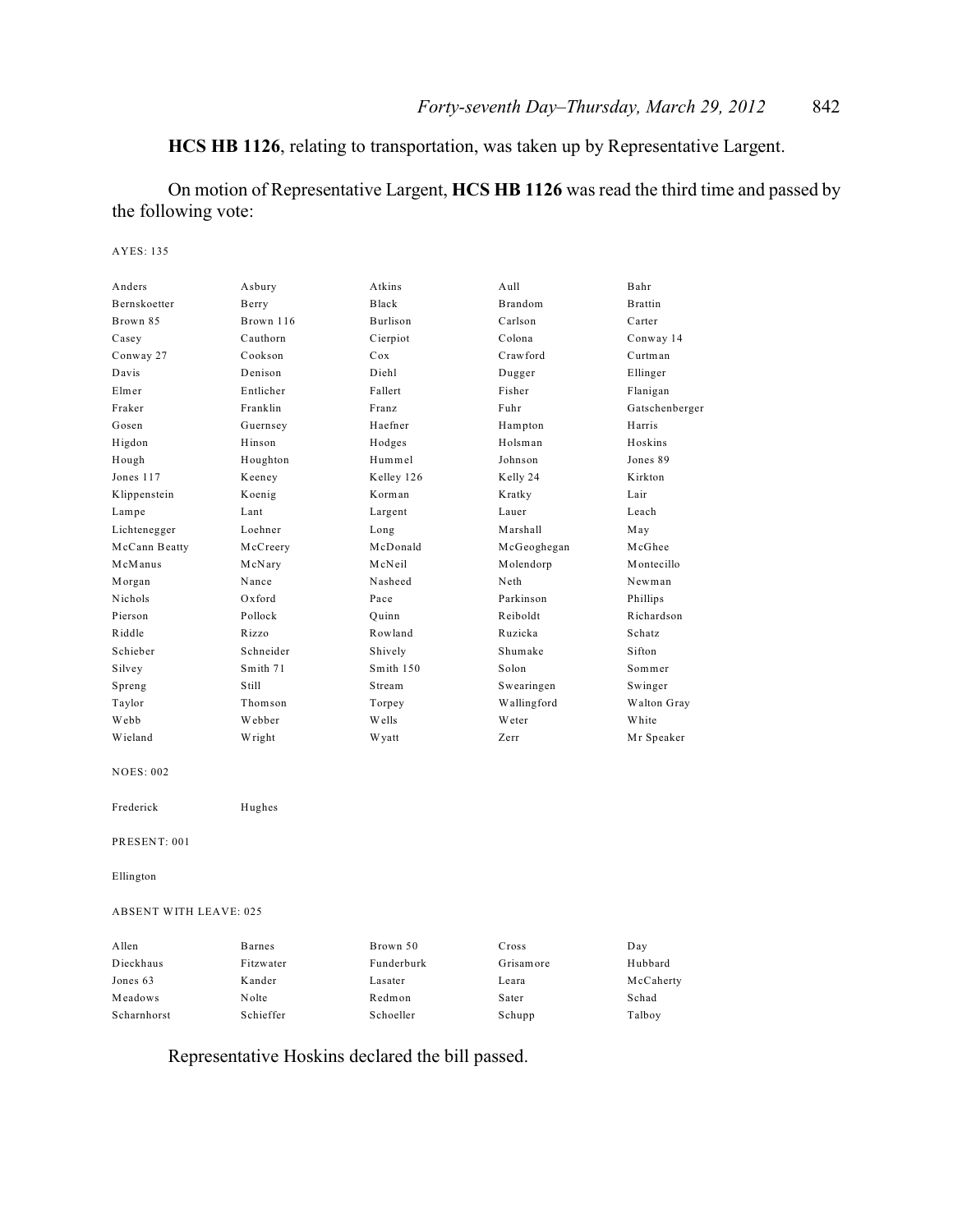**HB 1172**, relating to residential care provider donations, was taken up by Representative Franz.

On motion of Representative Franz, **HB 1172** was read the third time and passed by the following vote:

#### AYES: 141

| A llen         | Anders              | Asbury          | Atkins       | A <sub>u</sub> 11 |
|----------------|---------------------|-----------------|--------------|-------------------|
| Bahr           | <b>Bernskoetter</b> | Berry           | Black        | <b>Brandom</b>    |
| <b>Brattin</b> | Brown 116           | <b>Burlison</b> | Carlson      | Carter            |
| Casey          | Cauthorn            | Cierpiot        | Colona       | Conway 14         |
| Conway 27      | Cookson             | Cox             | Crawford     | Curtman           |
| Davis          | Denison             | Diehl           | Dugger       | Ellinger          |
| Ellington      | Entlicher           | Fallert         | Fisher       | Fitzwater         |
| Flanigan       | Fraker              | Franklin        | Franz        | Frederick         |
| Fuhr           | Gatschenberger      | Gosen           | Guernsey     | Haefner           |
| Hampton        | Harris              | Higdon          | Hinson       | Hodges            |
| Holsman        | Hoskins             | Hough           | Houghton     | Hughes            |
| Hummel         | Johnson             | Jones 89        | Jones 117    | Keeney            |
| Kelley 126     | Kelly 24            | Kirkton         | Klippenstein | Koenig            |
| Korman         | Kratky              | Lair            | Lampe        | Lant              |
| Largent        | Lauer               | Leach           | Lichtenegger | Loehner           |
| Long           | Marshall            | May             | McCaherty    | McCann Beatty     |
| McCreery       | McDonald            | McGeoghegan     | McGhee       | McManus           |
| McNary         | McNeil              | Meadows         | Molendorp    | Montecillo        |
| Morgan         | Nance               | Nasheed         | Neth         | Newman            |
| Nichols        | $Ox$ ford           | Pace            | Parkinson    | Phillips          |
| Pierson        | Pollock             | Ouinn           | Reiboldt     | Richardson        |
| Riddle         | Rizzo               | Rowland         | Ruzicka      | Sater             |
| Schatz         | Schieber            | Schieffer       | Schneider    | Shively           |
| Shumake        | Sifton              | Silvey          | Smith 71     | Smith $150$       |
| Solon          | Sommer              | Spreng          | Still        | Stream            |
| Swearingen     | Swinger             | Taylor          | Thomson      | Torpey            |
| Wallingford    | Walton Gray         | Webb            | Webber       | Wells             |
| White          | Wieland             | Wright          | W yatt       | Zerr              |
| Mr Speaker     |                     |                 |              |                   |

NOES: 000

PRESENT: 000

ABSENT WITH LEAVE: 022

| <b>Barnes</b> | Brown 50 | Brown 85    | Cross     | Day     |
|---------------|----------|-------------|-----------|---------|
| Dieckhaus     | Elmer    | Funderburk  | Grisamore | Hubbard |
| Jones 63      | Kander   | Lasater     | Leara     | Nolte   |
| Redmon        | Schad    | Scharnhorst | Schoeller | Schupp  |
| Talboy        | W eter   |             |           |         |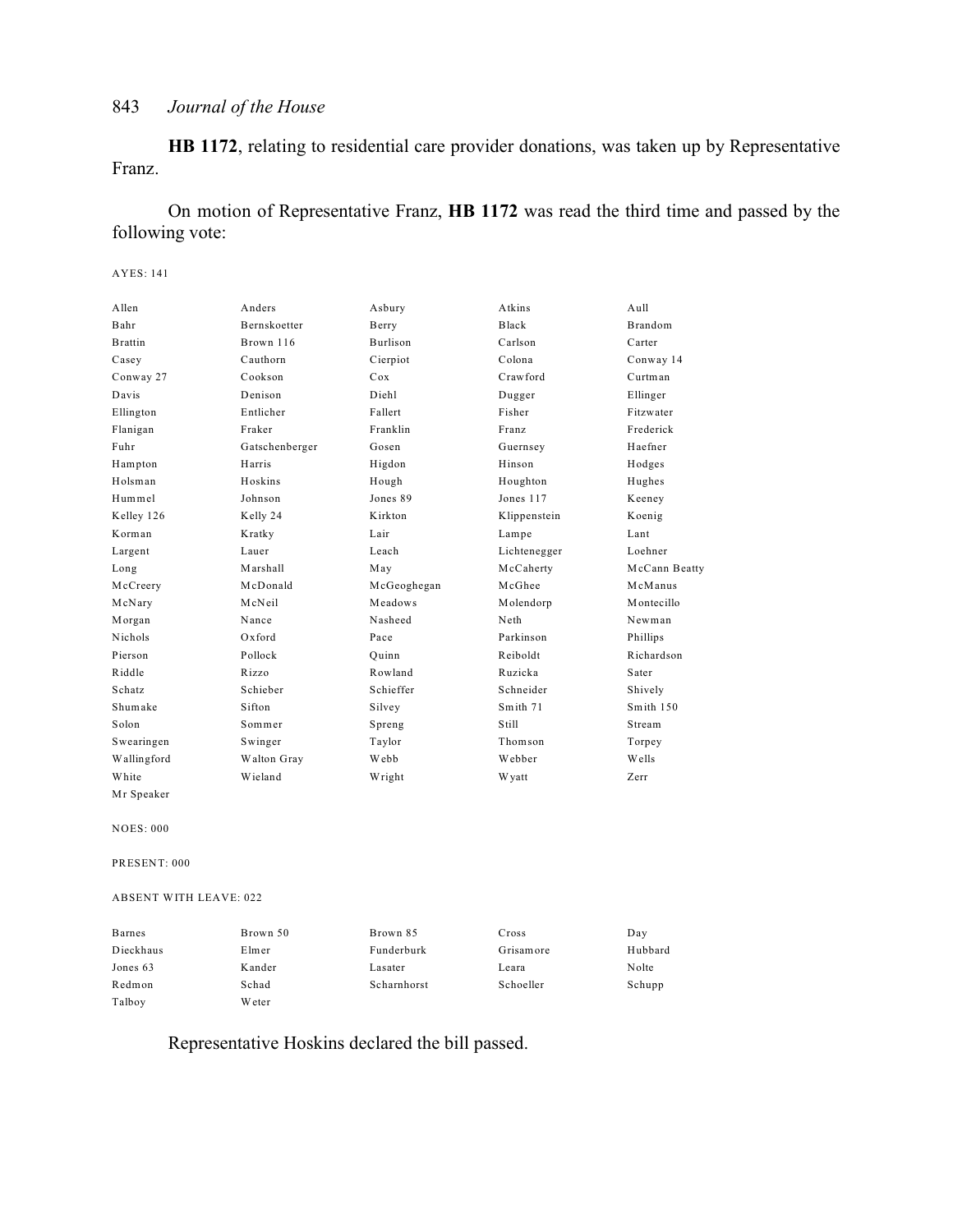# **HCS HB 1498**, relating to Sunday liquor sales, was taken up by Representative Hough.

On motion of Representative Hough, **HCS HB 1498** was read the third time and passed by the following vote:

AYES: 097

| Allen                         | Atkins        | Aull       | Bernskoetter    | Berry     |
|-------------------------------|---------------|------------|-----------------|-----------|
| <b>Brattin</b>                | Brown 85      | Brown 116  | <b>Burlison</b> | Carter    |
| Cierpiot                      | Colona        | Conway 14  | Cox             | Curtman   |
| Denison                       | Diehl         | Ellinger   | Fallert         | Fisher    |
| Fitzwater                     | Fraker        | Franklin   | Franz           | Frederick |
| Gosen                         | Harris        | Higdon     | Hinson          | Holsman   |
| Hoskins                       | Hough         | Houghton   | Hummel          | Johnson   |
| Jones 89                      | Jones 117     | Kelley 126 | Kelly 24        | Kirkton   |
| Klippenstein                  | Koenig        | Korman     | Kratky          | Lair      |
| Lampe                         | Largent       | Lauer      | Lichtenegger    | Loehner   |
| May                           | McCann Beatty | McCreery   | McGeoghegan     | McManus   |
| McNary                        | Molendorp     | Montecillo | Morgan          | Nance     |
| Neth                          | Newman        | Nichols    | Oxford          | Pace      |
| Phillips                      | Quinn         | Richardson | Riddle          | Rizzo     |
| Rowland                       | Ruzicka       | Schatz     | Schieber        | Schneider |
| Shively                       | Sifton        | Silvey     | Smith 71        | Solon     |
| Sommer                        | Spreng        | Stream     | Swearingen      | Swinger   |
| Talboy                        | Taylor        | Torpey     | Walton Gray     | Webb      |
| Webber                        | Weter         | White      | Wright          | W yatt    |
| Zerr                          | Mr Speaker    |            |                 |           |
| <b>NOES: 044</b>              |               |            |                 |           |
| Anders                        | Asbury        | Bahr       | Black           | Brandom   |
| Carlson                       | Casey         | Cauthorn   | Conway 27       | Cookson   |
| Crawford                      | Davis         | Dugger     | Ellington       | Elmer     |
| Entlicher                     | Flanigan      | Fuhr       | Guernsey        | Haefner   |
| Hodges                        | Hughes        | Keeney     | Lant            | Leach     |
| Marshall                      | McCaherty     | McDonald   | McGhee          | McNeil    |
| Meadows                       | Nasheed       | Parkinson  | Pierson         | Pollock   |
| Reiboldt                      | Sater         | Schad      | Schieffer       | Shumake   |
| Smith 150                     | Wallingford   | W ells     | Wieland         |           |
| PRESENT: 000                  |               |            |                 |           |
| <b>ABSENT WITH LEAVE: 022</b> |               |            |                 |           |
|                               |               |            |                 |           |

| <b>Barnes</b> | Brown 50       | Cross       | Day       | Dieckhaus |
|---------------|----------------|-------------|-----------|-----------|
| Funderburk    | Gatschenberger | Grisamore   | Hampton   | Hubbard   |
| Jones 63      | Kander         | Lasater     | Leara     | Long      |
| Nolte         | Redmon         | Scharnhorst | Schoeller | Schupp    |
| Still         | Thomson        |             |           |           |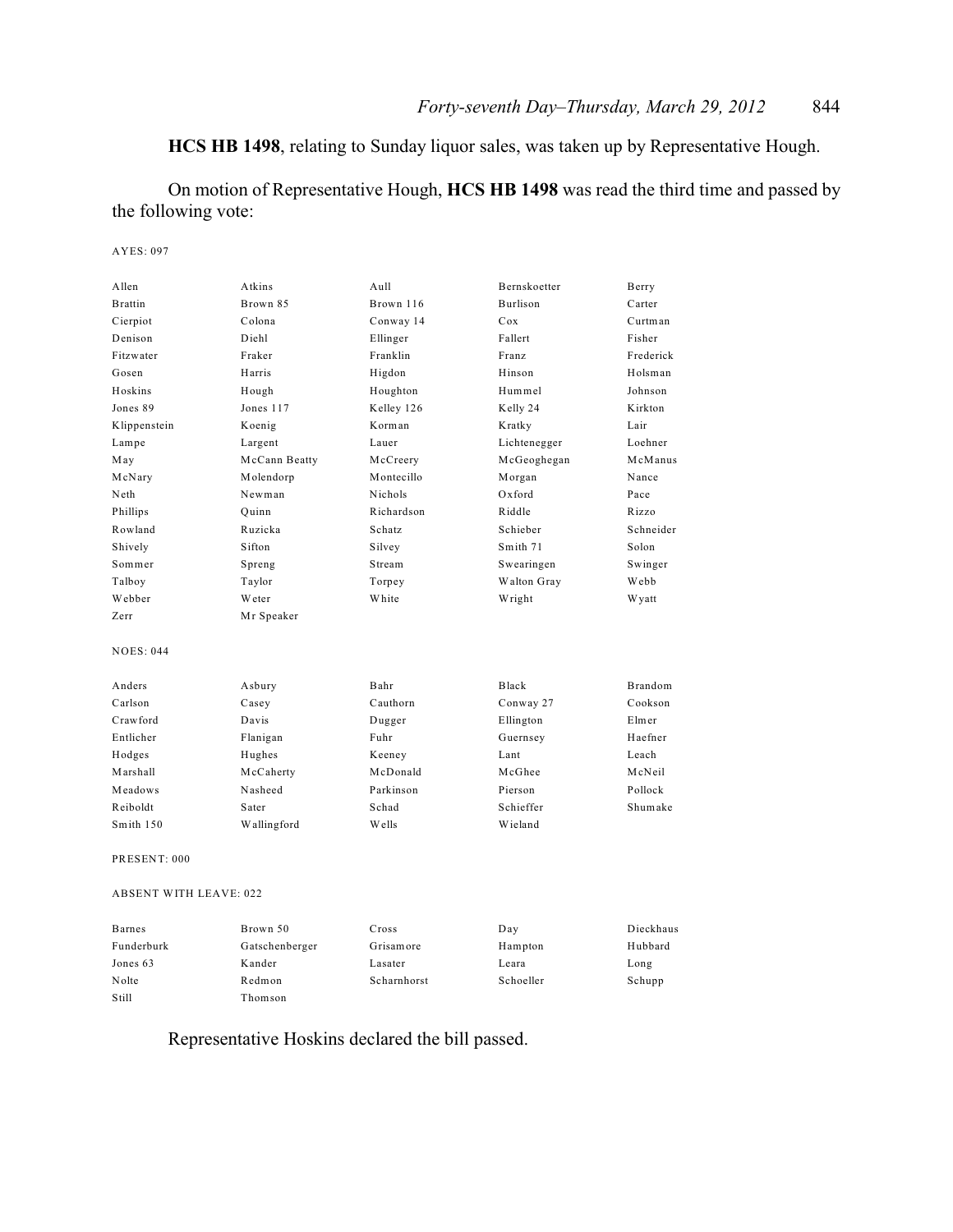# **THIRD READING OF HOUSE JOINT RESOLUTION**

**HJR 52**, relating to wildlife and forestry resources, was taken up by Representative Ruzicka.

On motion of Representative Ruzicka, **HJR 52** was read the third time and passed by the following vote:

AYES: 114

| Allen                         | Asbury       | A <sub>u</sub> 11 | Bahr           | Bernskoetter  |
|-------------------------------|--------------|-------------------|----------------|---------------|
| Berry                         | Black        | <b>Brandom</b>    | <b>Brattin</b> | Brown 85      |
| Brown 116                     | Burlison     | Casey             | Cauthorn       | Cierpiot      |
| Conway 14                     | Conway 27    | Cookson           | Cox            | Crawford      |
| Curtman                       | Davis        | Diehl             | Dugger         | Elmer         |
| Entlicher                     | Fallert      | Fisher            | Fitzwater      | Flanigan      |
| Fraker                        | Franklin     | Franz             | Frederick      | Fuhr          |
| Gatschenberger                | Gosen        | Guernsey          | Haefner        | Hampton       |
| Harris                        | Higdon       | Hinson            | Hodges         | Hoskins       |
| Hough                         | Houghton     | Johnson           | Jones 89       | Jones 117     |
| Keeney                        | Kelley 126   | Kelly 24          | Klippenstein   | Koenig        |
| Korman                        | Kratky       | Lair              | Lampe          | Lant          |
| Largent                       | Lauer        | Leach             | Lichtenegger   | Loehner       |
| Long                          | Marshall     | McCaherty         | McDonald       | McGeoghegan   |
| McGhee                        | McNary       | Meadows           | Molendorp      | Nance         |
| Nasheed                       | Neth         | Nichols           | Parkinson      | Pollock       |
| Quinn                         | Reiboldt     | Richardson        | Riddle         | Rizzo         |
| Rowland                       | Ruzicka      | Sater             | Schad          | <b>Schatz</b> |
| Schieber                      | Schieffer    | Schneider         | Shively        | Shumake       |
| Silvey                        | Smith 150    | Solon             | Sommer         | Stream        |
| Swinger                       | Taylor       | Thomson           | Torpey         | Wallingford   |
| Webber                        | Wells        | Weter             | White          | Wieland       |
| Wright                        | <b>Wyatt</b> | Zerr              | Mr Speaker     |               |
| <b>NOES: 028</b>              |              |                   |                |               |
| Anders                        | Atkins       | Carlson           | Carter         | Colona        |
| Ellinger                      | Holsman      | Hummel            | Kirkton        | May           |
| McCann Beatty                 | McCreery     | McManus           | McNeil         | Montecillo    |
| Morgan                        | Newman       | Oxford            | Pace           | Pierson       |
| Sifton                        | Smith 71     | Spreng            | Still          | Swearingen    |
| Talboy                        | Walton Gray  | Webb              |                |               |
| PRESENT: 000                  |              |                   |                |               |
| <b>ABSENT WITH LEAVE: 021</b> |              |                   |                |               |

| <b>Barnes</b> | Brown 50  | Cross      | Day         | Denison   |
|---------------|-----------|------------|-------------|-----------|
| Dieckhaus     | Ellington | Funderburk | Grisamore   | Hubbard   |
| Hughes        | Jones 63  | Kander     | Lasater     | Leara     |
| Nolte         | Phillips  | Redmon     | Scharnhorst | Schoeller |
| Schupp        |           |            |             |           |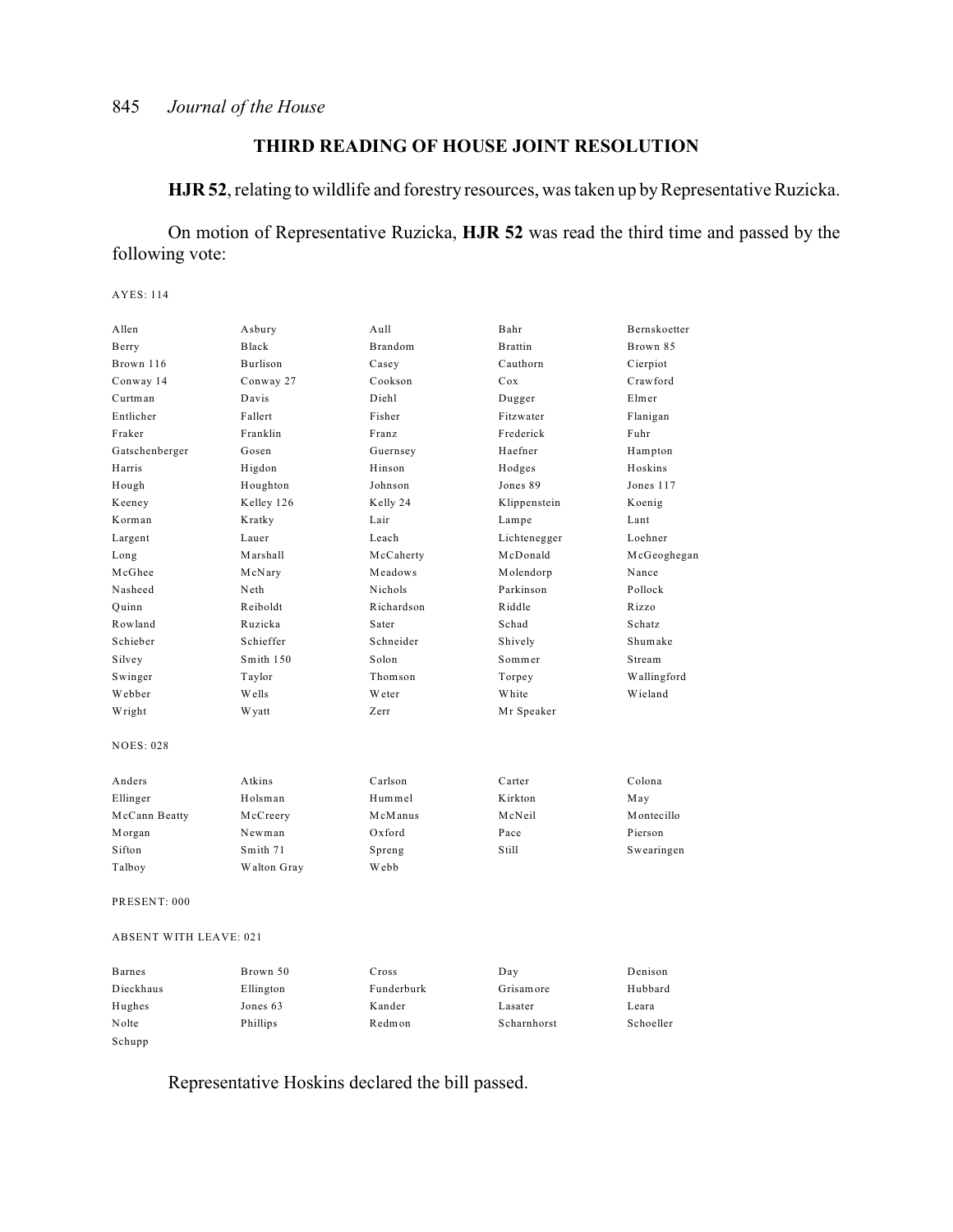### **REFERRAL OF HOUSE CONCURRENT RESOLUTIONS**

The following House Concurrent Resolutions were referred to the Committee indicated:

- **HCR 38** General Laws
- **HCR 39** General Laws
- **HCR 47** Economic Development
- **HCR 49** Tourism and Natural Resources
- **HCR 50** Children and Families

### **REFERRAL OF HOUSE JOINT RESOLUTIONS**

The following House Joint Resolutions were referred to the Committee indicated:

- **HJR 74** Tax Reform
- **HJR 82** Special Standing Committee on Judicial Reform
- **HJR 84** Elementary and Secondary Education
- **HJR 86** Elections
- **HJR 88** General Laws
- **HJR 89** Elections

#### **REFERRAL OF HOUSE BILLS**

The following House Bills were referred to the Committee indicated:

- **HB 1183** Elections
- **HB 1314** Tax Reform
- **HB 1352** Local Government
- **HB 1418** Workforce Development and Workplace Safety
- **HB 1438** Elections
- **HB 1440** Healthcare Policy
- **HB 1557** Financial Institutions
- **HB 1605** Financial Institutions
- **HB 1666** Ways and Means
- **HB 1745** Insurance Policy
- **HB 1755** Insurance Policy
- **HB 1766** Special Standing Committee on Governmental Affairs
- **HB 1824** Small Business
- **HB 1838** Corrections
- **HB 1914** Judiciary
- **HB 1937** Transportation
- **HB 1938** Health Care Policy
- **HB 1944** Ways and Means
- **HB 1946** Elementary and Secondary Education
- **HB 1947** Local Government
- **HB 1951** Professional Registration and Licensing
- **HB 1954** Ways and Means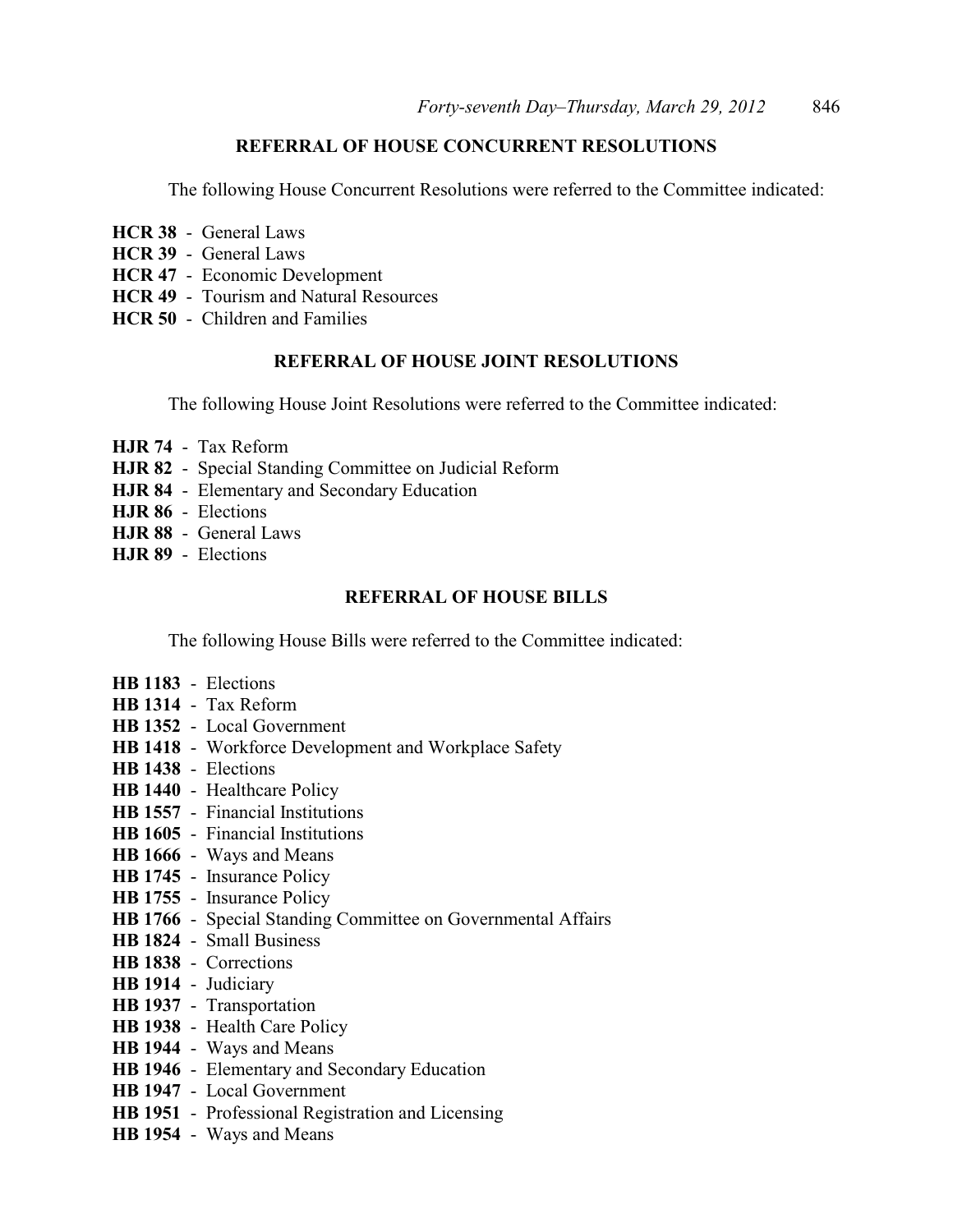- **HB 1957** Crime Prevention and Public Safety
- **HB 1959** Local Government
- **HB 1960** Transportation Funding and Public Institutions
- **HB 1972** Utilities
- **HB 1973** Crime Prevention and Public Safety
- **HB 1975** General Laws
- **HB 1984** Budget
- **HB 1985** Economic Development
- **HB 1986** Special Standing Committee on Government Oversight and Accountability
- **HB 1998** General Laws
- **HB 2000** Professional Registration and Licensing
- **HB 2027** Elementary and Secondary Education
- **HB 2028** Children and Families

### **REFERRAL OF SENATE BILLS**

The following Senate Bills were referred to the Committee indicated:

**SCS SB 480** - Transportation **SCS SB 569** - Elections **SB 578** - Local Government

### **COMMITTEE REPORTS**

#### **Committee on Children and Families**, Chairman Largent reporting:

Mr. Speaker: Your Committee on Children and Families, to which was returned **HCS HB 1323**, begs leave to report it has examined the same and recommends that it **Do Pass with House Committee Substitute No. 2**, and pursuant to Rule 25(32)(f) be referred to the Committee on Rules.

**Committee on Judiciary**, Chairman Cox reporting:

Mr. Speaker: Your Committee on Judiciary, to which was referred **HB 1137**, begs leave to report it has examined the same and recommends that it **Do Pass with House Committee Substitute**, and pursuant to Rule 25(32)(f) be referred to the Committee on Rules.

#### **Committee on Tourism and Natural Resources**, Chairman Ruzicka reporting:

Mr. Speaker: Your Committee on Tourism and Natural Resources, to which was referred **SS SCS SB 719**, begs leave to report it has examined the same and recommends that it **Do Pass**, and pursuant to Rule 25(32)(f) be referred to the Committee on Rules.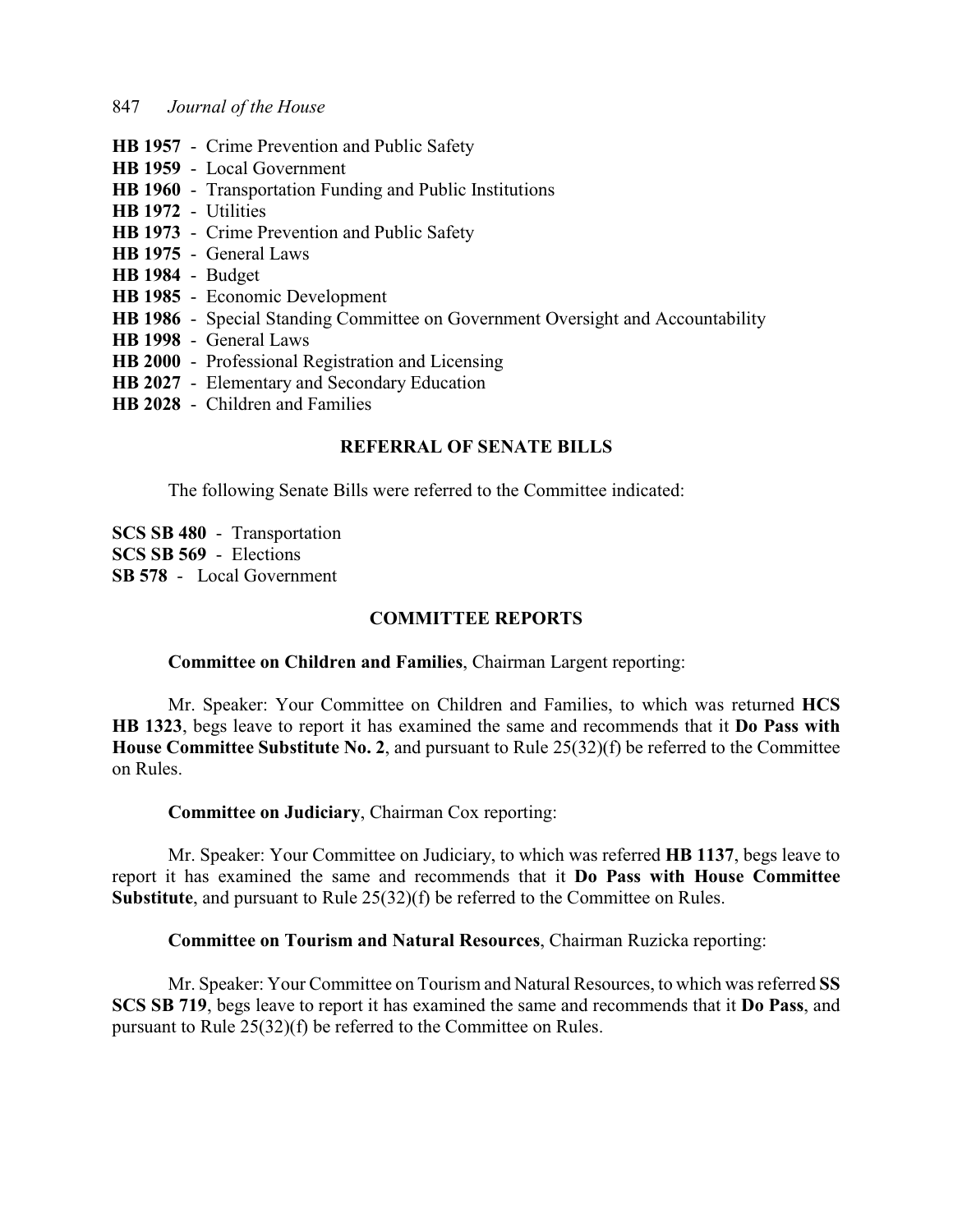**Committee on Transportation Funding and Public Institutions**, Chairman Cierpiot reporting:

Mr. Speaker: Your Committee on Transportation Funding and Public Institutions, to which was referred **HB 1117**, begs leave to report it has examined the same and recommends that it **Do Pass with House Committee Substitute**, and pursuant to Rule 25(32)(f) be referred to the Committee on Rules.

#### **Committee on Ways and Means**, Chairman Koenig reporting:

Mr. Speaker: Your Committee on Ways and Means, to which was referred **HB 1521**, begs leave to report it has examined the same and recommends that it **Do Pass with House Committee Substitute**, and pursuant to Rule 25(32)(f) be referred to the Committee on Rules.

Mr. Speaker: Your Committee on Ways and Means, to which was referred **HB 1934** and **HB 1654**, begs leave to report it has examined the same and recommends that it **Do Pass with House Committee Substitute**, and pursuant to Rule 25(32)(f) be referred to the Committee on Rules.

#### **Committee on Rules**, Chairman Diehl reporting:

Mr. Speaker: Your Committee on Rules, to which was referred **HCR 7**, begs leave to report it has examined the same and recommends that it **Do Pass**.

Mr. Speaker: Your Committee on Rules, to which was referred **HCR 31**, begs leave to report it has examined the same and recommends that it **Do Pass**.

Mr. Speaker: Your Committee on Rules, to which was referred **HCR 36**, begs leave to report it has examined the same and recommends that it **Do Pass**.

Mr. Speaker: Your Committee on Rules, to which was referred **HCR 42**, begs leave to report it has examined the same and recommends that it **Do Pass**.

Mr. Speaker: Your Committee on Rules, to which was referred **HJR 49**, begs leave to report it has examined the same and recommends that it **Do Pass**.

Mr. Speaker: Your Committee on Rules, to which was referred **HJR 64**, begs leave to report it has examined the same and recommends that it **Be Returned to Committee of Origin**.

Mr. Speaker: Your Committee on Rules, to which was referred **HJR 71**, begs leave to report it has examined the same and recommends that it **Do Pass**.

Mr. Speaker: Your Committee on Rules, to which was referred **HB 1066**, begs leave to report it has examined the same and recommends that it **Do Pass**.

Mr. Speaker: Your Committee on Rules, to which was referred **HCS HBs 1076 & 1302**, begs leave to report it has examined the same and recommends that it **Do Pass**.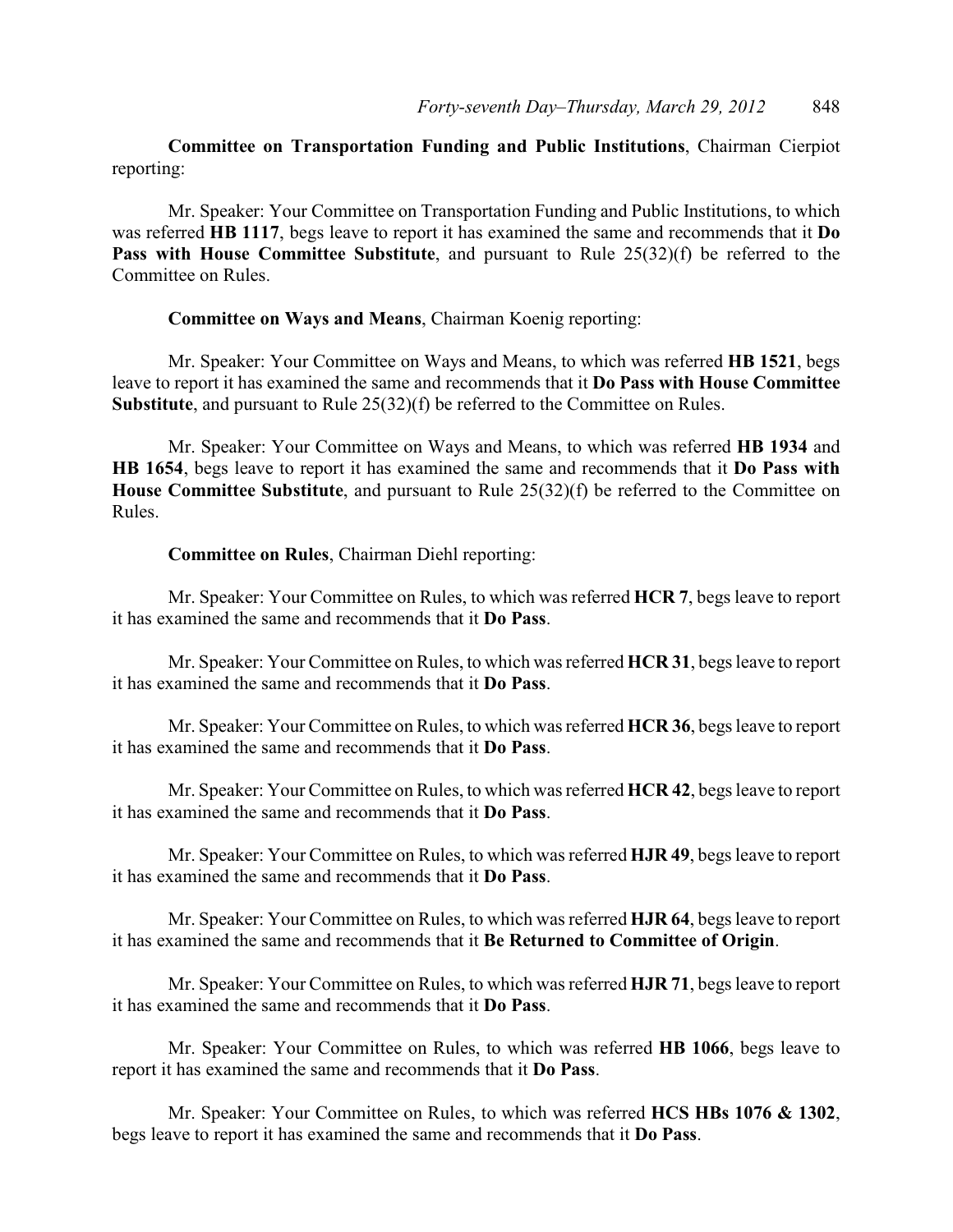Mr. Speaker: Your Committee on Rules, to which was referred **HB 1109**, begs leave to report it has examined the same and recommends that it **Do Pass**.

Mr. Speaker: Your Committee on Rules, to which was referred **HCS HB 1110**, begs leave to report it has examined the same and recommends that it **Do Pass**.

Mr. Speaker: Your Committee on Rules, to which was referred **HCS HB 1211**, begs leave to report it has examined the same and recommends that it **Do Pass**.

Mr. Speaker: Your Committee on Rules, to which was referred **HCS HB 1256**, begs leave to report it has examined the same and recommends that it **Do Pass**.

Mr. Speaker: Your Committee on Rules, to which was referred **HB 1273**, begs leave to report it has examined the same and recommends that it **Do Pass**.

Mr. Speaker: Your Committee on Rules, to which was referred **HCS HB 1358**, begs leave to report it has examined the same and recommends that it **Be Returned to Committee of Origin as HB 1358**.

Mr. Speaker: Your Committee on Rules, to which was referred **HCS HB 1364**, begs leave to report it has examined the same and recommends that it **Do Pass Not Consent**.

Mr. Speaker: Your Committee on Rules, to which was referred **HCS HB 1383**, begs leave to report it has examined the same and recommends that it **Do Pass**.

Mr. Speaker: Your Committee on Rules, to which was referred **HCS HB 1444**, begs leave to report it has examined the same and recommends that it **Do Pass**.

Mr. Speaker: Your Committee on Rules, to which was referred **HB 1455**, begs leave to report it has examined the same and recommends that it **Do Pass**.

Mr. Speaker: Your Committee on Rules, to which was referred **HCS HB 1458**, begs leave to report it has examined the same and recommends that it **Do Pass**.

Mr. Speaker: Your Committee on Rules, to which was referred **HB 1534**, begs leave to report it has examined the same and recommends that it **Do Pass**.

Mr. Speaker: Your Committee on Rules, to which was referred **HB 1540**, begs leave to report it has examined the same and recommends that it **Do Pass**.

Mr. Speaker: Your Committee on Rules, to which was referred **HCS HBs 1574 & 1097**, begs leave to report it has examined the same and recommends that it **Do Pass**.

Mr. Speaker: Your Committee on Rules, to which was referred **HCS HB 1661**, begs leave to report it has examined the same and recommends that it **Do Pass**.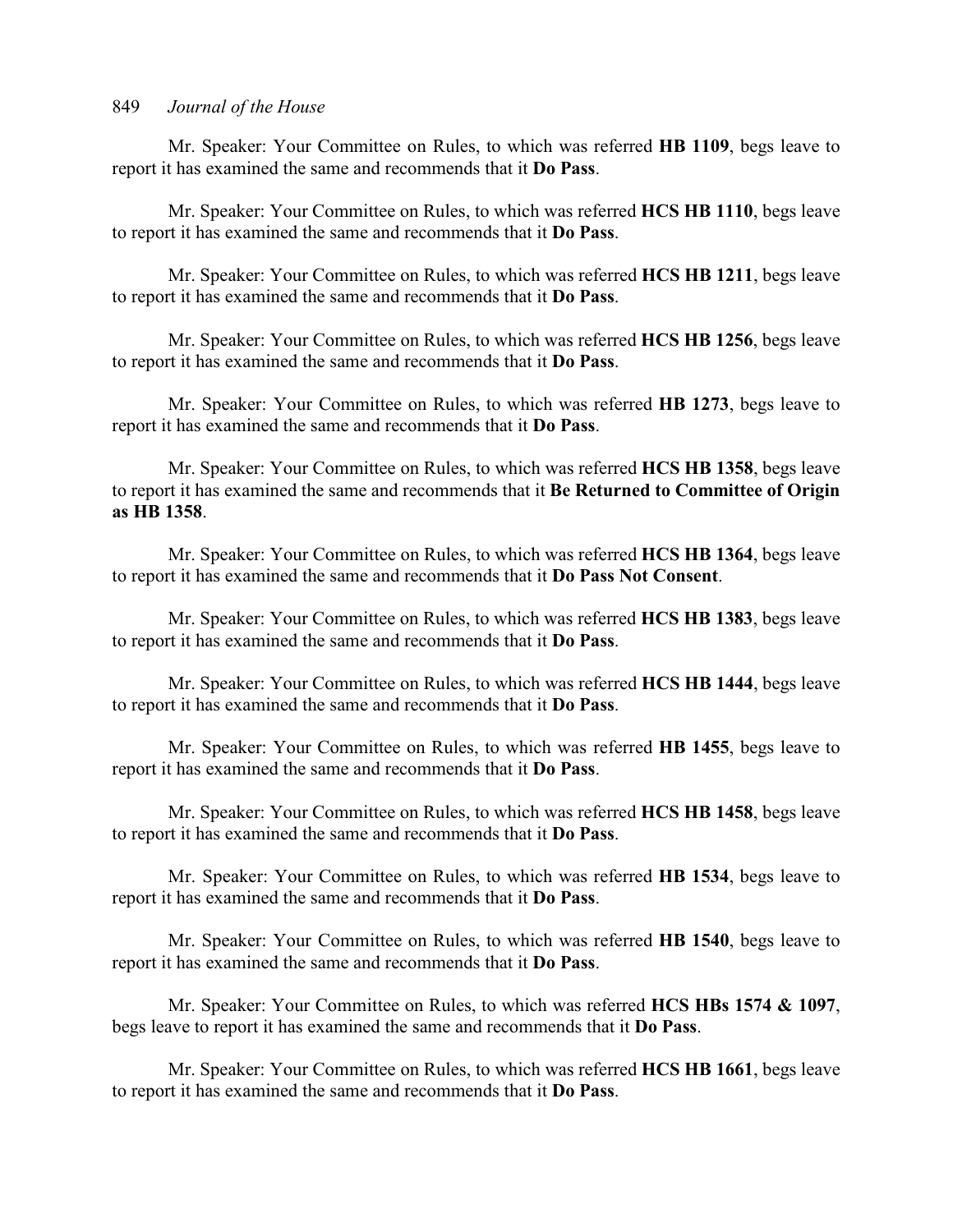Mr. Speaker: Your Committee on Rules, to which was referred **HCS HB 1789**, begs leave to report it has examined the same and recommends that it **Do Pass**.

Mr. Speaker: Your Committee on Rules, to which was referred **HCS HB 1826**, begs leave to report it has examined the same and recommends that it **Do Pass**.

Mr. Speaker: Your Committee on Rules, to which was referred **HCS HB 1860**, begs leave to report it has examined the same and recommends that it **Do Pass**.

Mr. Speaker: Your Committee on Rules, to which was referred **HCS HB 1869**, begs leave to report it has examined the same and recommends that it **Do Pass**.

Mr. Speaker: Your Committee on Rules, to which was referred **HCS HB 1890**, begs leave to report it has examined the same and recommends that it **Do Pass**.

Mr. Speaker: Your Committee on Rules, to which was referred **HCS SB 568**, begs leave to report it has examined the same and recommends that it **Do Pass**.

### **INTRODUCTION OF HOUSE CONCURRENT RESOLUTION**

The following House Concurrent Resolution was read the first time and copies ordered printed:

**HCR 53**, introduced by Representatives Schoeller, Tilley, Smith (150), Diehl, Jones (89), Dugger and Cox, relating to submission of a revised Summary Statement to House Committee Substitute No. 2 for Senate Joint Resolution No. 2, Ninety-sixth General Assembly, First Regular Session, to the secretary of state.

### **INTRODUCTION OF HOUSE JOINT RESOLUTIONS**

The following House Joint Resolutions were read the first time and copies ordered printed:

**HJR 90**, introduced by Representative Aull, relating to bonded indebtedness of school districts.

**HJR 91**, introduced by Representative Aull, relating to volunteer bingo game operations.

**HJR 92**, introduced by Representative Cox, relating to elections.

#### **INTRODUCTION OF HOUSE BILLS**

The following House Bills were read the first time and copies ordered printed:

**HB 2046,** introduced by Representative Phillips, relating to the resale of a repaired motor vehicle.

**HB 2047,** introduced by Representatives Davis and Day, relating to uniform military and overseas voters.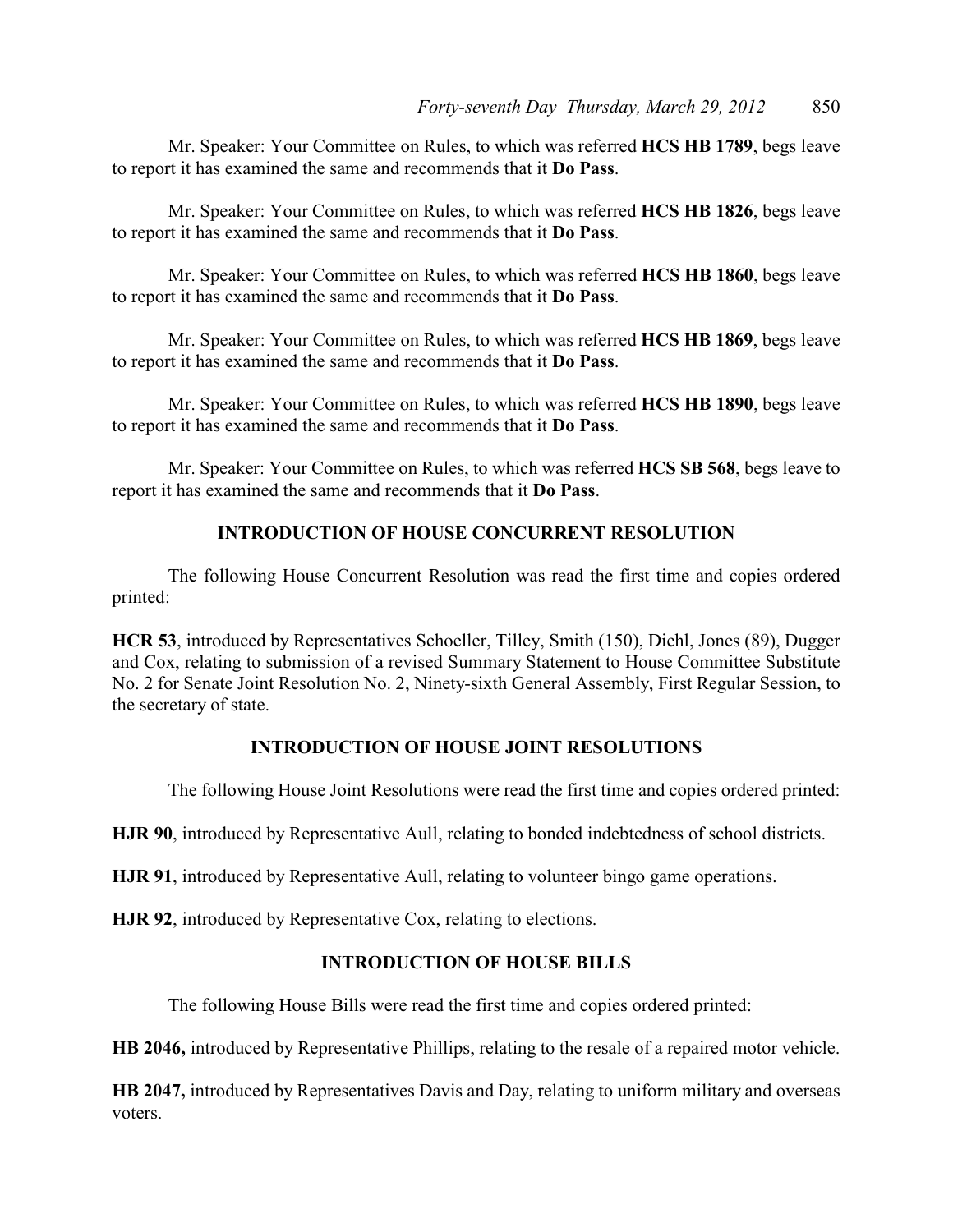**HB 2048,** introduced byRepresentatives Schad and Marshall,relating to prohibiting certain animals inside the state capitol building.

**HB 2049,** introduced by Representatives Torpey, Grisamore, Hoskins, Molendorp, Rizzo and Largent, relating to child molestation in the first degree.

**HB 2050,** introduced by Representatives Scharnhorst, Tilley, Jones (89), Funderburk and Dieckhaus, relating to school superintendents.

**HB 2051,** introduced by Representatives Cookson, Scharnhorst, Koenig, Jones (89), Bahr, Tilley, Shumake, Rowland, Denison, Wells, Schatz, Burlison, Funderburk, Diehl, Grisamore, Parkinson, Fitzwater, Lant, McGhee and Houghton, relating to public school curriculum.

**HB 2052,** introduced by Representative Johnson, relating to protective headgear for operation of motorcycles and motortricycles.

**HB 2053,** introduced by Representative Aull, relating to school annexation.

**HB 2054,** introduced by Representative Aull, relating to the joint committee on education.

**HB 2055,** introduced by Representative Aull, relating to school food services.

**HB 2056,** introduced by Representative Aull, relating to insurance premium rates.

**HB 2057,** introduced by Representative Brown (116), relating to public assistance for illegal aliens.

**HB 2058,** introduced by Representatives Brown (116) and Day, relating to a women veterans license plate.

**HB 2059,** introduced by Representative Brown (116), relating to the officers in cities of the fourth classification.

**HB 2060,** introduced by Representatives Davis, Frederick and White, relating to the disclosure of private information to employers.

**HB 2061,** introduced by Representative Swearingen, relating to the issuance of state license plates.

**HB 2062,** introduced by Representative Guernsey, relating to conveyance of real estate.

**HB 2063,** introduced by Representatives Denison, Pollock, Wells, Franz, McDonald and Phillips, relating to ignition interlock devices.

**HB 2064,** introduced by Representative Schneider, relating to collection agency contracts.

**HB 2065,** introduced by Representative Schneider, relating to merchandising practices at health spas.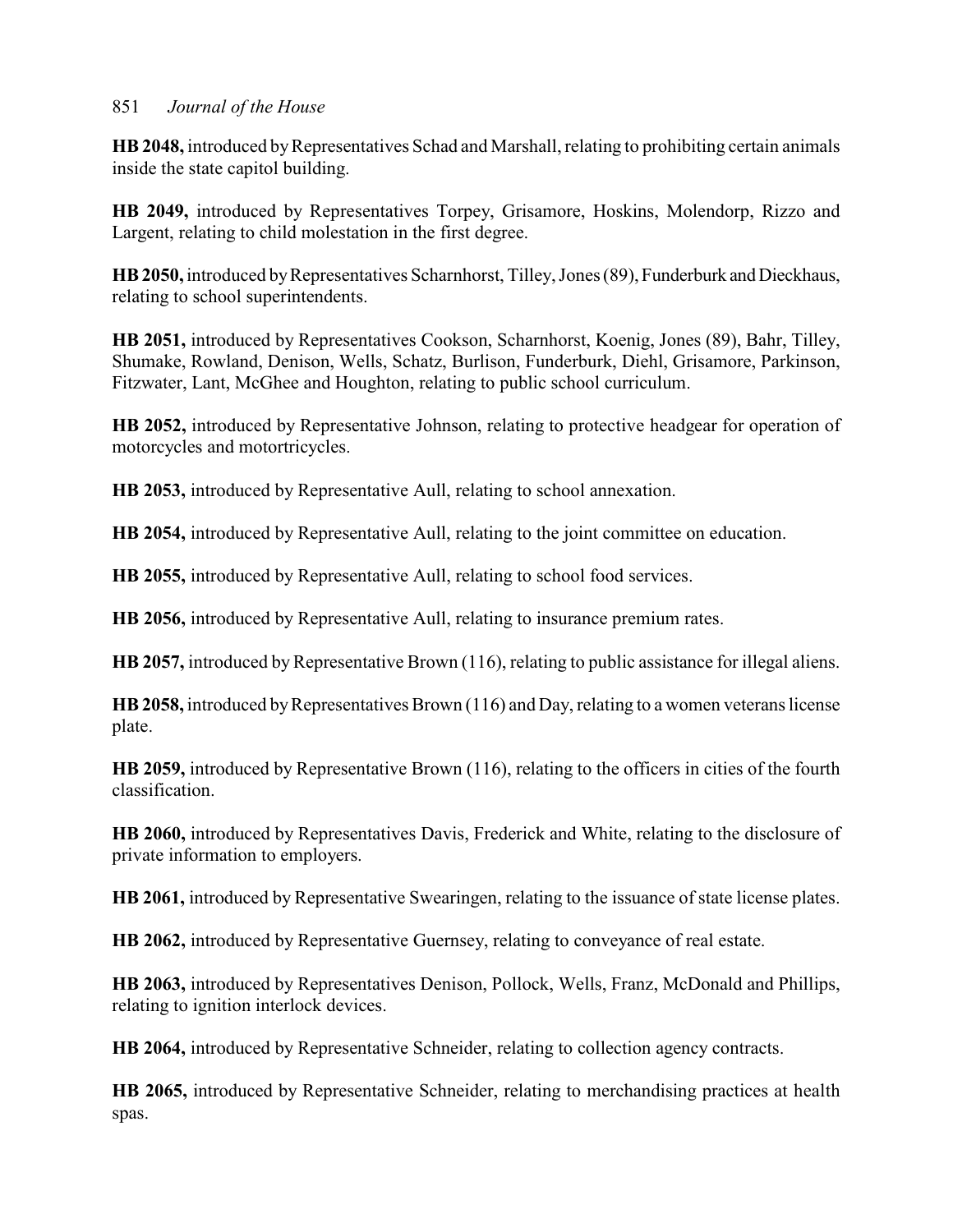**HB 2066,** introduced by Representatives Curtman, Gatschenberger, Davis, Koenig, Bahr and Ellington, relating to state enforcement of certain federal laws.

**HB 2067,** introduced by Representatives Hampton, Redmon, Fitzwater and Fraker, relating to condemnation of property for the purposes of wastewater runoff management.

**HB 2068,** introduced by Representatives Bahr, Scharnhorst, Jones (89), Tilley, Dieckhaus, Parkinson, Higdon, Koenig and Gatschenberger, relating to membership dues of school administrators.

**HB 2069,** introduced by Representative Cierpiot, relating to licensure of cosmetologists and barbers.

**HB 2070,** introduced by Representative Lichtenegger, relating to mechanic's liens.

**HB 2071,** introduced by Representative Gosen, relating to driver's license veteran designations.

**HB 2072,** introduced by Representative Richardson, relating to local use taxes on motor vehicles.

**HB 2073,** introduced by Representatives McCann Beatty, Carter, Hughes, McCreery, Pace, McNeil, Webb, Smith (71) and McGeoghegan, relating to nonjudicial foreclosure proceedings.

**HB 2074,** introduced by Representative McCann Beatty, relating to liens for certain charitable health care entities and practitioners.

**HB 2075,** introduced by Representative Johnson, relating to daylight saving time elimination.

**HB 2076,** introduced by Representatives Sommer, Zerr, Crawford, Riddle, Brandom, Franklin, Black, Kratky, McGeoghegan, Brown (85), Lichtenegger, Entlicher, Parkinson, Diehl, Brown (116), Jones (89), Meadows and Kelley (126), relating to preferences in governmental contracts for persons who contribute to alternatives to abortion services.

**HB 2077,** introduced by Representatives Lampe, Carter, Still, Webber, Webb, Nasheed, McCann Beatty, McNeil, Newman, Kirkton, Spreng, Taylor, Nichols, Pierson, McCreery, Black, Colona, Hummel, Shively, Quinn, Aull, McDonald, Kratky, McManus, Hodges, Fallert, Carlson, Smith (71), Harris, Morgan, Walton Gray, May, Anders, Swearingen, McGeoghegan, Schieffer, Oxford, Atkins, Pace, Meadows and Casey, relating to the establishment of a Missouri yellow dot program.

**HB 2078,** introduced by Representatives Oxford, Pace, May, Anders, Smith (71), Walton Gray, Swearingen, Carlson, Hodges, Meadows, Kratky, Webber, Quinn, Aull, Hughes, Swinger, Ellinger, Nasheed, Webb, Carter, McCann Beatty, McCreery, Newman, Spreng, Nichols, Taylor, Ellington, Harris, Morgan, Atkins, McGeoghegan, Schieffer, Conway (27), Fallert, Casey, Kirkton, Sifton, McNeil, Hummel, Colona, Brown (50), Black, Rizzo, McManus, Montecillo, Lampe, McDonald, Still, Holsman and Long, relating to child care subsidies.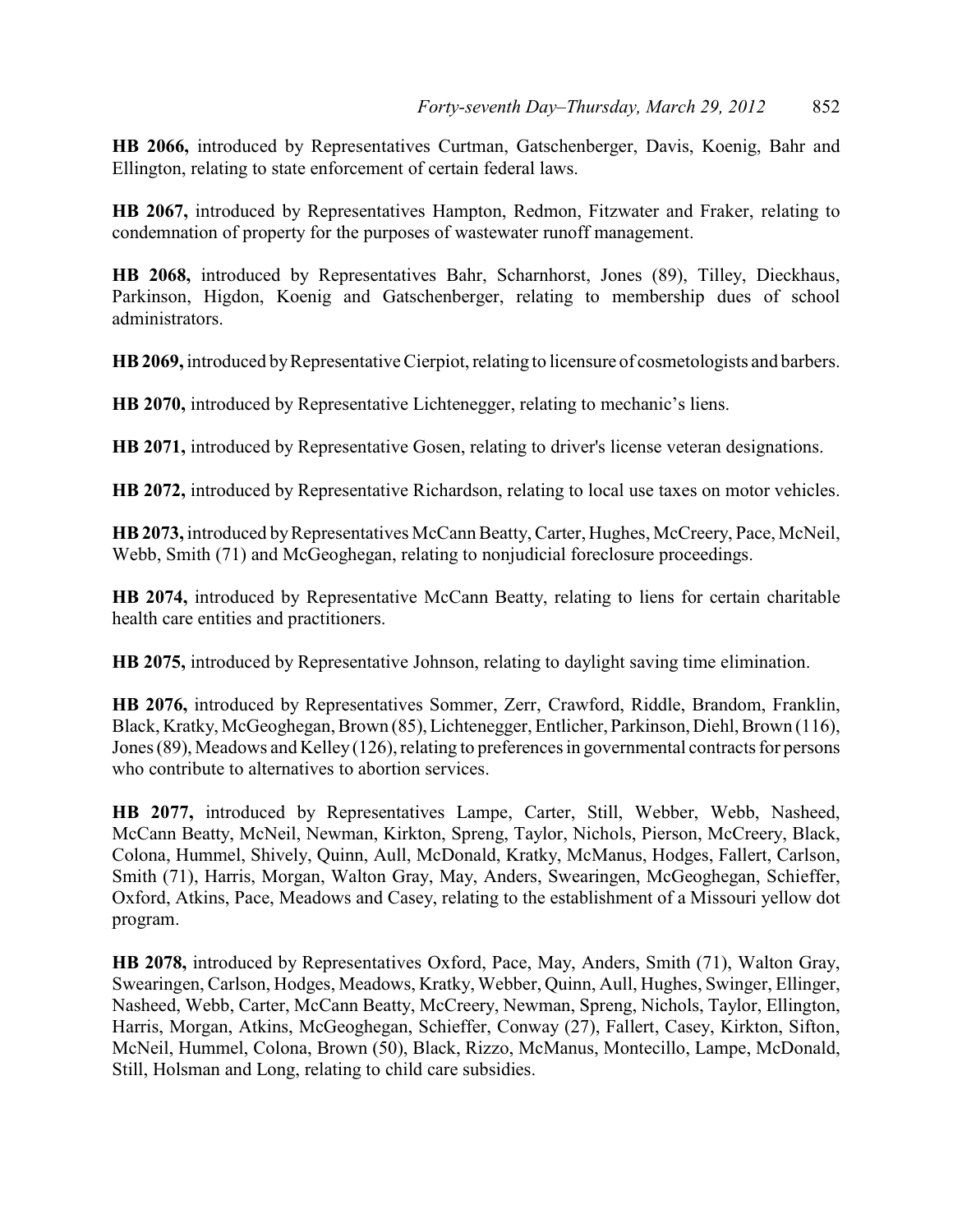**HB 2079,** introduced by Representatives Oxford and Ellinger, relating to the temporary governance of a school district located in a city not within a county.

**HB 2080,** introduced by Representative Keeney, relating to sales tax for trade-in or exchange transactions.

**HB 2081,** introduced by Representatives Marshall, Silvey, Schieber, Nance, Higdon, Grisamore, Phillips, Fuhr, Torpey, Berry, Lasater, Brattin, Neth, Swearingen, Kelly (24), Morgan, Anders, McManus, McCann Beatty, Solon, Rizzo, Holsman, Hummel and Ellington, relating to prohibited activities in the Kansas City police department.

**HB 2082,** introduced byRepresentatives Marshall, Koenig, Parkinson, Brattin, Schieber, Burlison, Bahr and Curtman, relating to licensure requirements for certain professions.

**HB 2083,** introduced by Representatives Kelley (126), Pollock, Largent, Wells, Crawford, Richardson, Entlicher, Sommer, Burlison, Long, Bahr, Hodges, Smith (150), Reiboldt, Schatz, Conway (14), Brattin, Haefner, Frederick, Rowland, Curtman and Jones (89), relating to emergency utility response permits.

**HB 2084,** introduced by Representative Meadows, relating to the designation of the new Mississippi River bridge.

**HB 2085,** introduced by Representative Sommer, relating to motorcycle licenses.

**HB 2086,** introduced by Representative Hodges, relating to vacancies in county elected offices.

**HB 2087,** introduced by Representative Hughes, relating to the labeling of food.

**HB 2088,** introduced by Representative Hughes, relating to labeling of genetically modified food and food products.

**HB 2089,** introduced by Representatives Hughes, Rizzo and Smith (71), relating to small businesses.

**HB 2090,** introduced by Representative Hughes, relating to the Missouri supporting families income tax holiday act.

**HB 2091,** introduced by Representative Hughes, relating to title loans.

**HB 2092,** introduced by Representative Kirkton, relating to sales tax distributions.

**HB 2093,** introduced by Representatives Marshall and Bahr, relating to public elections.

**HB 2094,** introduced by Representative Frederick, relating to supervision of physician assistants.

**HB 2095,** introduced by Representative Smith (150), relating to the Animal Ecological Terrorism Act.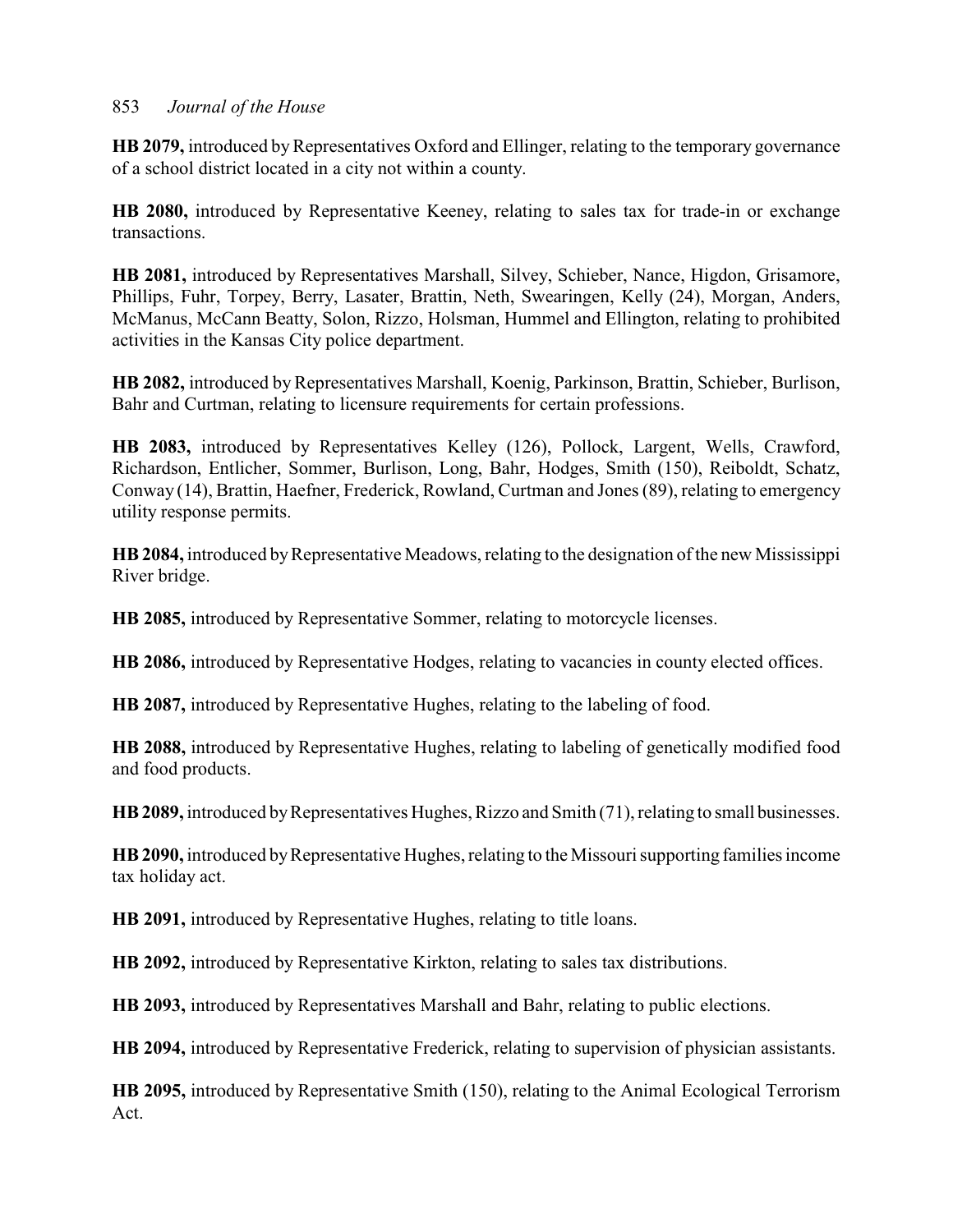### **MESSAGES FROM THE SENATE**

Mr. Speaker: I am instructed by the Senate to inform the House of Representatives that the Senate has taken up and passed **SCS SCR 17.**

#### SENATE COMMITTEE SUBSTITUTE FOR SENATE CONCURRENT RESOLUTION NO. 17

WHEREAS, two of this country's greatest waterways, the Mississippi River on Missouri's eastern border and the Missouri River which winds across the state, helped Missouri become a supply center for many of the westwardbound settlers of the nation's early years; and

WHEREAS, from the muddy Missouri to the swift and clear Jacks Fork, the hundreds of rivers and streams in Missouri snake across more than 110,000 miles of the state - more than four times the distance around the earth providing endless recreational opportunities for Missourians, including boating, fishing, swimming, and bird watching along the bluffs bordering our many rivers and streams; and

WHEREAS, shipping along the navigable rivers boosted Missouri's status as an agriculture supplier, barges and steamboats used the waterways to move goods, river towns boomed, and railroads continued to fuel the growth of Missouri as a large transportation center; and

WHEREAS, the Missouri Territory, and later the State of Missouri, took the name of the Missouri River which was named for the Missouri Indians who lived along the banks; and

WHEREAS, the State of Missouri has many nicknames, with the most widely recognized being "The Show-Me State" and "The Cave State"; and

WHEREAS, roads along or near both banks of the Mississippi River along its entire length have been designated as "The Great River Road" and are marked with a special road sign which depicts a ship's wheel; and

WHEREAS, the Great Rivers Greenway District was established in November 2000 in St. Louis City, St. Louis County, and St. Charles County to eventually develop "The River Ring" as an interconnected system of greenways, parks, and trails in the St. Louis area which will enhance the quality of life for residents and visitors; and

WHEREAS, from confluence of the Big Muddy and the Mighty Mississippi at the eastern portion of the state and looking north, south, or west, the State of Missouri includes the land that Meriwether Lewis and William Clark scanned as they began their journey up the Missouri River on their Voyage of Discovery in 1804, the land that is habitat for deer, turkey, bald eagles, and other wildlife, the land that is farmland abundant with agricultural crops, and the same land that held 260 billion gallons of water during the Great Flood of 1993; and

WHEREAS, with much of Missouri's history tied to the mighty rivers that flow through it, Missouri should also be known as the "The Great Rivers State":

NOW THEREFORE BE IT RESOLVED that the members of the Missouri Senate, Ninety-sixth General Assembly, Second Regular Session, the House of Representatives concurring therein, hereby encourage the use of the slogan "The Great Rivers State" as a slogan for the State of Missouri; and

BE IT FURTHER RESOLVED that the Secretary of the Missouri Senate be instructed to prepare a properly inscribed copy of this resolution for Kathleen Steele-Danner, the Director of the Division of Tourism.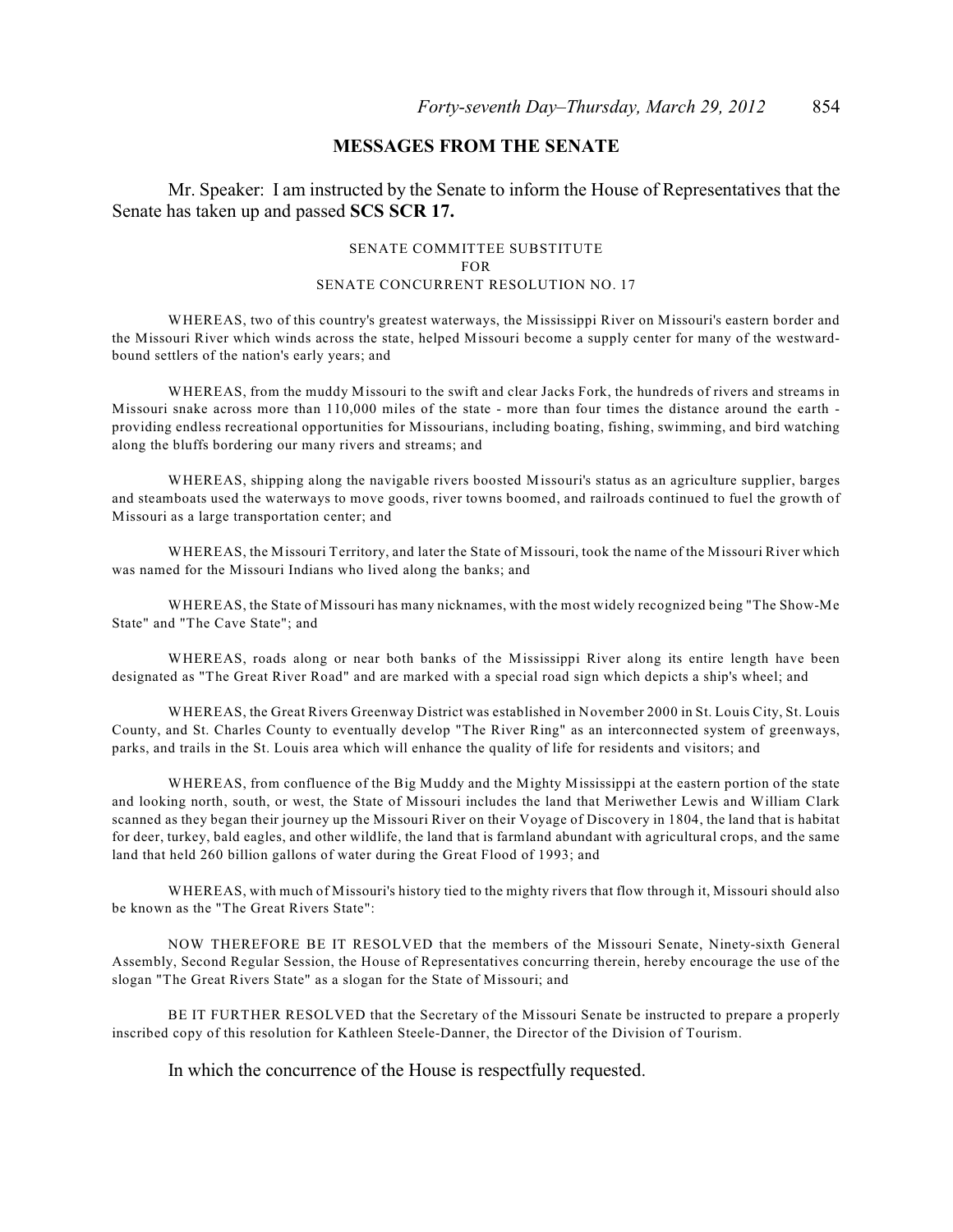Mr. Speaker: I am instructed by the Senate to inform the House of Representatives that the Senate has taken up and passed **SS SCS SJR 40**, entitled:

#### JOINT RESOLUTION

Submitting to the qualified voters of Missouri, an amendment repealing section 13 of article I of the Constitution of Missouri, and adopting one new section in lieu thereof relating to laws that are retrospective in operation.

In which the concurrence of the House is respectfully requested.

Mr. Speaker: I am instructed by the Senate to inform the House of Representatives that the Senate has taken up and passed **SS#2 SJR 48**, entitled:

#### JOINT RESOLUTION

Submitting to the qualified voters of Missouri, an amendment repealing sections 2 and 7 of article III of the Constitution of Missouri, and adopting two new sections in lieu thereof relating to apportionment commissions.

In which the concurrence of the House is respectfully requested.

Mr. Speaker: I am instructed by the Senate to inform the House of Representatives that the Senate has taken up and passed **SB 482**, entitled:

An act to repeal section 172.803, RSMo, and to enact in lieu thereof one new section relating to funding for research projects by the University of Missouri board of curators.

In which the concurrence of the House is respectfully requested.

Mr. Speaker: I am instructed by the Senate to inform the House of Representatives that the Senate has taken up and passed **SS SCS SBs 489 & 637**, entitled:

An act to repeal sections 571.020 and 571.111, RSMo, and to enact in lieu thereof two new sections relating to weapons, with existing penalty provisions and an emergency clause.

Emergency clause adopted.

In which the concurrence of the House is respectfully requested.

Mr. Speaker: I am instructed by the Senate to inform the House of Representatives that the Senate has taken up and passed **SB 504**, entitled:

An act to repeal sections 307.365 and 643.320, RSMo, and to enact in lieu thereof two new sections relating to motor vehicle inspections, with penalty provisions.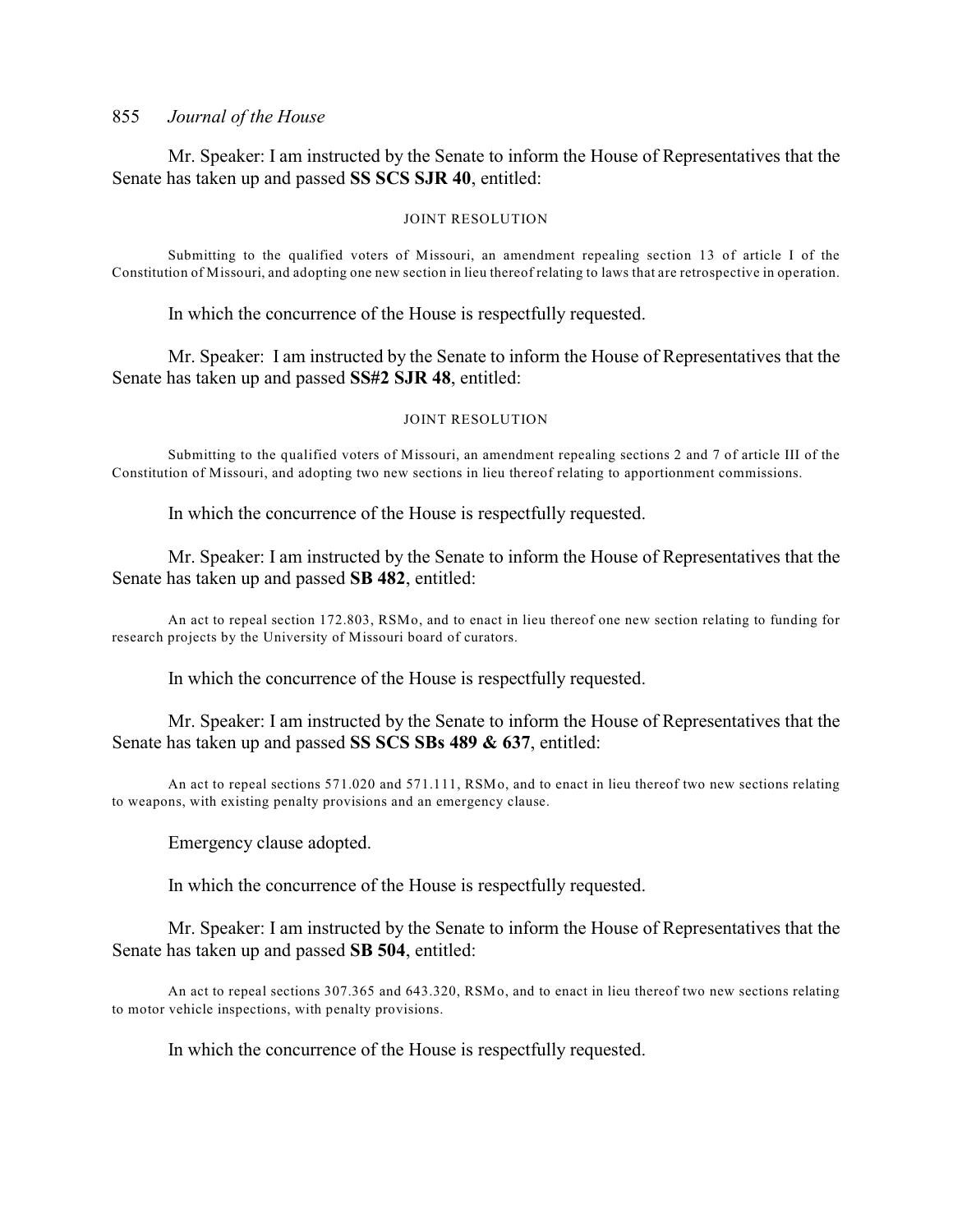Mr. Speaker: I am instructed by the Senate to inform the House of Representatives that the Senate has taken up and passed **SCS SB 565**, entitled:

An act to repeal section 376.961, RSMo, and to enact in lieu thereof one new section relating to the board of directors of the Missouri health insurance pool.

In which the concurrence of the House is respectfully requested.

Mr. Speaker: I am instructed by the Senate to inform the House of Representatives that the Senate has taken up and passed **SS SCS SB 595**, entitled:

An act to repeal sections 162.961 and 162.962, RSMo, and to enact in lieu thereof four new sections relating to due process hearing panel members, with an emergency clause for certain sections.

Emergency clause adopted.

In which the concurrence of the House is respectfully requested.

Mr. Speaker: I am instructed by the Senate to inform the House of Representatives that the Senate has taken up and passed **SB 599**, entitled:

An act to repeal section 160.522, RSMo, and to enact in lieu thereof one new section relating to gifted education.

In which the concurrence of the House is respectfully requested.

Mr. Speaker: I am instructed by the Senate to inform the House of Representatives that the Senate has taken up and passed **SB 636**, entitled:

An act to repeal section 456.950, RSMo, and to enact in lieu thereof one new section relating to qualified spousal trusts.

In which the concurrence of the House is respectfully requested.

Mr. Speaker: I am instructed by the Senate to inform the House of Representatives that the Senate has taken up and passed **SS SB 665**, entitled:

An act to authorize the conveyance of property owned by the state to the state highways and transportation commission.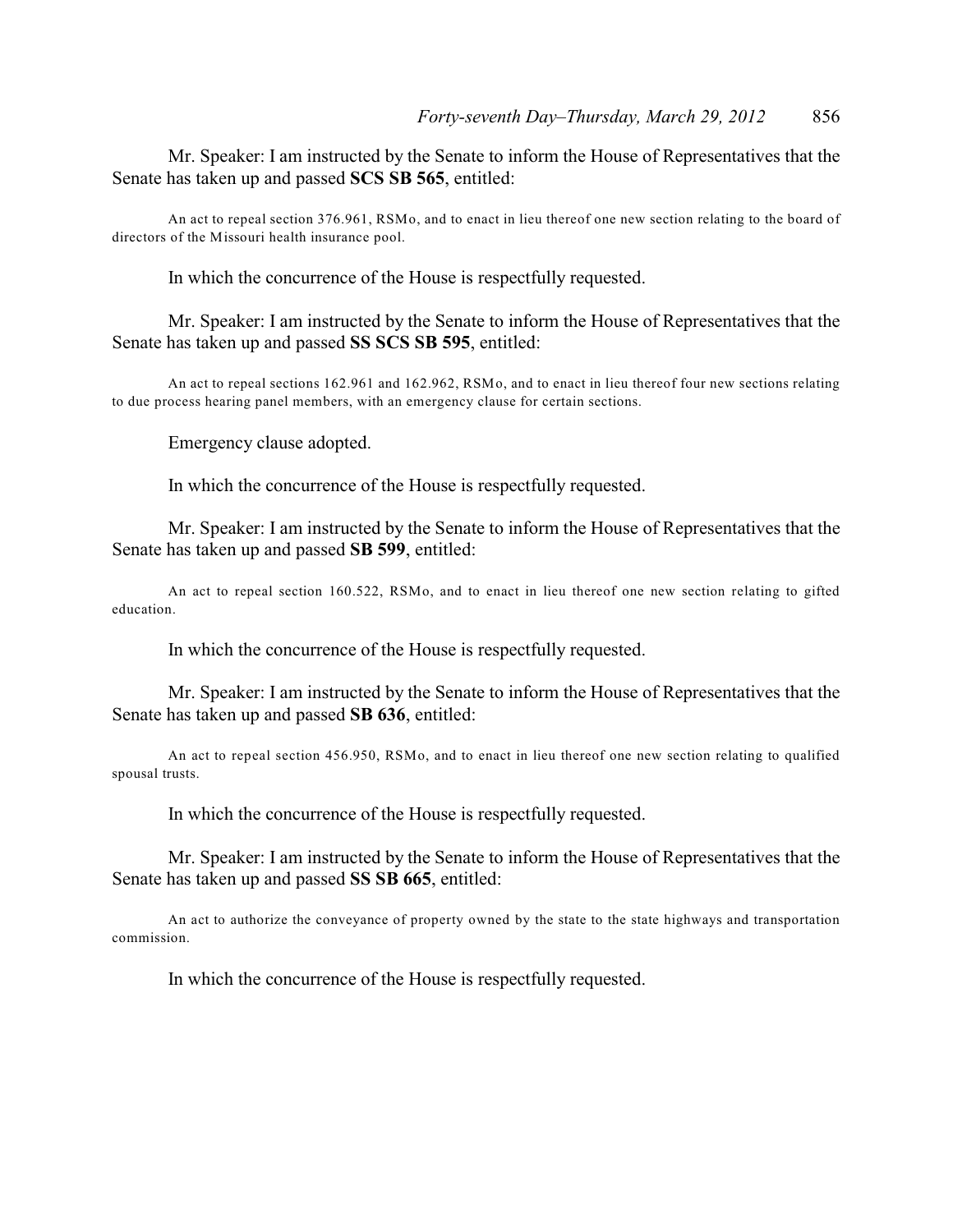Mr. Speaker: I am instructed by the Senate to inform the House of Representatives that the Senate has taken up and passed **SCS SB 671**, entitled:

An act to repeal sections 52.010, 54.033, 54.330, and 115.342, RSMo, and to enact in lieu thereof four new sections relating to certain public offices that have statutory bond requirements.

In which the concurrence of the House is respectfully requested.

Mr. Speaker: I am instructed by the Senate to inform the House of Representatives that the Senate has taken up and passed **SCS SB 683**, entitled:

An act to repeal sections 513.430 and 513.440, RSMo, and to enact in lieu thereof two new sections relating to property exempt from attachment or execution.

In which the concurrence of the House is respectfully requested.

Mr. Speaker: I am instructed by the Senate to inform the House of Representatives that the Senate has taken up and passed **SS SB 749**, entitled:

An act to amend chapter 191, RSMo, by adding thereto one new section relating to the protection of the religious beliefs and moral convictions of certain persons and entities, with an emergency clause.

Emergency clause adopted.

In which the concurrence of the House is respectfully requested.

Mr. Speaker: I am instructed by the Senate to inform the House of Representatives that the Senate has taken up and passed **SB 760**, entitled:

An act to repeal section 252.043, RSMo, and to enact in lieu thereof one new section relating to hunting accidents.

In which the concurrence of the House is respectfully requested.

Mr. Speaker: I am instructed by the Senate to inform the House of Representatives that the Senate has taken up and passed **SS SB 781**, entitled:

An act to repeal section 190.335, RSMo, and to enact in lieu thereof one new section relating to appointments to emergency services boards in certain counties.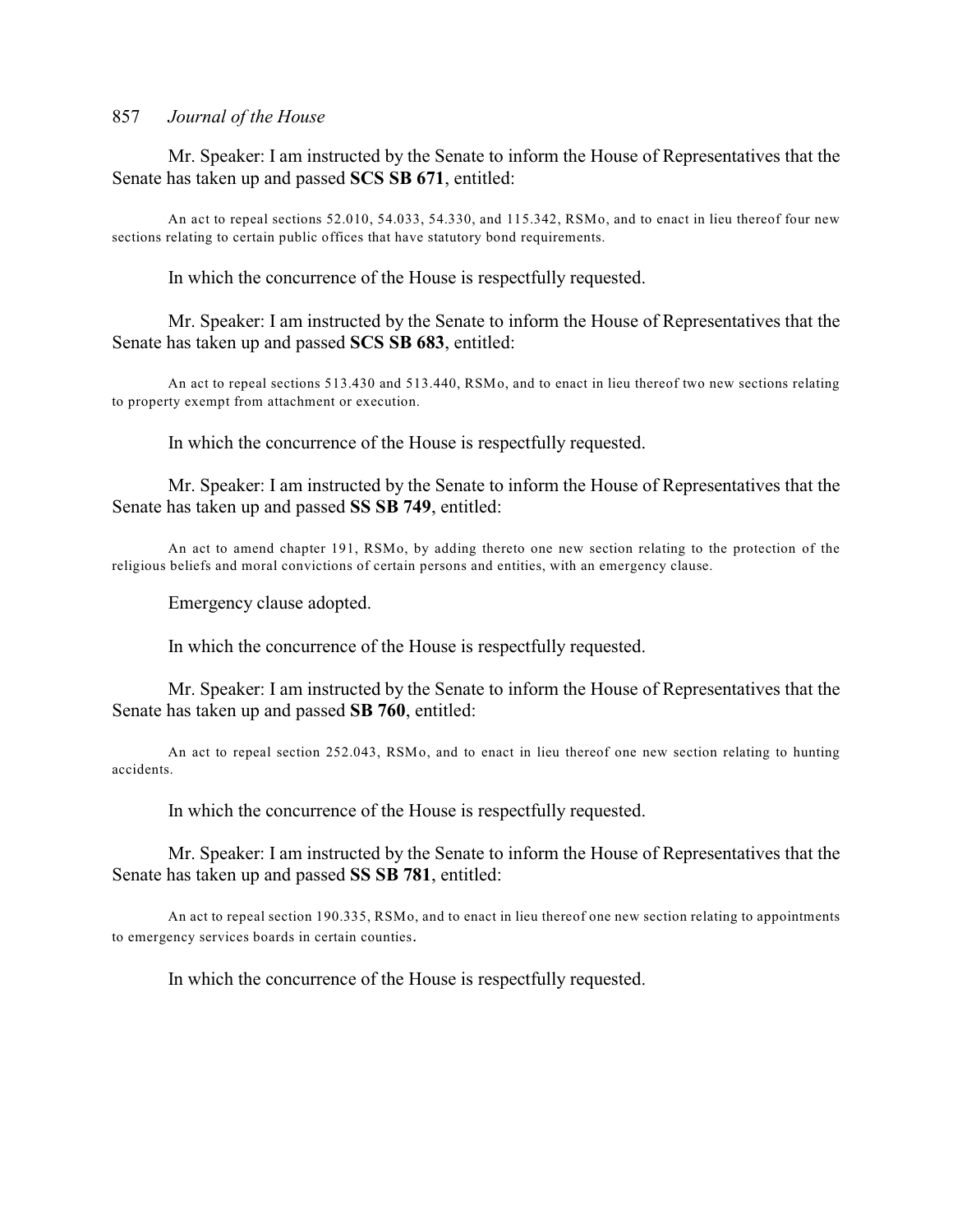Mr. Speaker: I am instructed by the Senate to inform the House of Representatives that the Senate has taken up and passed **SCS SB 789**, entitled:

An act to repeal sections 488.5050, 650.055, and 650.100, RSMo, and to enact in lieu thereof three new sections relating to DNA profiling, with a penalty provision.

In which the concurrence of the House is respectfully requested.

Mr. Speaker: I am instructed by the Senate to inform the House of Representatives that the Senate has taken up and passed **SB 811**, entitled:

An act to authorize the conveyance of property owned by the board of governors of Missouri State University to the city of Springfield.

In which the concurrence of the House is respectfully requested.

Mr. Speaker: I am instructed by the Senate to inform the House of Representatives that the Senate has taken up and passed **SS SB 877**, entitled:

An act to amend chapter 23, RSMo, by adding thereto one new section relating to the reporting by each state department of the number of employees within each department.

In which the concurrence of the House is respectfully requested.

The following messages were received from the Senate through its Secretary of the Senate:

Mr. Speaker: I am instructed by the Senate to inform the House of Representatives that the Senate has passed **Senate Substitute for Senate Committee Substitute for Senate Bill No. 572**, the objections of the Governor thereto notwithstanding.

In which the concurrence of the House is respectfully requested.

Also,

Mr. Speaker: I am instructed by the Senate to inform the House of Representatives that the attached is a certified copy of the Roll Call on **Senate Substitute for Senate Committee Substitute for Senate Bill No. 572**.

| Brown    | Cunningham | Dempsey    | Dixon  | Engler  |
|----------|------------|------------|--------|---------|
| Goodman  | Kehoe      | Kraus      | Lager  | Lamping |
| Lembke   | Mayer      | Munzlinger | Nieves | Parson  |
| Pearce   | Purgason   | Richard    | Rupp   | Schaaf  |
| Schaefer | Schmitt    | Stouffer   | Wasson |         |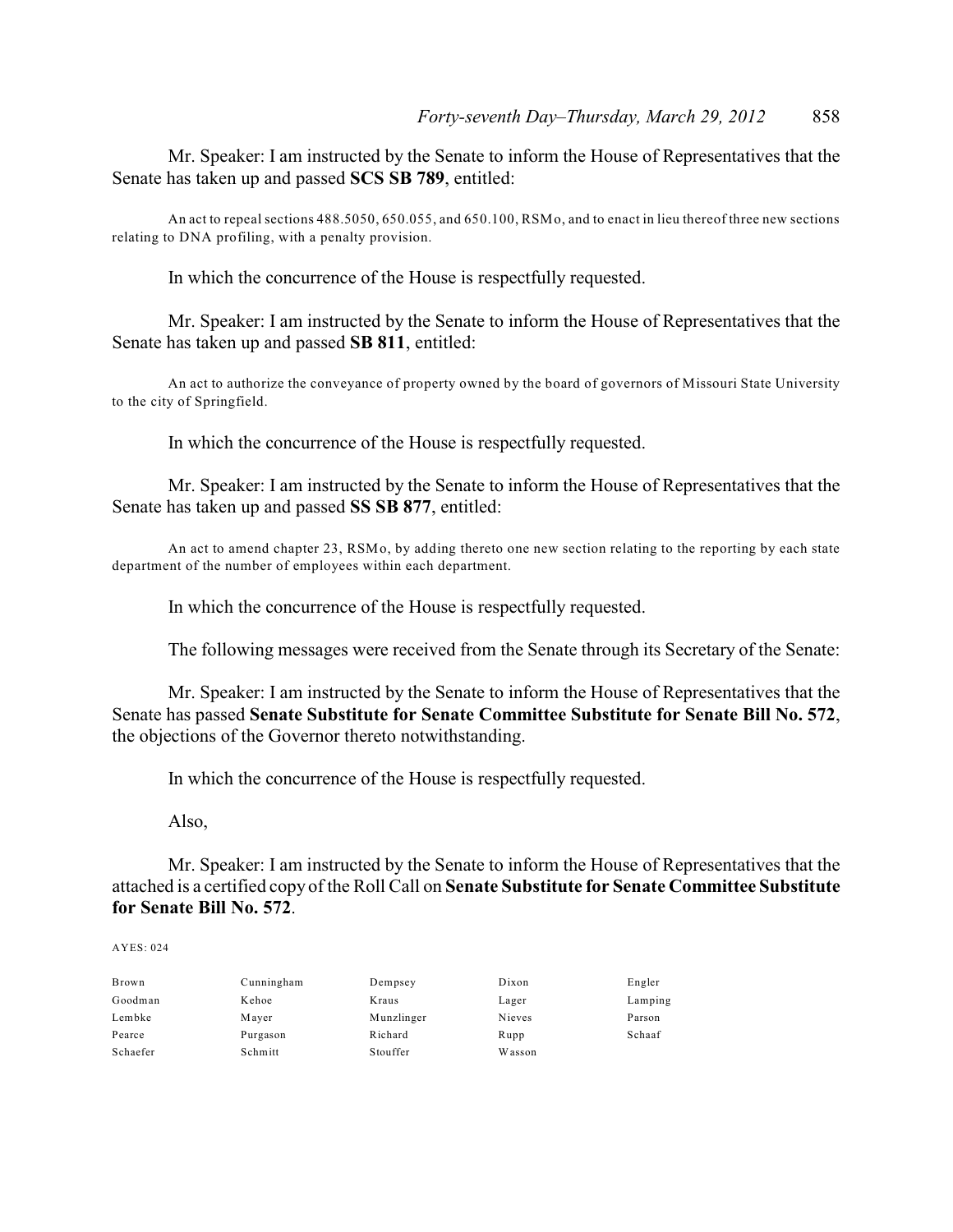NOES: 009

| Callahan     | Chappelle-Nadal | Curls    | Green        | Justus |
|--------------|-----------------|----------|--------------|--------|
| Keaveny      | McKenna         | Ridgeway | Wright-Jones |        |
| PRESENT: 000 |                 |          |              |        |

ABSENT: 001

Crowell

The following member's presence was noted: Barnes.

#### **ADJOURNMENT**

On motion of Representative Jones (89), the House adjourned until 10:00 a.m., Friday, March 30, 2012.

### **CORRECTION TO THE HOUSE JOURNAL**

#### AFFIDAVIT

I, State Representative Walton-Gray, District 81, hereby state and affirm that my vote as recorded on Page 751 of the Journal of the House for Wednesday, March 28, 2012, by which House Bill No. 1190 was third read and passed, was incorrectly recorded as Absent with leave. Pursuant to House Rule 89, I ask that the Journal be corrected to show that I voted Aye. I further state and affirm that I was present in the House Chamber at the time this vote was taken, I did vote on this motion, and my vote was incorrectly recorded.

IN WITNESS WHEREOF, I have hereunto subscribed my hand to this affidavit on this 29th day of March 2012.

State of Missouri (1) ) ss. Signed in County of Cole  $\qquad \qquad$ ) Notary Commissioned in County of Miller )

Subscribed and sworn to before me this 29th day of March in the year 2012.

/s/ Megan Limbach Notary Public

/s/ Rochelle W. Gray State Representative

#### **COMMITTEE MEETINGS**

AGRICULTURE POLICY Tuesday, April 3, 2012, 12:00 PM House Hearing Room 6. Public hearing will be held: HB 1953 Executive session may be held on any matter referred to the committee. There will be a presentation on the Ag Expo Center in St. Joseph.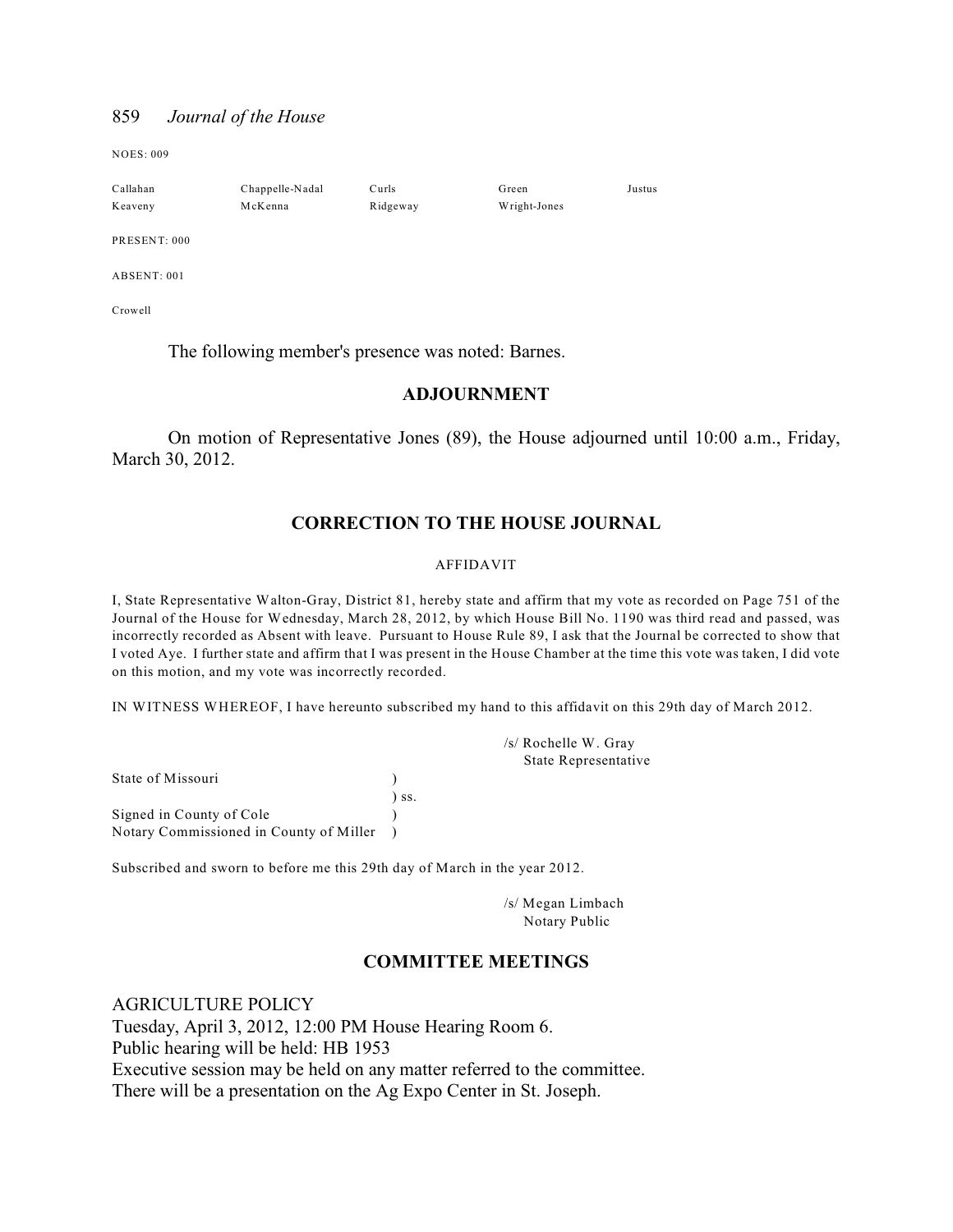BUDGET Wednesday, April 4, 2012, Upon Morning Recess House Hearing Room 3. Public hearing will be held: HJR 68, HB 2019, HJR 57, HJR 58 Executive session will be held: HB 2019, HJR 57, HJR 58 Executive session may be held on any matter referred to the committee.

CRIME PREVENTION AND PUBLIC SAFETY Monday, April 2, 2012, 1:00 PM House Hearing Room 5. Public hearing will be held: HB 1392, HB 1083 Executive session may be held on any matter referred to the committee.

FISCAL REVIEW Monday, April 2, 2012, 3:00 PM South Gallery. Public hearing will be held: HB 1593 Executive session will be held: HB 1593 Executive session may be held on any matter referred to the committee. Any bills assigned to the committee

HEALTH CARE POLICY Wednesday, April 4, 2012, 12:00 PM House Hearing Room 6. Public hearing will be held: HCS HB 1490, HB 1938 Executive session may be held on any matter referred to the committee. AMENDED

HEALTH INSURANCE Tuesday, April 3, 2012, 12:00 PM House Hearing Room 5. Public hearing will be held: HB 1704 Executive session may be held on any matter referred to the committee.

HIGHER EDUCATION Tuesday, April 3, 2012, 8:30 AM House Hearing Room 6. Public hearing will be held: SCS SB 655 Executive session will be held: SCS SB 655, SCS SB 562, SCS SB 563 Executive session may be held on any matter referred to the committee.

INSURANCE POLICY Monday, April 2, 2012, 6:00 or Upon Evening Adjournment House Hearing Room 1. Public hearing will be held: HB 1942, HB 1936 Executive session may be held on any matter referred to the committee.

SPECIAL STANDING COMMITTEE ON GOVERNMENT OVERSIGHT AND ACCOUNTABILITY Monday, April 2, 2012, 12:00 PM House Hearing Room 3. Public hearing will be held: HB 1986, HB 1955, HB 1941, HB 1940, HB 1846 Executive session may be held on any matter referred to the committee. No meal will be provided.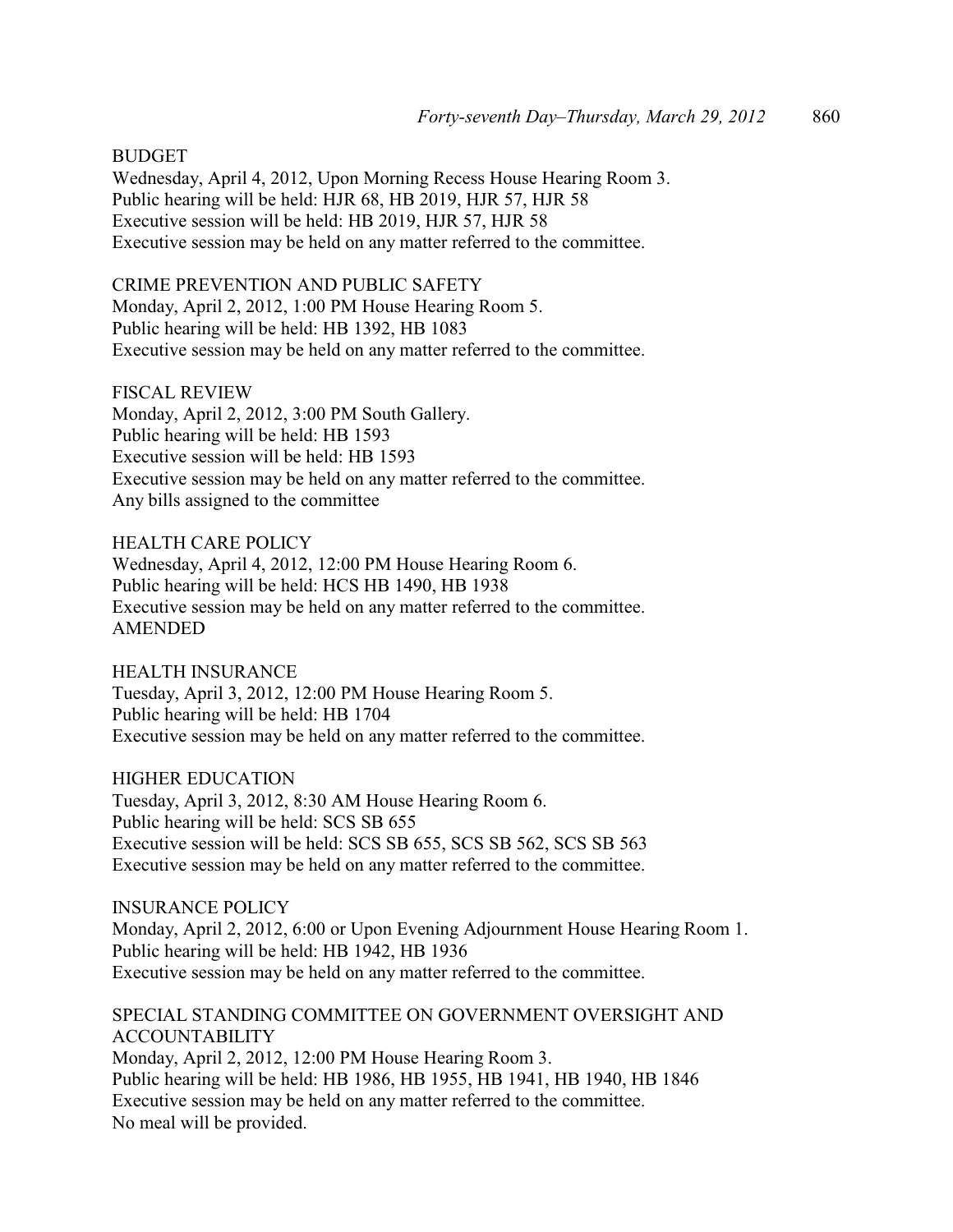SPECIAL STANDING COMMITTEE ON GOVERNMENTAL AFFAIRS Monday, April 2, 2012, Upon Afternoon Adjournment House Hearing Room 3. Public hearing will be held: HB 1971, HB 1964, HB 1969, HB 1853 Executive session may be held on any matter referred to the committee.

WORKFORCE DEVELOPMENT AND WORKPLACE SAFETY Monday, April 2, 2012, 12:00 PM House Hearing Room 6. Executive session will be held: HCR 33, HB 1367 Executive session may be held on any matter referred to the committee.

# **HOUSE CALENDAR**

# FORTY-EIGHTH DAY, FRIDAY, MARCH 30, 2012

# **HOUSE CONCURRENT RESOLUTIONS FOR SECOND READING**

HCR 53

# **HOUSE JOINT RESOLUTIONS FOR SECOND READING**

HJR 90 through HJR 92

# **HOUSE BILLS FOR SECOND READING**

HB 2046 through HB 2095

# **HOUSE JOINT RESOLUTIONS FOR PERFECTION**

- 1 HCS HJR 47 Dugger
- 2 HJR 49 Curtman
- 3 HJR 71 Elmer

# **HOUSE BILLS FOR PERFECTION**

- 1 HCS HB 1198 Fisher
- 2 HCS HB 1361 Pollock
- 3 HCS HB 1272 Kelley (126)
- 4 HCS HB 1475 Cross
- 5 HCS HB 1275 Koenig
- 6 HCS HB 1608 White
- 7 HCS HB 1134 Scharnhorst
- 8 HB 1403 Schatz
- 9 HCS HB 1060 Dugger
- 10 HCS HB 1549 Richardson
- 11 HCS HB 1717 Kelley (126)
- 12 HCS HB 1111 Gosen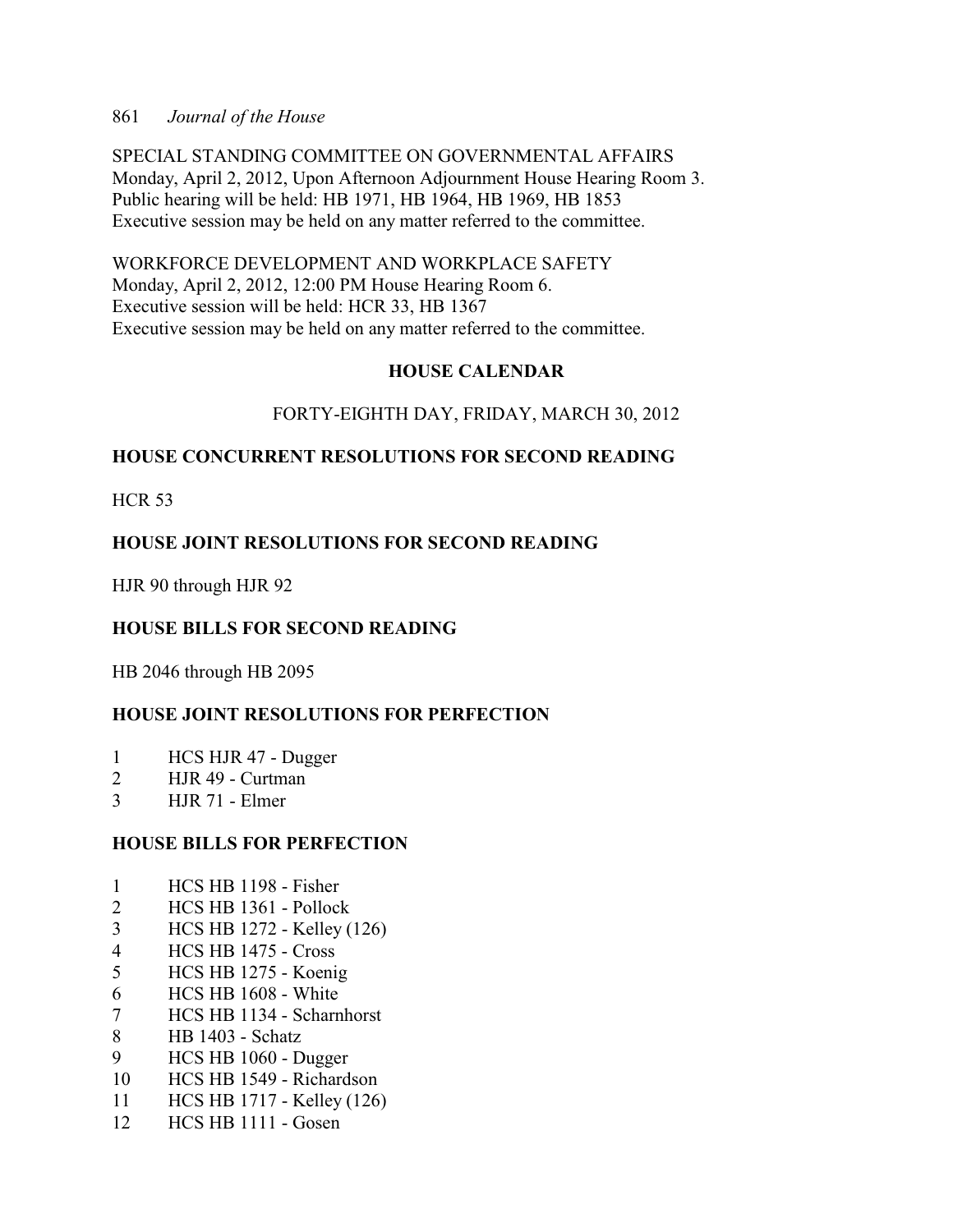- HCS HB 1150 Smith (150)
- HCS HB 1515 Schad
- HCS HB 1640 Denison
- HB 1691 Dugger
- HB 1066 McGhee
- HB 1109 Brattin
- HCS HB 1110 Barnes
- HCS HB 1256 Diehl
- HCS HB 1211 Dieckhaus
- HB 1273 Kelley (126)
- HCS HB 1364 Schieffer
- HCS HB 1383 Cox
- HCS HB 1444 Smith (150)
- HCS HB 1458 Hinson
- HB 1534 Bahr
- HB 1540 Jones (89)
- HCS HBs 1574 & 1097 Meadows
- HCS HB 1661 Hoskins
- HCS HB 1789 Schad
- HCS HB 1826 Fitzwater
- HCS HB 1860 Guernsey

### **HOUSE JOINT RESOLUTIONS FOR THIRD READING**

HCS HJR 61 - Loehner

#### **HOUSE BILLS FOR THIRD READING**

- HB 1277 Long
- HCS HBs 1298 & 1180 Parkinson
- HB 1431 Hoskins
- HB 1593, (Fiscal Review 3/28/12) Jones (89)

### **SENATE JOINT RESOLUTIONS FOR SECOND READING**

- 1 SS SCS SJR 40<br>2 SS#2 SJR 48
- SS#2 SJR 48

#### **SENATE BILLS FOR SECOND READING**

- SB 482
- 2 SS SCS SBs 489 & 637
- SB 504
- SCS SB 565
- SS SCS SB 595
- SB 599